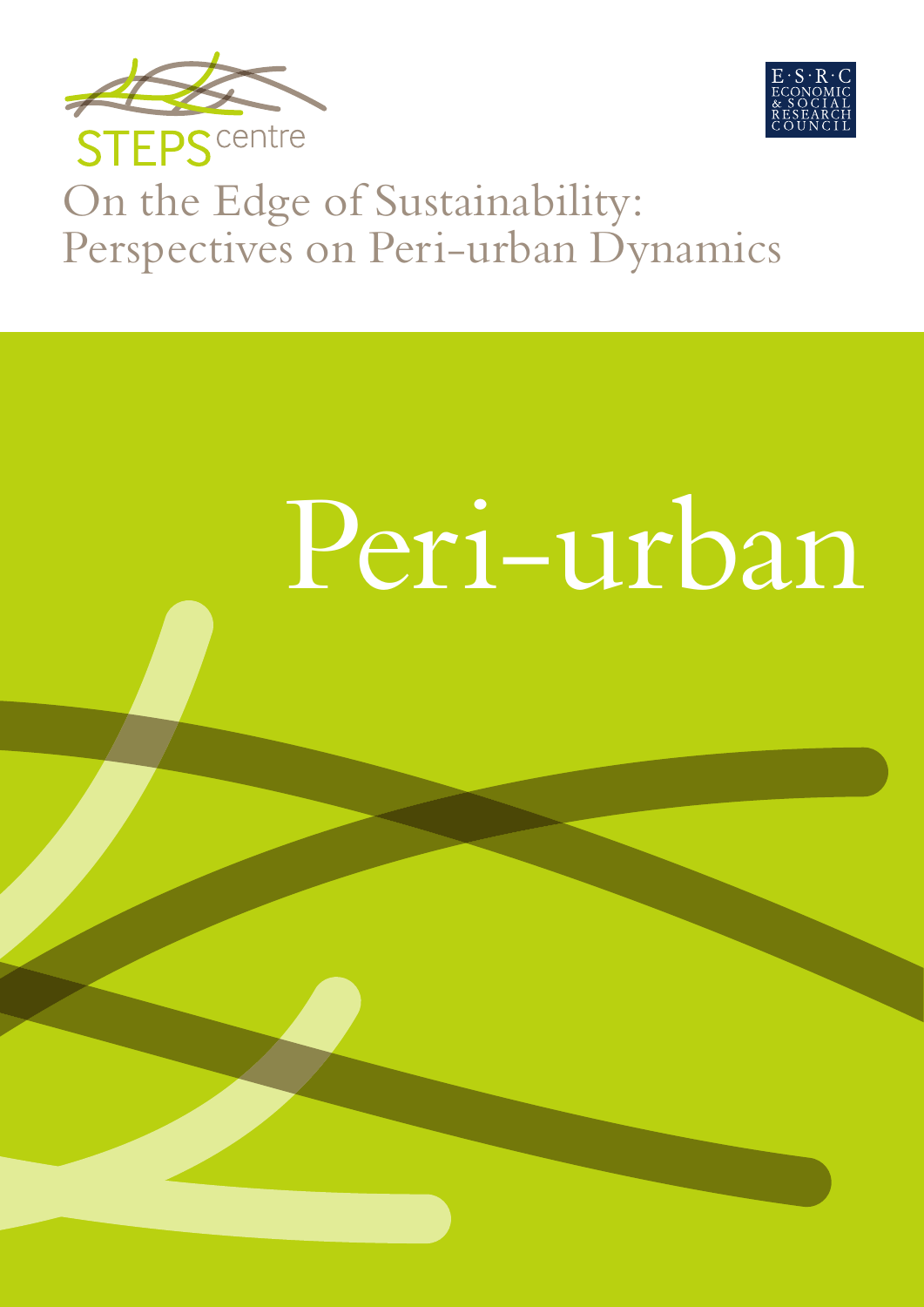

#### **On the Edge of Sustainability: Perspectives on Peri-urban Dynamics**

paper discusses the value of different notions of sustainability in the context environmental integrity). The contribution of both peri-urban theoretical access to key resources for the poor, and the engagement of poor and marginalised groups.

#### **About the Authors**

**Fiona Marshall** is a Senior Lecturer at SPRU (Science and Technology Policy specialises in interdisciplinary initiatives to understand and address the

**Linda Waldman** is a social anthropologist with experience in African poverty

**Hayley MacGregor** is a Research Fellow at the Institute of Development provisioning, and the ethnography of biomedical research and health

**Lyla Mehta** is a Research Fellow at the Institute of Development Studies, forced migration and the politics of water. Since 1991, she has conducted with NGOs and social movements in Europe and India. She has authored The

**Pritpal Randhawa** is a Research Officer at the Institute of Development on the politics of urbanisation, and the relationship between sustainability and technology.

#### **About the STEPS Centre**

engagement hub that unites development studies

theory with practical solutions that create better livelihoods, health and

the UK's largest funding agency for research and training relating to social

**www.steps-centre.org**

#### **Other titles in this series include:**

| <b>Approach</b> | Pathways to sustainability: an overview of the<br><b>STEPS Centre approach</b>    |
|-----------------|-----------------------------------------------------------------------------------|
| 1. Dynamics     | Dynamic Systems and the Challenge of Sustainability                               |
| 2. Governance   | Understanding Governance: pathways to sustainability                              |
| 3. Designs      | Empowering Designs: towards more progressive<br>appraisal of sustainability       |
| 4. Agriculture  | Agri-Food System Dynamics: pathways to<br>sustainability in an era of uncertainty |
| 5. Health       | <b>Health in a Dynamic World</b>                                                  |
| 6. Water        | Liquid Dynamics: challenges for sustainability<br>in water and sanitation         |

**For more STEPS Centre publications visit:** www.steps-centre.org/publications

**www.steps-centre.org.**

ISBN 978 1 85864 794 0 © STEPS 2009



Institute of **Development Studies** 



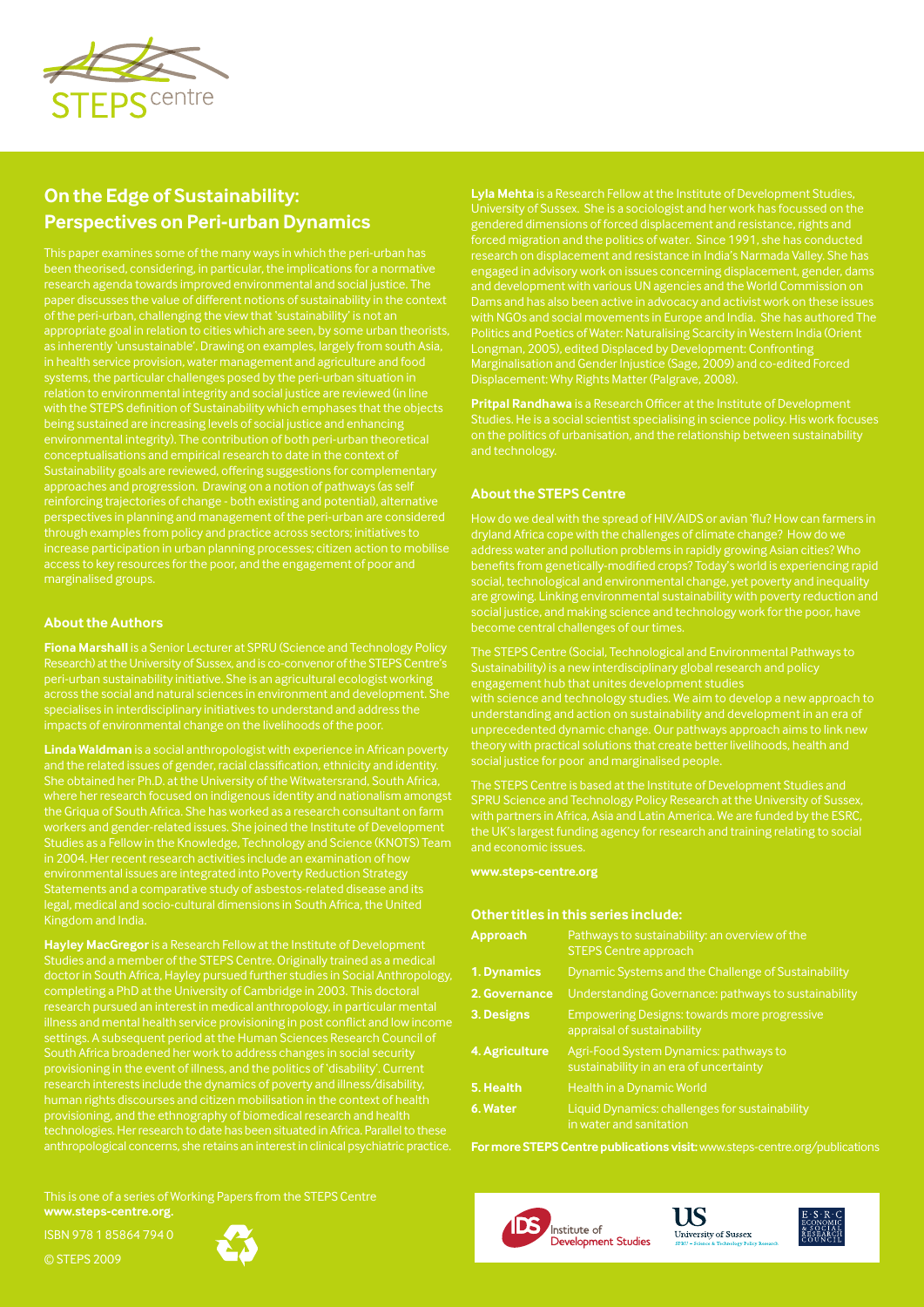#### On the Edge of Sustainability: Perspectives on Peri-urban Dynamics

Fiona Marshall, Linda Waldman, Hayley MacGregor,

Lyla Mehta and Pritpal Randhawa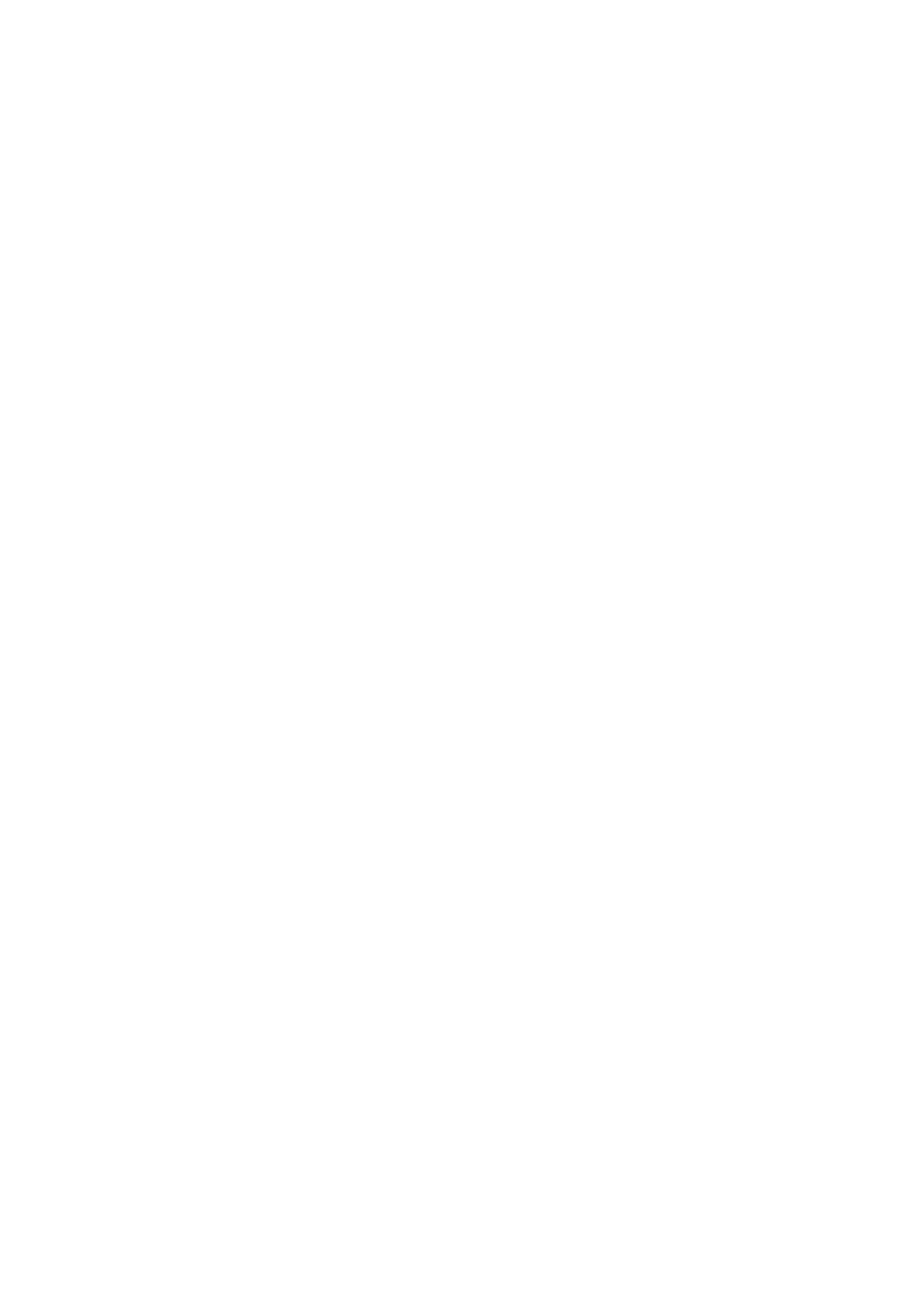Correct citation: Marshall, F., Waldman, L., MacGregor, H., Mehta, L. and Randhawa, P. (2009) *On the Edge of Sustainability: Perspectives on Peri-urban Dynamics,* STEPS Working Paper 35, Brighton: STEPS Centre

First published in 2009 © STEPS 2009 Some rights reserved – see copyright license for details

ISBN 978 1 85864 794 0 The authors wish to thank Ian Douglas and Andy Stirling for reviewing the paper, and Naomi Vernon and Harriet Le Bris for copy-editing. Design by Wave (www.wave.coop), Barney Haward and Lance Bellers. Printed by MCR Print (www.mcrprint.co.uk).

For further information please contact: STEPS Centre, University of Sussex, Brighton BN1 9RE Tel: +44 (0) 1273915673 Email: steps-centre@ids.ac.uk Web: www.steps-centre.org

STEPS Centre publications are published under a Creative Commons Attribution – Non-Commercial – No Derivative Works 3.0 UK: England & Wales Licence. (http://creativecommons.org/licenses/by-nc-nd/3.0/legalcode)

Attribution: You must attribute the work in the manner specified by the author or licensor.

Non-commercial: You may not use this work for commercial purposes. No Derivative Works: You may not alter, transfer, or build on this work.

Users are welcome to copy, distribute, display, translate or perform this work without written permission subject to the conditions set out in the Creative Commons licence. For any reuse or distribution, you must make clear to others the licence terms of this work. If you use the work, we ask that you reference the STEPS Centre website (www.steps-centre.org) and send a copy of the work or a link to its use online to the following address for our archive: STEPS Centre, University of Sussex, Brighton BN1 9RE, UK (steps-centre@ids.ac.uk)

## **@creative<br>©commons**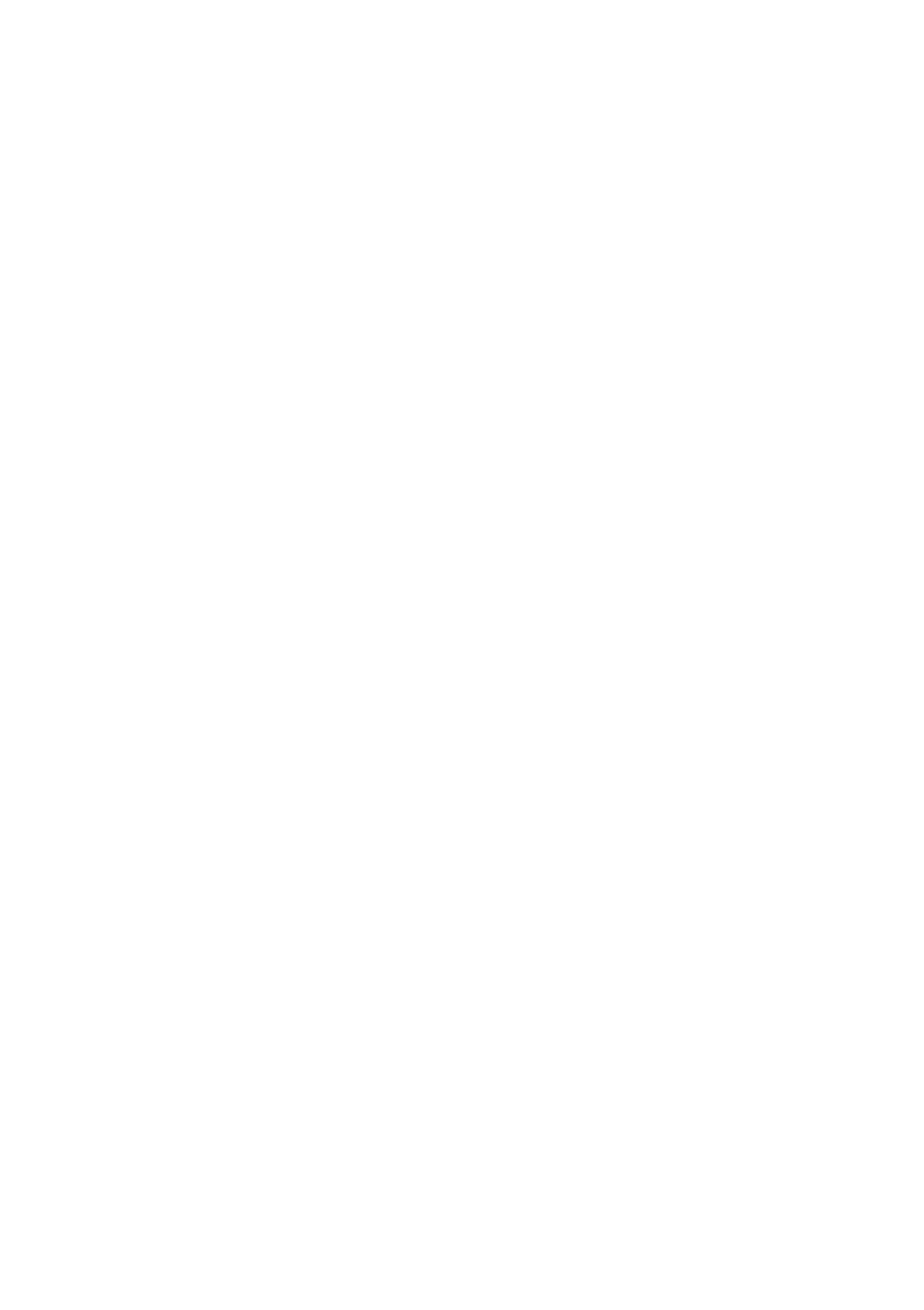#### **CONTENTS**

| <b>INTRODUCTION</b>                                                       |    |
|---------------------------------------------------------------------------|----|
| <b>THEORISING THE PERI-URBAN</b>                                          | 3  |
| <b>CHALLENGES TO SUSTAINABILITY IN THE PERI-URBAN</b><br><b>INTERFACE</b> | 13 |
| URBAN PLANNING AND RESTRUCTURING                                          | 35 |
| <b>CONCLUSIONS: PERI-URBAN SUSTAINABILITY</b>                             | 50 |
| <b>APPENDIX ONE</b>                                                       | 52 |
| <b>REFERENCES</b>                                                         | 54 |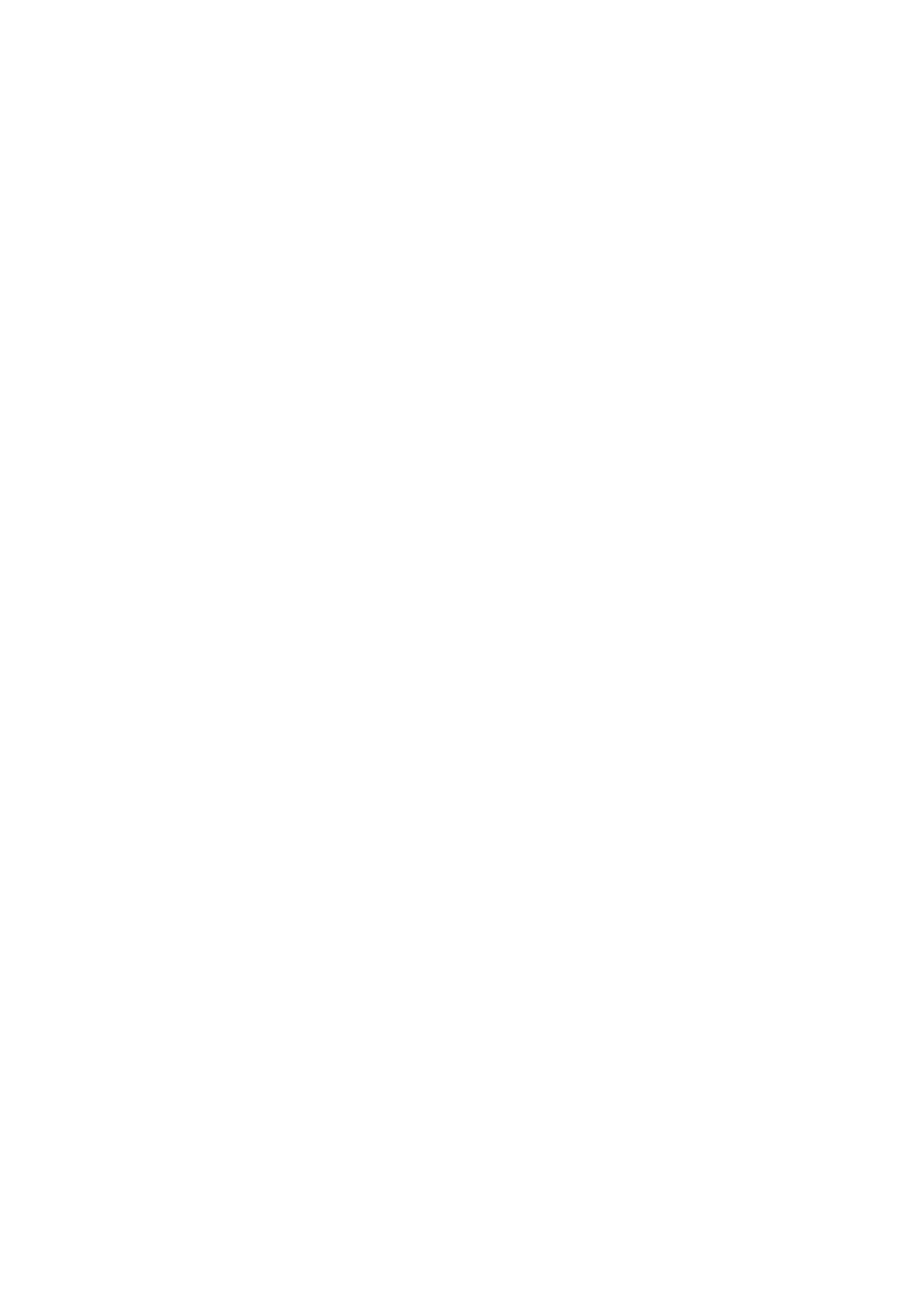#### **INTRODUCTION**

Today's world is rapidly urbanising, with particularly radical urban expansion predicted in developing countries. Increasing urbanisation impacts on the periurban in terms of changes in land use, new forms of household composition, differential access to urban benefits (such as health infrastructure and employment) and increased pressure on common natural resources. Urbanisation brings the creation of new opportunities, but also a dramatic increase in the concentration of poverty and environmental degradation in peri-urban zones (UNFPA 2007) The peri-urban poor, in particular, are subject to increasing prevalence of 'shocks and stresses' (Allen et al 2006a: 22).

Urbanisation is accompanied by globalisation, which is associated with the creation of new urban economic cores, increased demand for services and new criteria for selecting and evaluating economic activities. This has advantages for some, but is frequently accompanied by the downgrading of public services such as water provision and waste removal (Sassen 2002; Shaw and Satish 2007; Shatkin 2007; Tacoli 2006). Economic globalisation, associated with new flows of media and information technology and climate change are transforming the political, economic and spatial order of cities. Although peri-urban neglect is prevalent in cities around the world, institutional provisions in developing megacities and global cities create new hierarchies with uncertain consequences for peri-urban dynamics and poor people. Despite offering immense opportunities, the peri-urban interface is little understood, often disregarded and characterised by increasing marginalisation and environmental degradation. In this uncertain and highly dynamic context, improved understanding of the peri-urban situation is an essential prerequisite to addressing the current and emerging challenges.

In recent years, some progress has been made in understanding the spatial, temporal and functional elements of the peri-urban interface, and in recognising the conflicts and some of the failings of current governance arrangements. However, there is a need to find approaches that address the conflicts and implement changes which will benefit the poor and marginalised. Approaches that will tackle poverty alleviation and social justice alongside environmental integrity, maximise the productivity of natural resources and draw upon synergies from urban and rural relationships. This will require interventions that move beyond established sectoral approaches with innovative means of bringing together emerging research and policy agendas and which create convergence between 'pro-poor' and 'pro-environment' agendas. As the first in a series of outputs from the STEPS peri-urban initiative, this paper discusses the rationale for this approach.

The paper begins by examining some of the many ways in which the peri-urban has been theorised, considering, in particular, the implications for a normative research agenda towards improved environmental and social justice. The paper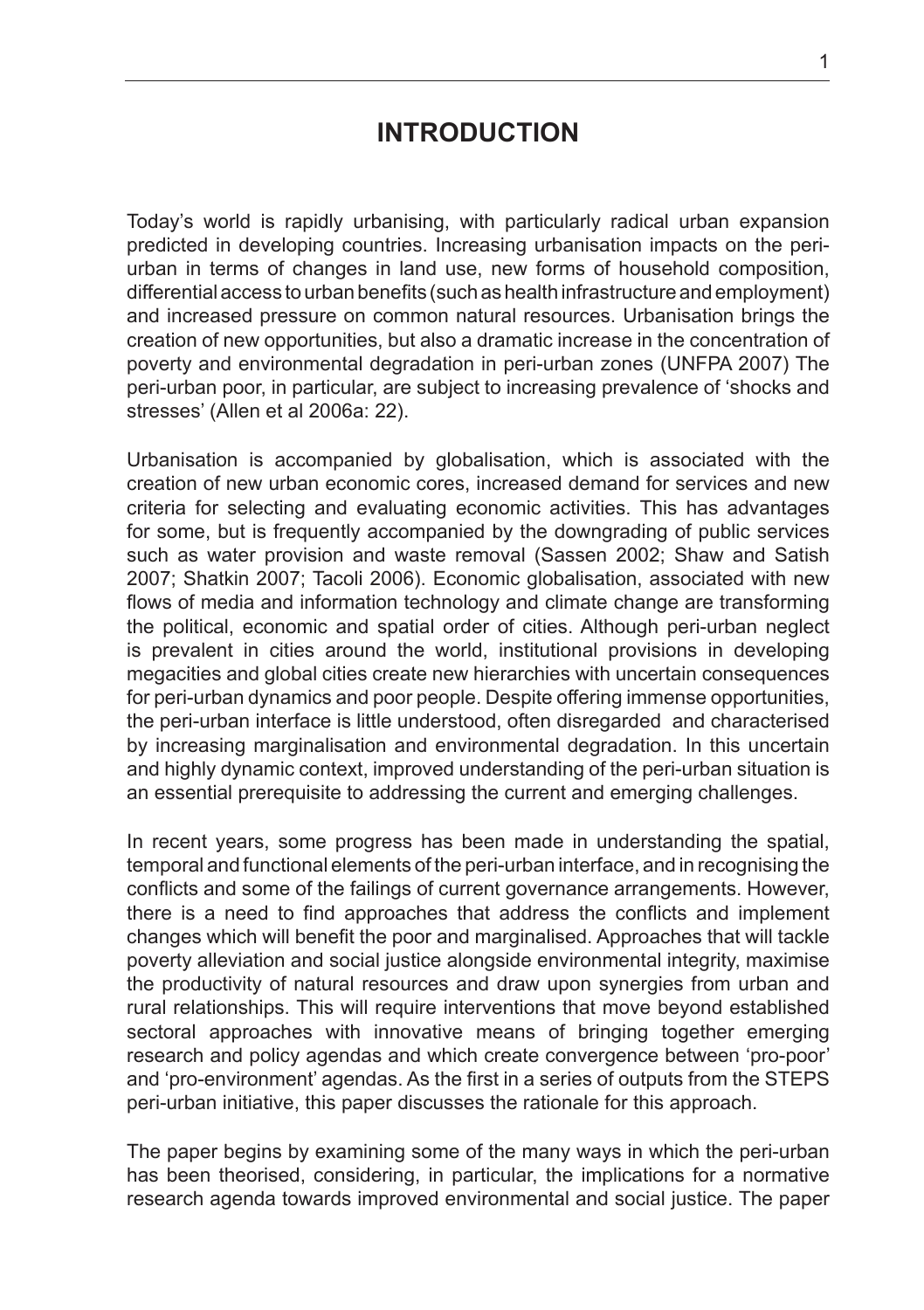discusses the value of different notions of sustainability<sup>1</sup> in the context of the periurban, challenging the view that 'sustainability' is not an appropriate goal in relation to cities which are seen, by some urban theorists, as inherently 'unsustainable'.

Drawing on examples, largely from south Asia, in health service provision, water management and agriculture and food systems, the particular challenges posed by the peri-urban situation in relation to environmental integrity and social justice are reviewed (in line with the STEPS definition of Sustainability which emphases that the objects being sustained are increasing levels of social justice and enhancing environmental integrity). The contribution of both peri-urban theoretical conceptualisations and empirical research to date in the context of Sustainability goals are reviewed, offering suggestions for complementary approaches and progression. Drawing on a notion of pathways (as self reinforcing trajectories of change - both existing and potential), alternative perspectives in planning and management of the peri-urban are considered through examples from policy and practice across sectors; initiatives to increase participation in urban planning processes; citizen action to mobilise access to key resources for the poor, and the engagement of poor and marginalised groups.

<sup>1</sup> In general sustainability refers to the 'maintenance of system properties' and is an understanding based on the notion that a balance exists in nature which should be maintained through establishing equilibriums and managing competing demands on nature (Leach et al 2007: 2-3, 7) Urban sustainability is generally conceptualized as 'meeting the needs of the present without impoverishing future generations, and identifying areas of concern' (PUPSR-NRSP, 1999). It is seen as an integrative whole which includes issues of global equity of resource use for economic purposes, accommodation of people's basic needs, social justice and human rights and the perpetuation of environmental integrity. .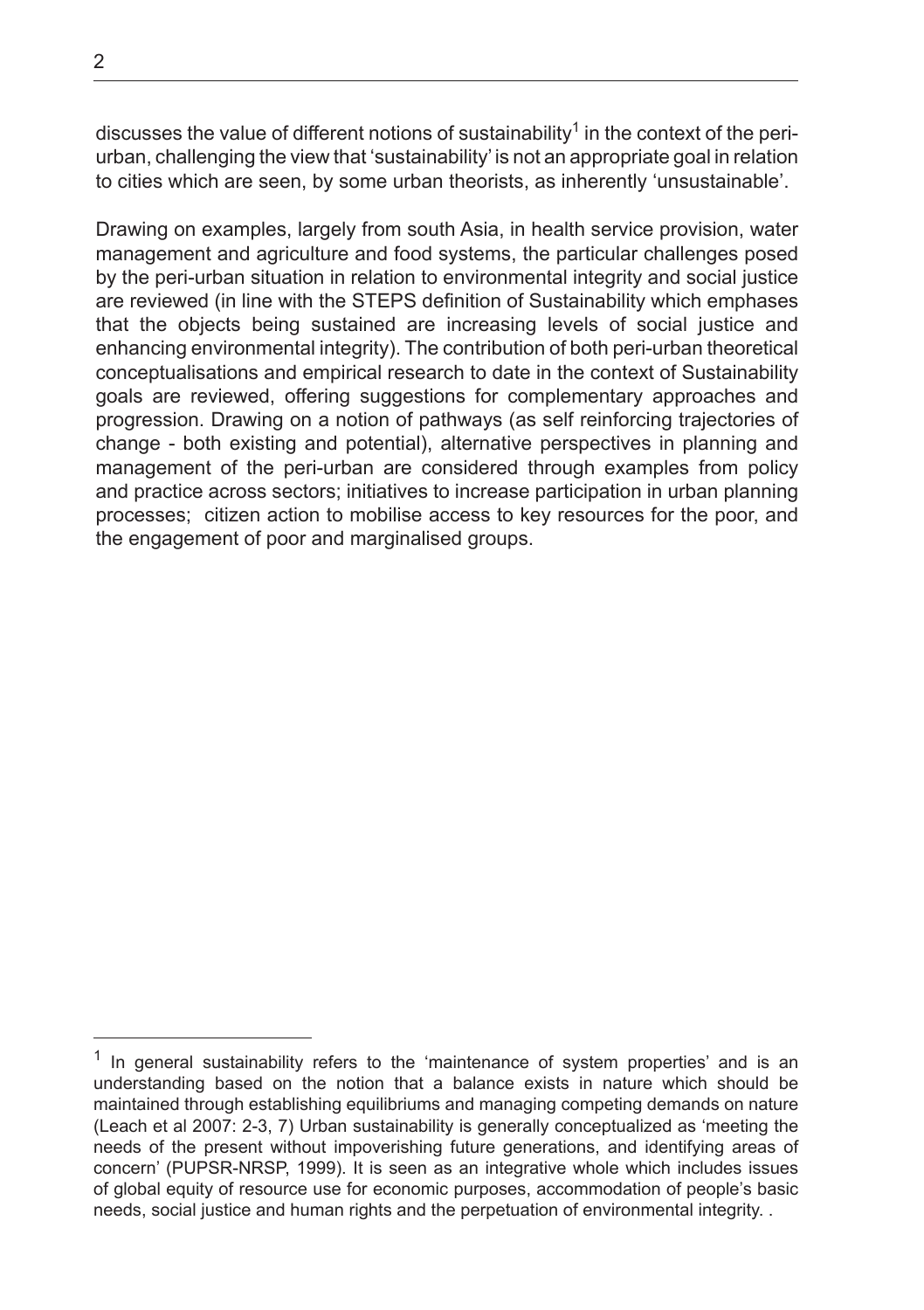#### **THEORISING THE PERI-URBAN**

Defining, and thus theorising, the peri-urban is fraught with conceptual difficulties. The term 'peri-urban' has been used to define 'a place, concept or process' (Narain and Nischal 2007: 261). 'Peri-urban' thus refers to the urban fringe and the geographic edge of cities as a place, it refers to the movement of goods and services between physical spaces and to the transition from rural to urban contexts as a process and finally, as a concept, it refers to an interface between rural and urban activities, institutions and perspectives. In addition, as Iaquinta and Drescher point out, specific features that have been identified as definitional of the peri-urban context by some authors are interpreted as consequences by others. 'Consequently', they argue, 'the concept of the peri-urban has become trivialised and tautological, its analytical and practical utility severely compromised' (Iaquinta and Drescher 2000: 2).

In 1965, Mortimore and Wilson defined the area surrounding the Nigerian city of Kano as peri-urban because its close-settled character separated it out from both the less-dense rural hinterland and the considerably denser city. They noted that landholdings were much smaller than in rural areas and, in contrast to these larger landholdings, were under constant cultivation. Indeed, households closest to the city practiced the most intensive agriculture and were most dependent on this agriculture for their livelihoods. In Mortimore and Wilson's definition of the peri-urban, they focused on the 'mosaic' of land-use patterns, the accessibility of this area to the city, the diversification of household incomes, the proximity of markets, the availability of farm labour and the possibilities of off-farm employment (Mortimore and Wilson 1965). Forty years on from this work by Mortimore and Wilson, the peri-urban is still conceptualised as a heterogeneous mix of urban and rural features. The peri-urban is characterised by high, and often increasing, population density, small landholdings, rich countryside homes, poor slums, diverse sources of income, a lack of regulation, contested land tenure rights, uncoordinated conversion of farmland to housing, pollution, environmental problems, intensified resource exploitation, considerable economic dynamism and a severe lack of service provision (Friedberg 2001; Simon et al 2003; Briggs 1991). Other authors include proximity to the city, rural values and 'tradition', proximity to highways, industrial developments, commercialisation, urban 'vices' and changing agricultural practices as characteristic features of the peri-urban (Halkatti et al 2003). Notwithstanding these insights, understanding the periurban as a heterogeneous conglomeration of rural-urban features has resulted in an underlying assumption in the literature that the peri-urban is 'place-based'. It is often still described, for example, as 'midway between urban centres and rural spaces' (Dupont 2005) and as 'lying between cities and countries' (Cadène 2005).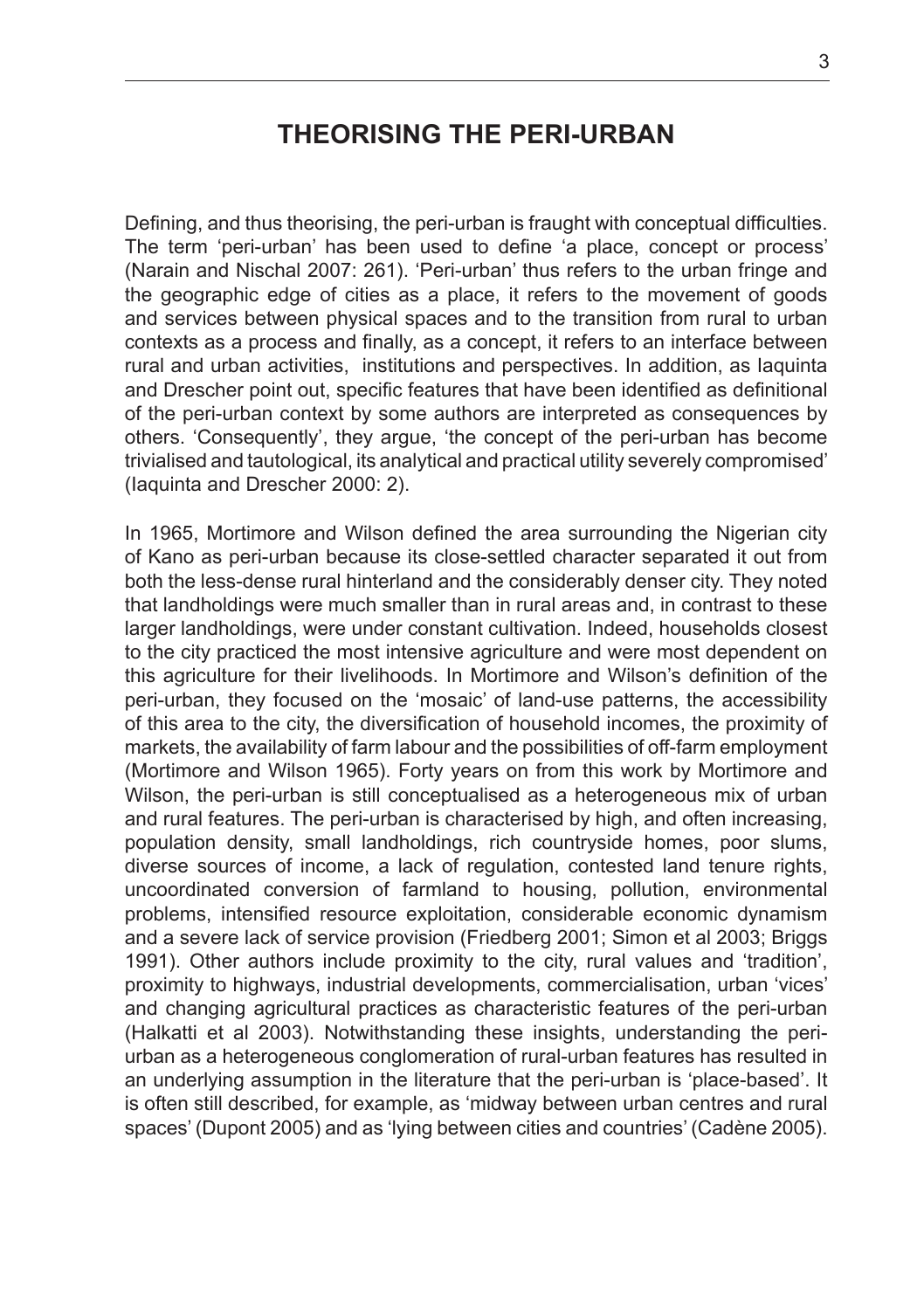Halkatti et al similarly argue that, in India, 'the constantly expanding periphery around a city constitutes the peri-urban interface' (2003:  $149$ ).<sup>2</sup>

Most literature has, however, gone beyond defining the peri-urban as a place where a mixture of urban and rural livelihoods are being pursued, and theorises about the peri-urban processes (Narain and Nishcal 2007). Friedberg has argued that the peri-urban is fundamentally integrated into urban contexts. As such, periurban areas occupy 'unique space, in that they are simultaneously sustained and imperilled by the dynamics of the urban economy' (Friedberg 2001: 353).

A place-based conceptualisation of the peri-urban<sup>3</sup> is thus juxtaposed with, and sometimes superseded by, a 'flows-based' understanding of the peri-urban which emphasises the 'flows of produce, finance, labour and services' and the influence of 'processes of rapid economic, sociological, institutional, and environmental change' (Halkatti et al 2003: 149). Recognition of these flows and processes, of the dynamism inherent in peri-urban spaces is evident in the use of the terms 'space', 'zone' or 'interface'. One definition is that that 'the "peri-urban" is an area outside existing urban agglomeration where large changes are taking place over space and time' (Dupont 2005). Picking up on the notion of change and time, Rohilla stresses the rapid trajectory of change in peri-urban areas as the critical feature (2005). Allen et al provide a working definition of the peri-urban – which overcomes the need to situate the peri-urban 'beyond' the city – as instances where 'where rural and urban features co-exist, in environmental, socio-economic and institutional terms' (2006a: 21).

Given the dynamic, shifting nature of the peri-urban, coupled with its indeterminate and ambiguous status as a place and/or space, questions about sustainability of the place, of the environment and for poor people become crucial. Conceptualisations of the peri-urban as transitional, as place-based, as flows-orientated, as urban or as rural have major implications for peri-urban planning and policy processes and these, in turn, affect the wellbeing of the poor and the sustainability of the environment. When regarded as a place, the peri-urban often becomes a site of expulsion with poor people being expelled or pushed out of the city to make way for visions of modernity, but it can also become seen as a threatening urban

<sup>&</sup>lt;sup>2</sup> Introduced by Brook and Davila (2000), this term reflects academics' inability to characterise the processes inherent in peri-urban s/places, the difficulty of assessing how land is being used and the intricate and heterogeneous nature of relationships and processes. It is thus a reflection of the 'uneasy' nature of the peri-urban phenomenon and of the way its definitional features are negatives – such as the erosion of rural lifestyles and the absence of urban facilities (Allen 2003: 136)

 $^3$  This paper does not attempt to review the massive contribution in the geographical literature on the spatial relationships between cities and their rural hinterlands. For a summary of this debate, see the Peri-Urban Production Systems Research Natural Resources Systems Programme (PUPSR-NRSP 1999)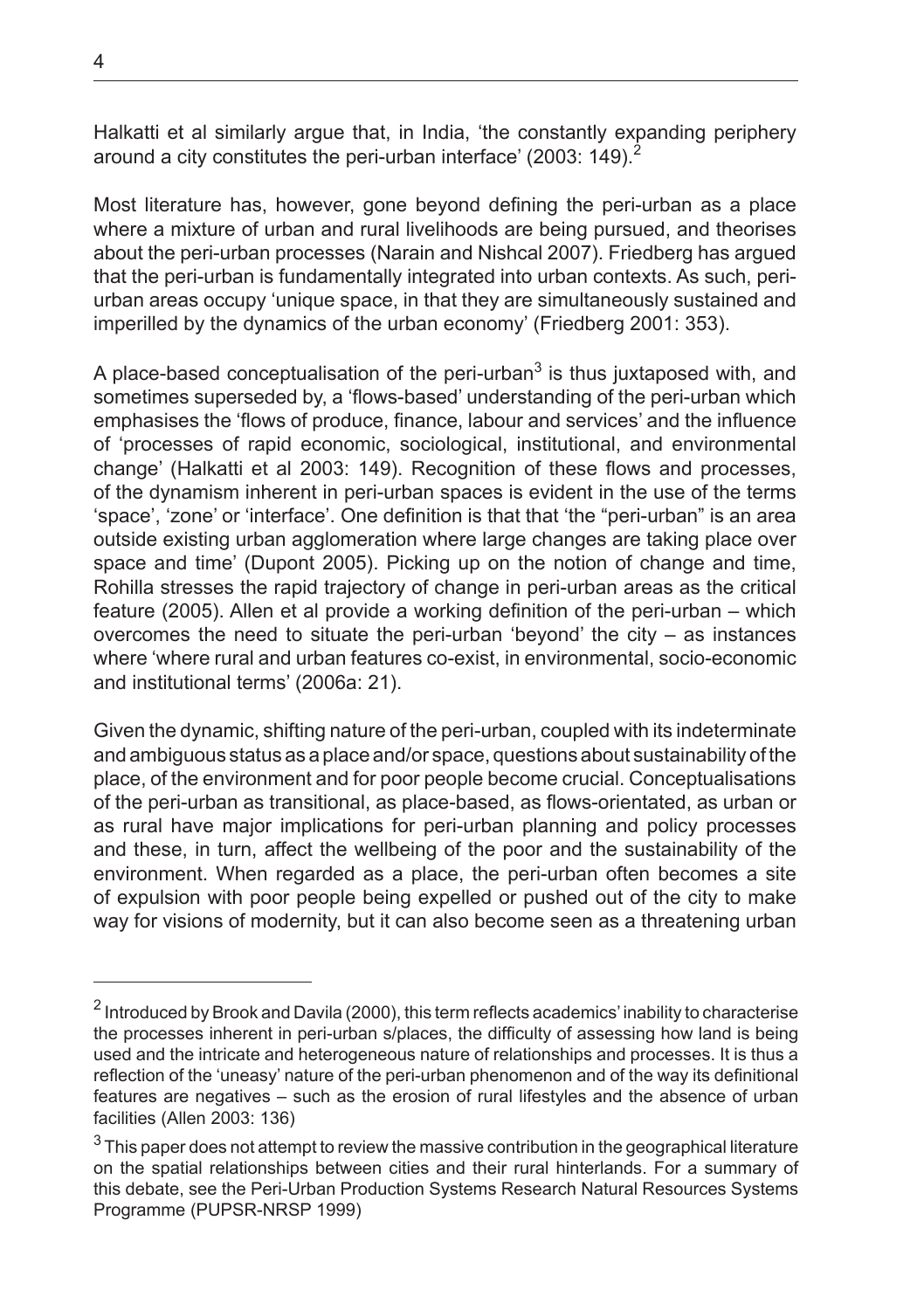fringe, where communities become associated with health and environmental hazards which require some form of mitigation and/or control. When regarded as a process it can be seen as a transition zone, where for example the retirement of rural activities are inevitable and therefore require little attention.

A flows-based approach has been used to understand the urban demand for fresh, high value foodstuff: this has been seen as a major enabling feature of the peri-urban because these farmers seek to develop very intensive, very small areas of land to serve this demand. Within this literature, the peri-urban zone is theorised in terms of contentious, conflictual politics between interest groups. However, Simon et al argue that these are not central issues in contemporary African (and other developing) peri-urban contexts. As such, in Africa, the periurban should be considered as an area of complementarity because of the enduring socio-economic interrelationships between these areas and cities. Such studies demonstrate farmers' innovative responsiveness to – and dependence on – market forces (Simon et al 2003: 40; Friedberg 2001). However, a straightforward analysis of economic linkages between the city and its periphery does not reveal how structural specificities of place and location shape the dynamic relationship between economic practices and the social institutions; nor does it address questions of sustainability. For example, paradoxically, peri-urban commercial food producers are 'simultaneously dependent on and threatened by a dynamic urban economy' (Friedberg 2001: 365). Exclusions and opportunities are thus often Janus-faced: it is through the exclusion of services, of regulation, of conservation and so forth, that opportunities are created.

The peri-urban should thus be conceived as an area of complementariness out of which arise various opportunities and exclusions. The interdependence between natural resources, agriculture and urban processes in peri-urban spaces suggests that complementarities do not exist in isolation from contestation. This interdependence creates, as Dupont's work in India shows, a climate of competition: for example, antagonisms emerge between poor people's need for housing and a general public desire to protect environmental features (discussed in more detail below); between the health and sanitation requirements of all residents and the chemical pollutants discharged by industries relocated from cities to the peripheries (Dupont 2005; also see Rohilla 2005).

These antagonisms are further perpetuated by the regulatory void characteristic of peri-urban contexts. For example, the peri-urban commercial food producers often depend on urban sewerage and solid organic waste to irrigate and fertilize crops and in aquaculture. However, as there is generally no formal acknowledgement of this, changes in the formal system can have significant ramifications for peri-urban famers. These farmers are not recognised as stakeholders and are therefore often bypassed as waste management is increasingly formalised (Hofmann 2005; Marshall et al 2005). The lack of regulation and the failure of authorities to provide services to the peri-urban have been variously theorised. That the peri-urban is not a top priority – or that the residents are not officially recognised or not entirely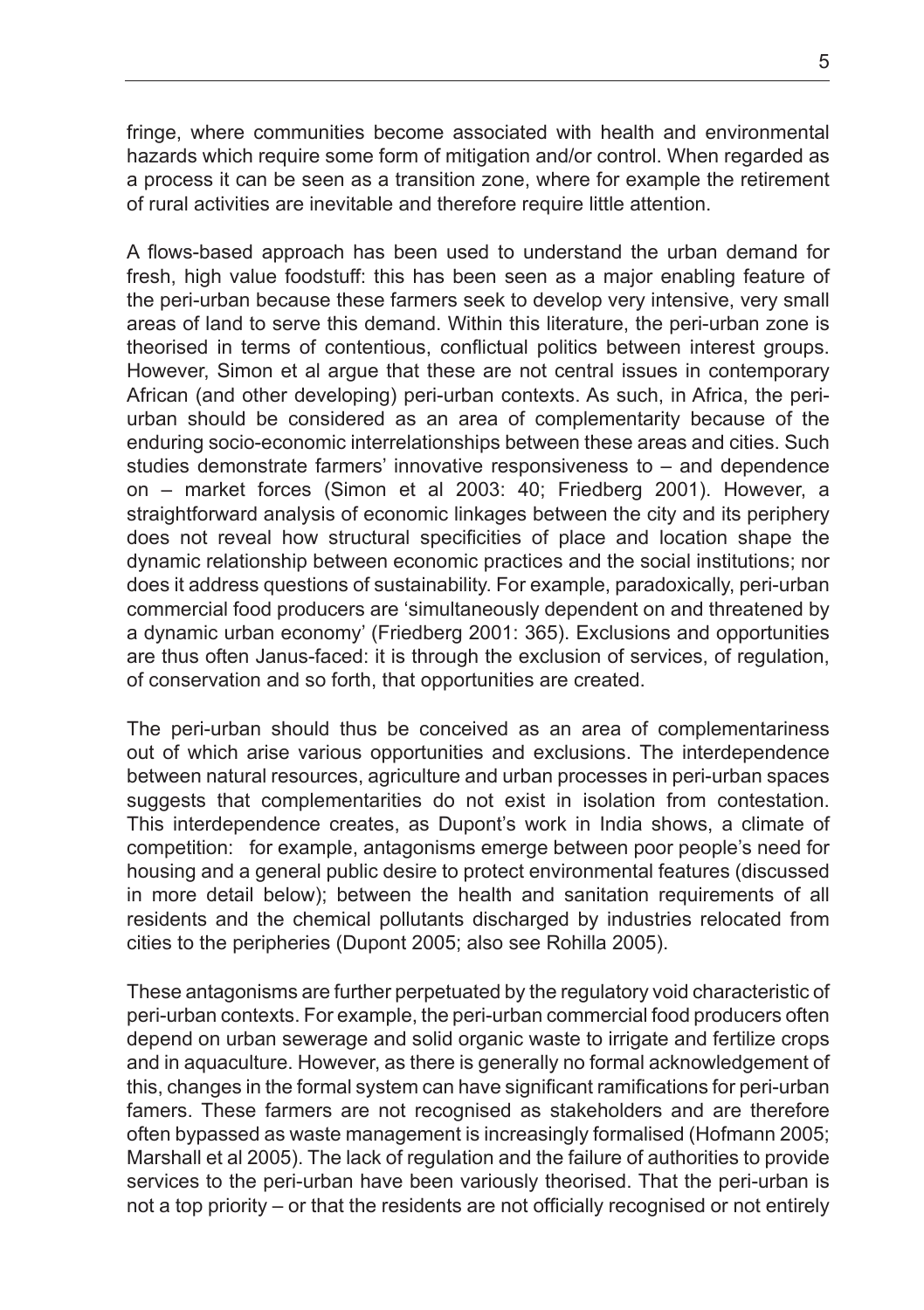6

legal – provides one set of explanations (Friedberg 2001; Moffat and Finnis 2005; Torres and Costa 2007); another is that rapid growth has 'outstripped the city authorities' ability to cope' (Simon et al 2003:43; Hofmann 2005). Others have pointed to the disjuncture or 'institutional fragmentation' between different central and decentralised, rural and urban government authorities and roles (Allen et al 2006b: 335; Halkatti et al 2003; Dupont 2005; Hofmann 2005; Storey 2003),4 and to weak management capacity in regulatory authorities' roles (Simon et al 2003). While the reasons for the lack of regulation and service provision are divergent, what seems clear from the literature on the peri-urban is that there is no precedent for rural and urban authorities to collaborate. In India, official attempts to control the peri-urban space result, as Jargowsky argues, in the augmentation of central authority and the increased development of master plans which occur in conjunction with the spontaneous growth of 'unplanned' settlements. The effect is that peri-urban areas experience both 'more and less regulatory oversight' (Jargowsky 2005).

Regulation – and the failure thereof – can also be seen as a deliberate strategy of 'fuzzy zones' which facilitates economic liberalisation and bolsters global capital's preference to invest in peri-urban areas (Arabindoo 2005). The political value of the lack of regulation is evident in Roy's work on economic liberalisation intersecting with what she calls the 'volatile geography of Calcutta's fringes' (2002: 139). Roy argues that the multiple and conflicting regulations create uncertainty which in turn assists economic liberalisation: the 'cacophony of land regulations' that collide and merge, resulting in such ambiguity that the system of land tenure is rendered negotiable' (2002: 144). Arabindoo further suggests that, given global capital's preference for investing in peri-urban contexts, development authorities have been able to use these planning ambiguities to enhance their political power and to shift from relatively minor planning bodies to the 'overseer[s] of global investment' (2005; also see Leclerc and Bourguignon 2006). Another advantage is noted by Satterthwaite (2007) who suggests that regulatory weakness is a means of transferring environmental costs, incurred by production and consumption patterns in the city, to the surrounding peri-urban areas.

Theorising failures and regulatory processes in ways that enhance the sustainability of people's livelihoods without reducing their opportunities, while simultaneously ensuring appropriate management of physical environments and agricultural production is a huge challenge. The interrelated nature of social, economic and environmental systems (Moffat and Finnis 2005) further complicates analyses

 $<sup>4</sup>$  Storey, examining peri-urban contexts in Melanesia, points to the contradictions that arise</sup> when urban development occurs in areas governed by customary principles and which cannot be managed by conventional urban planning arrangements (also see Iaquinta and Drescher, 2000). In addition, urban expansion into 'customary land and villages beyond the periphery of town boundaries' has led to massive social, ethnic and political tensions which, in turn, undermines all authorities' ability to manage the changes.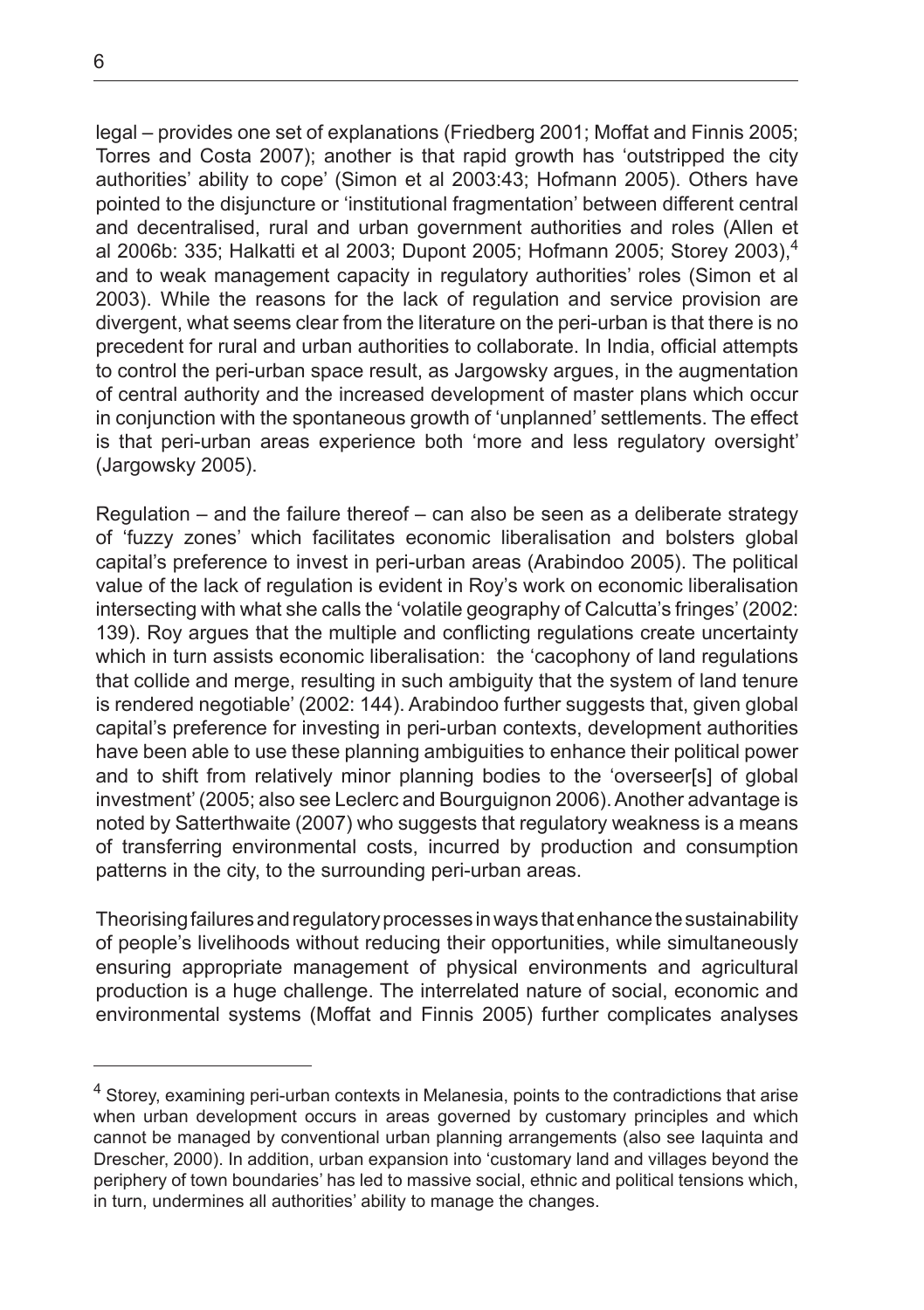and theorisation. Although the social and economic processes have generally been seen as contradictory and ambiguous, serving both to benefit some people and disadvantage others; it is clear that environmental quality does not have this contradictory character and there is general consensus in the peri-urban literature that the availability of environmental resources has deteriorated in peri-urban contexts. Ongoing urbanisation has thus resulted in: building developments on ecologically sensitive land; changing agricultural patterns; diminished open space; increased pressure on natural resources such as water; a lack of hygiene and sanitation infrastructure; industrial effluence; air pollution; inadequate provision of basic services and accumulated solid waste (Burte and Krishnankutty 2006; Simon et al 2003; Dahiya 2003; Agrawal et al 2003). This has very particular consequences because it is often the poor who depend most on the natural resources in the peri-urban context (Allen and Dávila 2002). Indeed, we should not forget that while the peri-urban is a place of opportunity for many, but is also often a 'degenerated periphery' and the 'most wretched of slums' (Jargowsky 2005). As discussed in more detail below, there has been a tendency to contrast the needs of the poor with that of the environment: middle class environmental movements have blamed the poor for environmental destruction, while overlooking the actions of industry, of building developments and of other powerful actors whose actions have environmental impacts (Zérah 2007). This failure to integrate 'brown' and 'green' issues of sustainability, points to the elites' ability to frame sustainability and development in ways which disempower the poor. Although, as Torres and Costa argue in relation to peri-urban settlements around São Paulo's metropolitan area, 'not all fast-growing [peri-urban] areas present high deforestation rates; in fact, some of them even show forest regeneration' (2007: 218), this is seldom acknowledged by policy makers and other powerful actors.

In theorising the peri-urban, it is vital to recognise that these contexts have been – and continue to be – highly affected by broader political and economic processes, such as colonialism, structural adjustment, wars, political independence, the cessation of conflict, liberalisation, and the global politics of development (Simon et al 2003; Friedberg 2001; Satterthwaite 2007). Globalisation – perhaps the most recent and pervasive of these broader structural processes – involves a 'new urbanism', a reshaping of what it means to be urban and how urbanisation processes play out in relation to global processes and politics (discussed in the following section). Globalisation, Appadurai argues, is generating 'new geographies of governmentality' (2002: 24) which change the relationships between cities and citizenship: wealthier 'world cities' perform like city-states and are able to operate independently of regional and national processes, while poorer cities have to seek new ways of articulating their voices and claiming space. Or, put differently, '[C]ities are replacing states in the construction of social identities' (Taylor 1995: 58 cited in Smith 2002: 436). In addition, a focus on financial flows shows that globalisation is creating 'new geographies and hierarchies of centrality' in which particular cities become closely integrated into a global economy and de-linked from their national economies (Sassen 2002).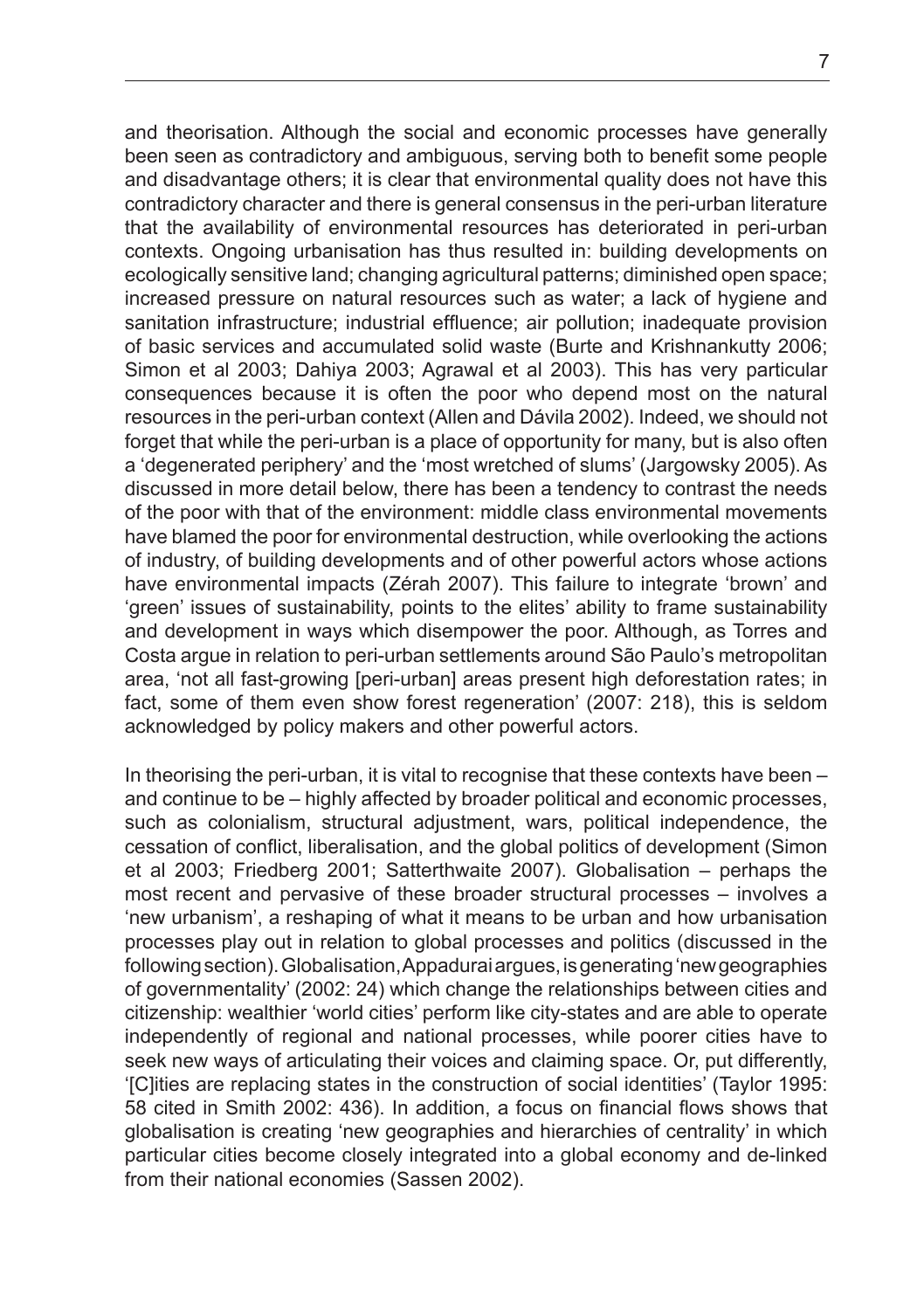These processes act upon – and shape – peri-urban contexts in sporadic, discordant, uneven and multidimensional ways. While there is widespread recognition in the literature that the peri-urban is part of a global world, there is little consensus on how to theorise this. For some, globalisation is an oppressive force which shapes the peri-urban. Thus Thong (1995) writes about a 'superinduced development' or growth stimulated by international processes, while Smart and Smart, citing Halperin, stress the effects of a global 'implosion' which erodes the core/periphery distinction 'through peripheralization of parts of the core' and through creating high technology islands<sup>5</sup> within third world cities (2003: 270). Arabindoo's work looks more specifically at change over a 40-year period and focuses on the relationship between global capital and local authorities, arguing that metropolitan planning authorities use the peri-urban areas as 'pawns', willingly offering them up as sacrifices in order to secure privatised and globalised partnership ventures. Arabindoo speaks therefore of the peri-urban interface as a place that is constructed as undeveloped and natural in relation to the city, or as a 'constructed primordialism', in that its transformation is interlinked with that of the metropolis, of liberalisation and of globalisation (2005; also see Smith 2002). Sassen similarly points out that globally connected cities are undergoing 'massive upgrading and expansion', but that simultaneously 'large portions of these cities fall into deeper poverty and infrastructural decay' (2002: 14). Contrary to expectations, the technologies that have facilitated globalisation have not concurrently eroded spatial or other inequalities. Urban peripheries are caught up in these processes and their experiences (in terms of opportunities, degradation and sustainability of people, of agricultural production and of the environment) are 'indicative of processes involving a political and societal vision of the city, displaying the need to envision the city as a world-class centre for global capital and transnationalised investment' (Arabindoo 2006: 18). Global capital's predilection for peri-urban areas thus ensures economic growth as well as increased polarisation within the peri-urban interface as demonstrated through the creation of gated communities and, in so doing, weakens the urban/rural dichotomy (Arabindoo 2006; Smart and Smart 2003). It does not, however, ensure sustainability for poor people, for crop production and animal husbandry or for the environment. The constraints of globalisation, the degradation of the environment and the lack of sustainability can be seen as the lot of the poor and of marginalised people struggling to survive in the peri-urban context, which – despite, or because of, their exclusion – offers new imaginaries and the possibility of better opportunities and livelihoods.

People's own perceptions and understandings of the peri-urban have been largely overlooked in the theorisation of the peri-urban. This, Iaquinta and Drescher point out, 'misses the reality of peri-urban, underestimates the prevalence of social change and misclassifies the experiences of numerous people and communities in the real world' (2000: 3). There are overwhelmingly negative associations of peri-urban existence and pejorative connotations inherent in the language of

<sup>&</sup>lt;sup>5</sup> Such as computer software and hardware and pharmaceutical industries, decentralized industrialisation and, Information Technology clusters.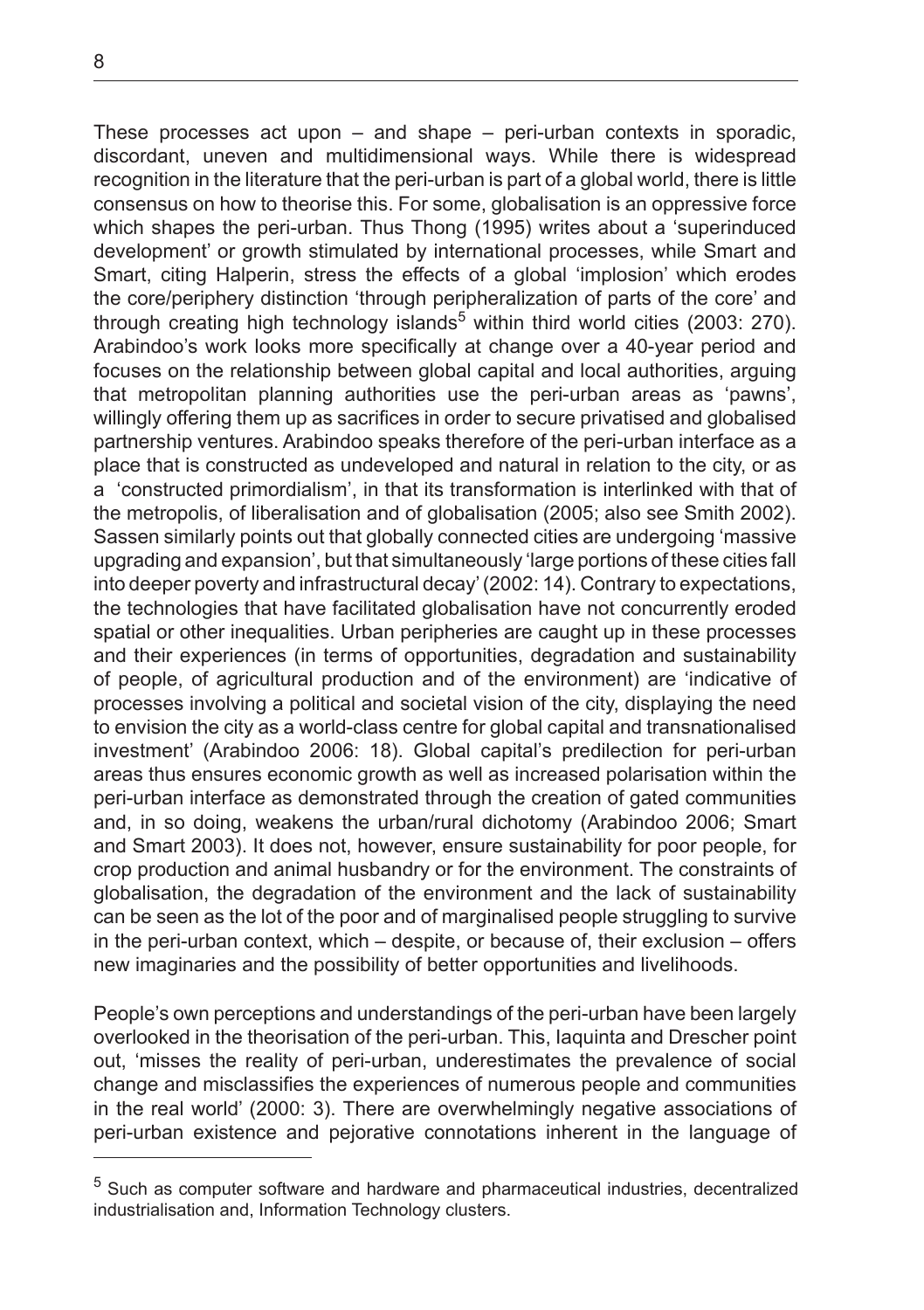slums and squatters (Moffat and Finnis 2005) which suggest illegality, danger (Ferguson 2007) and a lack of legitimacy in the urban area (Storey 2003).<sup>6</sup> These derogatory associations are frequently internalised by peri-urban residents, who do not associate their lifestyles or identities with pride. This, in turn, influences the possibilities for organisation within the peri-urban context in terms of trust, networks, co-operation etc. and people's ability to engage with policy makers and other external actors (Moffat and Finnis 2005).

Notwithstanding the pejorative associations of the peri-urban with poverty, illegality and slums, some literature has focused on the potential for emancipatory practices in relation to gender. Kielman and Bentley show that in Bopkhil, a peri-urban setting in Pune, India, women's status can be seen to have improved if measured by the conventional indices: 'As compared to their mothers and grandmothers, women in Bopkhil thus have higher rates of literacy and education, delayed marriages, less manual work outside the household, less children and access to contraception' (2003: 529). Similar patterns are evident in Kolkata's peri-urban settlements where women have been involved in aquaculture (or ornamental fish culture). These women were not as vulnerable to food insecurity, ill health, and inadequate housing. Their living conditions, education, transport facilities and communication infrastructures were better than those of non-aquaculture women in other peri-urban villages (Bunting and Lewins 2006). Kielman and Bentley warn, however, against assuming a linear relationship between women's status and these changing indices. Instead, new and unfulfilled expectations lead to new tensions and stresses between and within genders. As women experience some aspects of modern life and as they are exposed to ideas of gendered emancipation, so their own 'failure' to do so becomes apparent. In addition, as Kielman and Bentley (2003) have shown, one form of 'emancipation' can lead to new forms of oppression. Thus women who no longer perform manual labour find themselves increasingly subjected to elite patriarchal vales. Similarly improved ideas of 'health' and awareness of health care available in urban areas can lead women to redefine their experiences of 'natural' women's diseases. Increased knowledge allows them to see themselves as 'at risk' and defines women's health as a political issue, but also acts to make poor and marginalised women more aware of their exclusion from health facilities and treatment. Simultaneously, periurban populations often experience shifts from 'traditional' health care systems to biomedical models of treatment (Kielman 2002; also see Allen et al 2006b who argue that peri-urban residents suffer from a combination of urban injuries and rural disease). This raises the question, both for Kielman and Bentley and for this paper (discussed in more detail below) about what women's own definition of being healthy might be, and to what extent they wish to – and indeed are able to – attain such a goal.

 $^6$  Storey, in examining the Melanesian case, shows how towns have been – and continue to be – constructed as 'sites of historical exclusion, theft and privilege' as a result of colonial and later political and economic segregation. As a result, indigenous people are acutely aware that they are 'not welcome' (2003: 260) and that 'town was not for them' (2003: 63).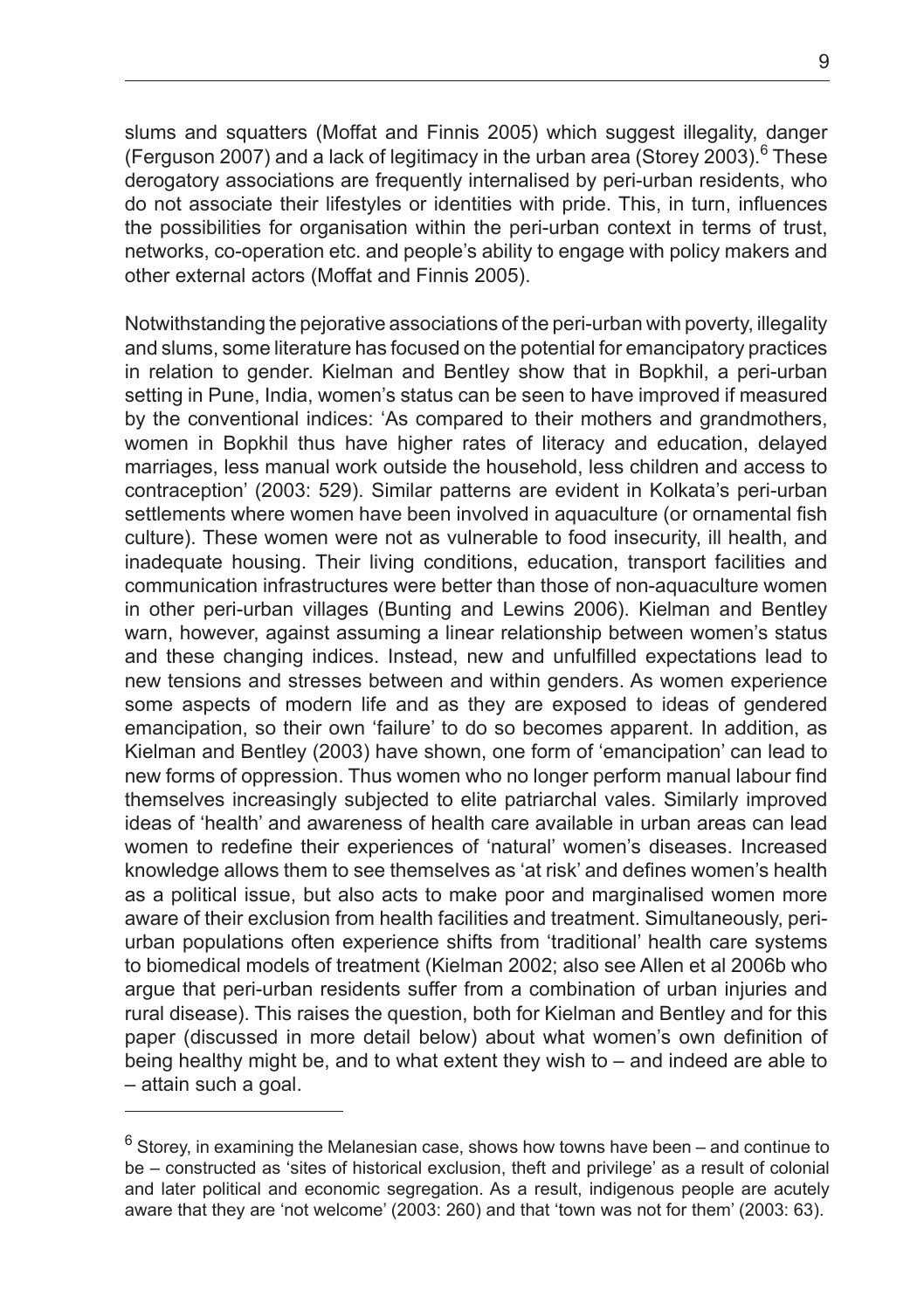There is, in the development and peri-urban literature on planning and policy, increasing acknowledgement that rural and urban qualities endure both in cities and in the surrounding areas. Associated with this, is the recognition that the rural-urban dichotomy – on which planning is based – is inadequate (Allen 2003; Iaquinta and Drescher 2000). Further linked to this, is the realisation that conventional planning systems do not adequately address problems experienced in contexts such as the peri-urban interface where agricultural, natural and urban ecosystems are intertwined. These systems are all affected by – and in turn influence – both rural and urban flows and demands which, in turn, affect the systems themselves and their interrelationships. Allen therefore argues that 'environmental planning and management in the peri-urban interface cannot simply be based on the extrapolation of planning approaches and tools applied in rural and urban areas' (Allen 2003: 135). Instead, peri-urban planning requires a unique approach which draws together elements of rural, regional and urban planning.<sup>7</sup> She points out that urban planning has generally focused on integrating the peri-urban into the city through service provision (such as low cost sanitation or the provision of drinking water), development projects (micro-finance, community labour etc.) and participatory methodologies. However, 'all too often they remain outside mainstream government decision making, so results remain marginal to the development process' (Allen 2003: 142). Such approaches are additionally hampered by the power relations at play and the tendency for urban policy actors to prioritise urban, elite interests (see below). Allen therefore recommends that environmental planning 'create a balance between the formulation of longterm, cross-sectoral and dynamic strategies and the development of short-term interventions' (2003:142). As such, environmental planning for the peri-urban interface should be inclusory and participatory (bringing together a wide range of actors whose work might focus on rural, urban, regional or national level initiatives), should focus on natural ecosystems which cross rural and urban landscapes and should seek to create 'new forms of collaborative arrangements that transcend the boundaries between rural and urban' (2003: 144). In order to develop policy and management plans for the peri-urban interface, it is necessary for local, environmental, urban and regional planning needs to be addressed and balanced

 $<sup>7</sup>$  Allen sees the rural environmental planning perspective as attempting to address rural-</sup> urban imbalances through enhancing rural production, expanding industrialisation and creating integrated rural development programmes. Overall, such an approach appears to aim at improving rural lifestyles and infrastructure through addressing localized problems. What it fails to do is take a long term perspective or to consider regional and urban environmental dimensions. Regional planning tends to encourage a shared understanding of rural and urban issues and to move away from the very localized rural planning approach by developing and supporting networks and relationships between rural and urban areas. Finally, urban environmental planning tends to emphasise local governance and sustainability while seeking to manage complex urban systems and peri-urban settlements and simultaneously ensure environmental sustainability in the hinterland. Like rural planning, this urban approach tends to focus on short term solutions to basic infrastructural problems and overlooks long term processes (Allen 2003; also see Allen and Dávila 2002).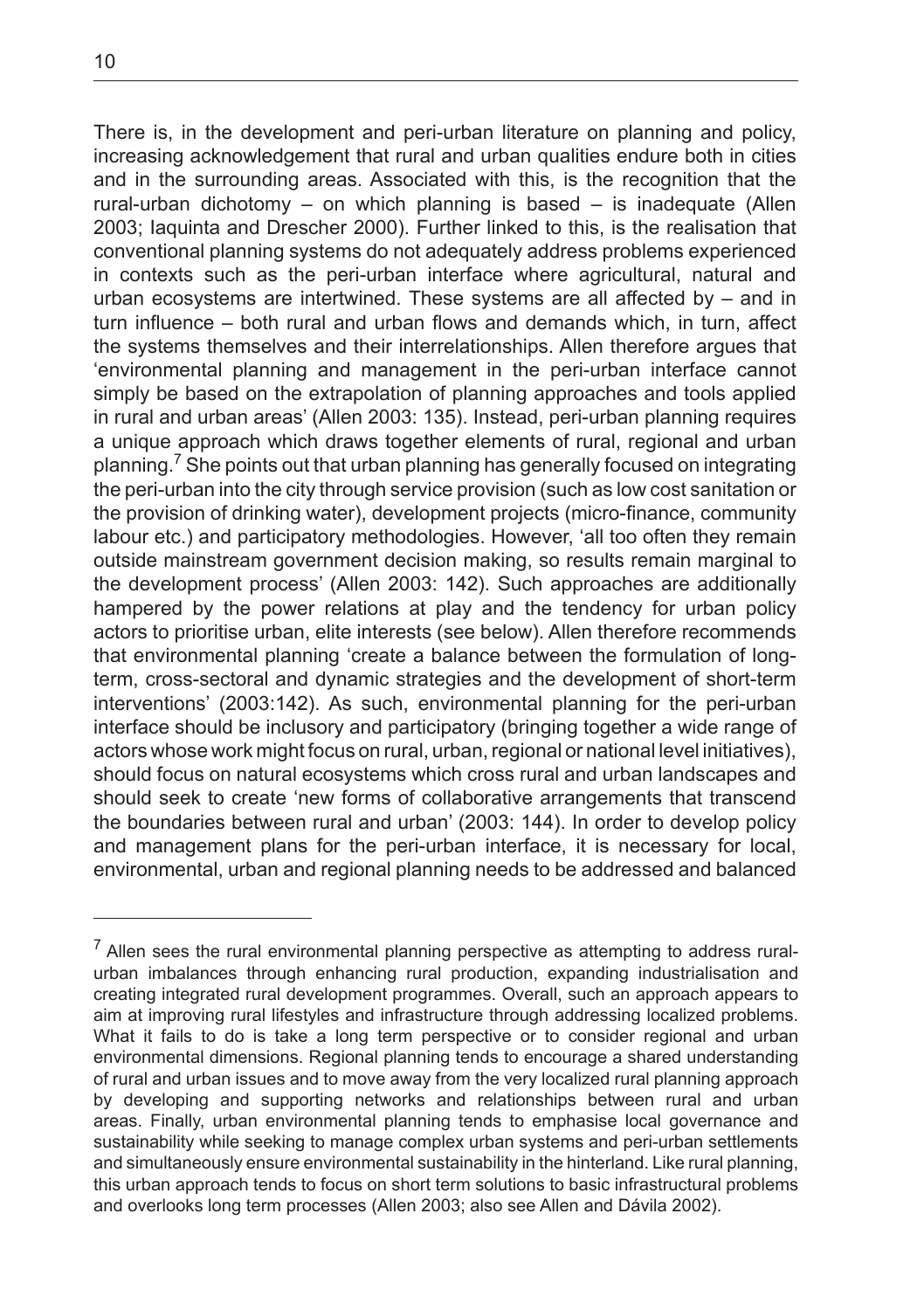against each other. This involves an acknowledgement of power relations and an appreciation of the different actors, it requires careful conceptualisation of how different ecological processes play out and it necessitates broader inter-sectoral and more plural scales of governance (which incorporate notions such as space, time, networks, diversity and multiple institutions). In particular, however, such an approach must be creative, seeking to bolster the poor and marginal while simultaneously aspiring for environmental sustainability (Allen and Dávila 2002).

In terms of addressing questions of sustainability, Allen et al suggest that the peri-urban interface comprises a 'heterogenous mosaic' of environmental and productive ecosystems working in combination with socio-economic 'peculiarities' – competing interests and opportunities generated by and adopted by different classes or categories of people who all co-exist – which create and shape poverty in multidimensional ways (2006a: 21). Ultimately, Allen et al argue that the very poor living in the peri-urban interface experience far worse conditions than other peri-urban residents. These include higher insecurity, less income, insecure tenure, less access to – but greater dependence on – environmental resources, more dependents, lower education and fewer skills, greater migration and less male labour power. These conditions are compounded by extremely inadequate water and sanitation arrangements, overcrowding, exposure to biological and chemical threats and a lack of access to health services. In other words, being poor means greater exposure to the shocks and stresses of rapid urbanisation: 'What distinguishes the poor from the very poor is their ability to utilize urban opportunities' (Allen et al 2006a: 22). It is, however, not only the poor who suffer from sustainability issues in peri-urban areas. The interlinked nature of the peri-urban with both the urban and the rural means that questions about food production, about economic systems, about migration, about employment and the creation of mega or global cities, about the built environment are all interwoven into each other. Understanding sustainability – of poor people's lifestyles, of environmental resources and of agricultural systems – thus requires a careful look at what is happening in urban areas. As suggested by Ferguson, it is necessary to examine the 'tension between attempts at "formalisation" (especially in the form of "fixing" social and economic arrangements through documents and conventional quantitative measures) and a vernacular logic of practice that undermines and mistrusts such reduction and fixity' (Ferguson 2007: 72, drawing on Guyer 2004). As discussed below, we approach this through an exploration of governance, framings and pathways associated with a broad, normative notion of Sustainability that incorporates both notions of environmental integrity and social justice. This means that different actors might contest notions of Sustainability (though differing framings of which dynamics are in play, whether these matter and how they might affect a system). Ultimately, however, pathways to Sustainability will be created through collective decision-making which recognises that different actors have different goals and through directly addressing the trade-offs required to achieve a normative version of Sustainability (Leach et al 2007: 7).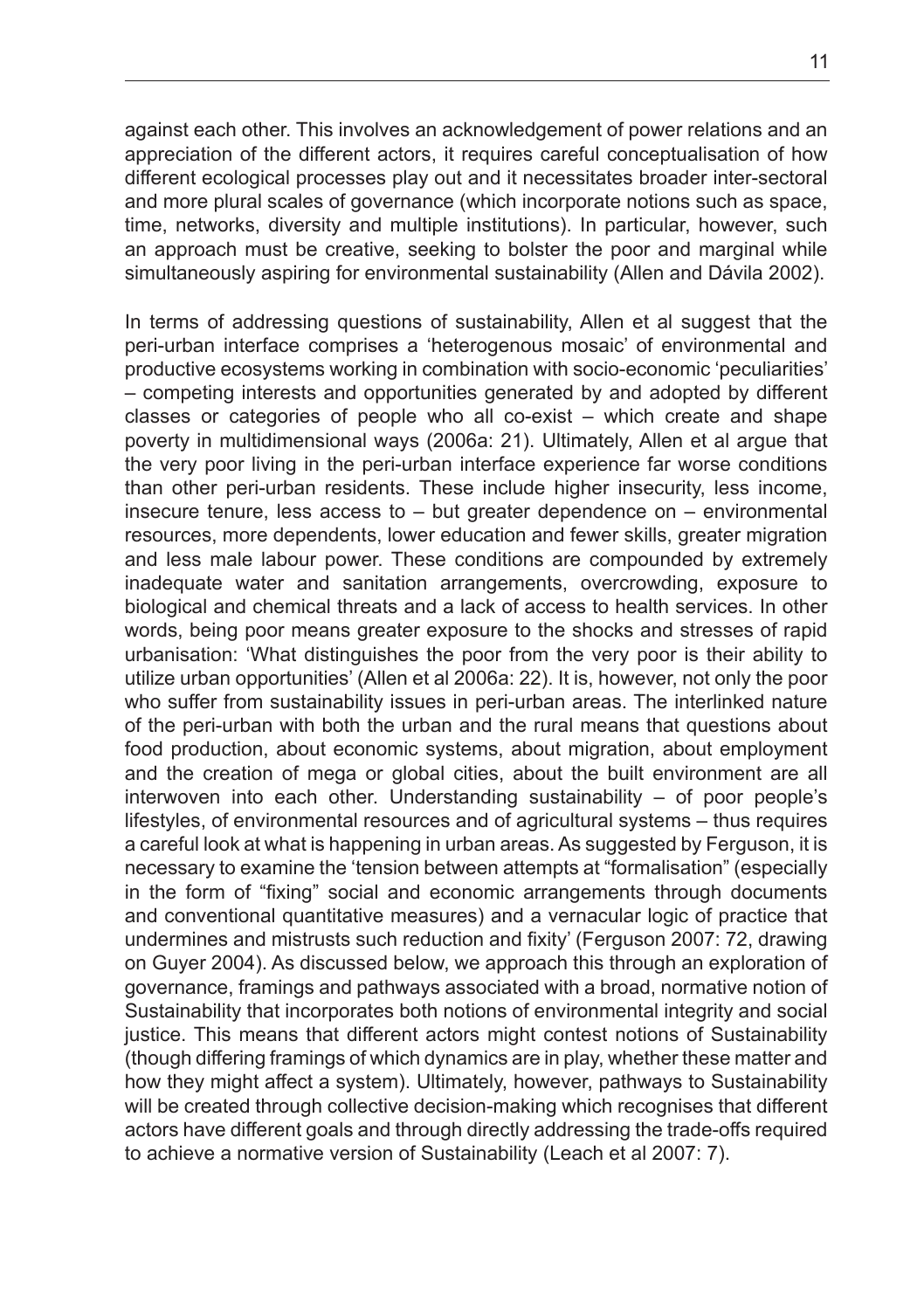In the context of STEPS, we see the peri-urban as a condition which encompasses aspects of rural and urban activities and institutions, where there is influence of rapid social, environmental and technological change and increasing marginalisation. In the context of the ongoing process of exclusionary urbanisation in India and elsewhere, cities have many centres and many peripheries, and 'periphery' in this sense is a sociological rather than a geographical term.

Whilst references to social justice and environmental degradation abound, it is apparent that Sustainability has been largely neglected in the theorisation of the peri-urban. This parallels the framings of policy stakeholders regarding the role and function of the peri-urban, which may seek to address environmental or poverty alleviation goals, but often fail to recognise the vital role that peri-urban management can play in this. Ultimately these oversights serve to lead us further away from achieving combined goals of environmental integrity and social justice, failing to recognise the vital role that management can play in peri-urban Sustainability.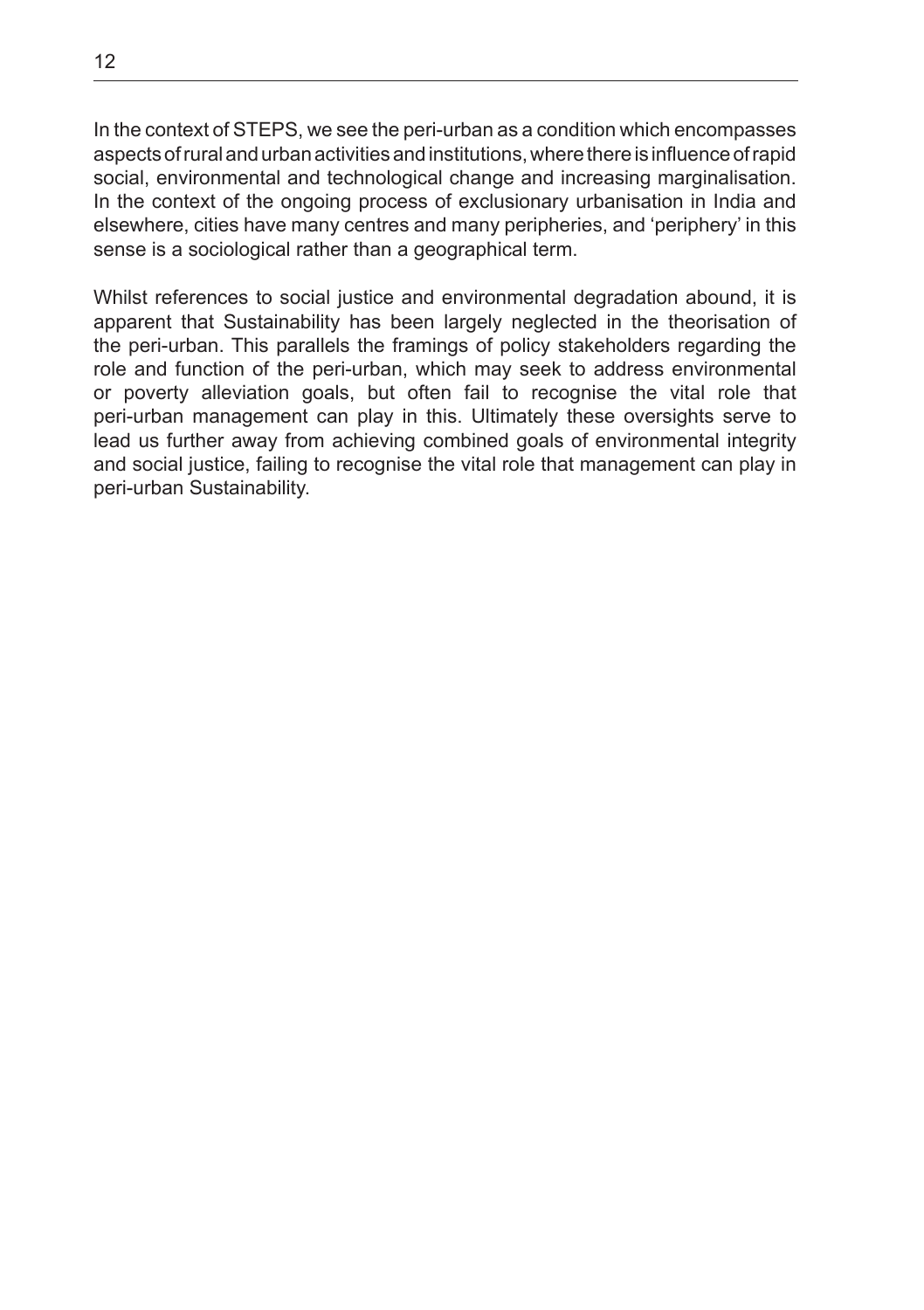#### **CHALLENGES TO SUSTAINABILITY IN THE PERI-URBAN INTERFACE**

In this section Sustainability challenges in relation to the STEPS domains of water; health; and food and agriculture in the peri-urban context are reviewed. We consider the contribution of both peri-urban theoretical conceptualisations and empirical research in furthering progress towards Sustainability goals to date. Beginning with water and health we move on to interactions with the food and agriculture domain, with particular reference to India.

#### **WATER**

Urbanisation and peri-urbanism in the global South have challenged the model of the 'bacteriological city' which is prevalent in the North (Gandy 2006). This is the model of universal water and sanitation provision that is usually public and follows on from the water and sanitation reforms of 19th century Europe. Following the 'Great Stink' of 1858 in London and the subsequent cholera outbreak which affected both the rich and poor, a series of reforms were initiated by government. Technological and political arrangements emerged towards centralised, universal public water and sanitation (as opposed to chaotic, ad hoc, expensive private sector provision). The experiences of the Great Stink gradually led to massive reforms. After several decades of trial and error, the urban environment acquired pipes, sewage systems and clean water in taps for both the rich and the poor. The Great Stink became a distant memory and there were visible improvements in human wellbeing and health (i.e. improved life expectancy and infant mortality rates, see Black and Fawcett 2008; Gandy 2006). This model is promoted as a crucial way to meet water and sanitation provision in most parts of the world (Gandy 2006).

While the success of the 'bacteriological city' has limits even in the North where privatisation in some places has led to disconnections of the poor, it has not taken off at all in the global South. In Third World mega cities and their peri-urban areas, state supplied water is usually provided only to the rich and the middle class. Sewerage and drainage infrastructure are usually poor. In Mumbai the sanitation problem is defined by ratios of one toilet seat per 500 inhabitants in the poorer districts. Only 11 per cent of poor neighbourhoods in Manila and 18 per cent in Dhaka have formal means to dispose of sewage (Davis 2004).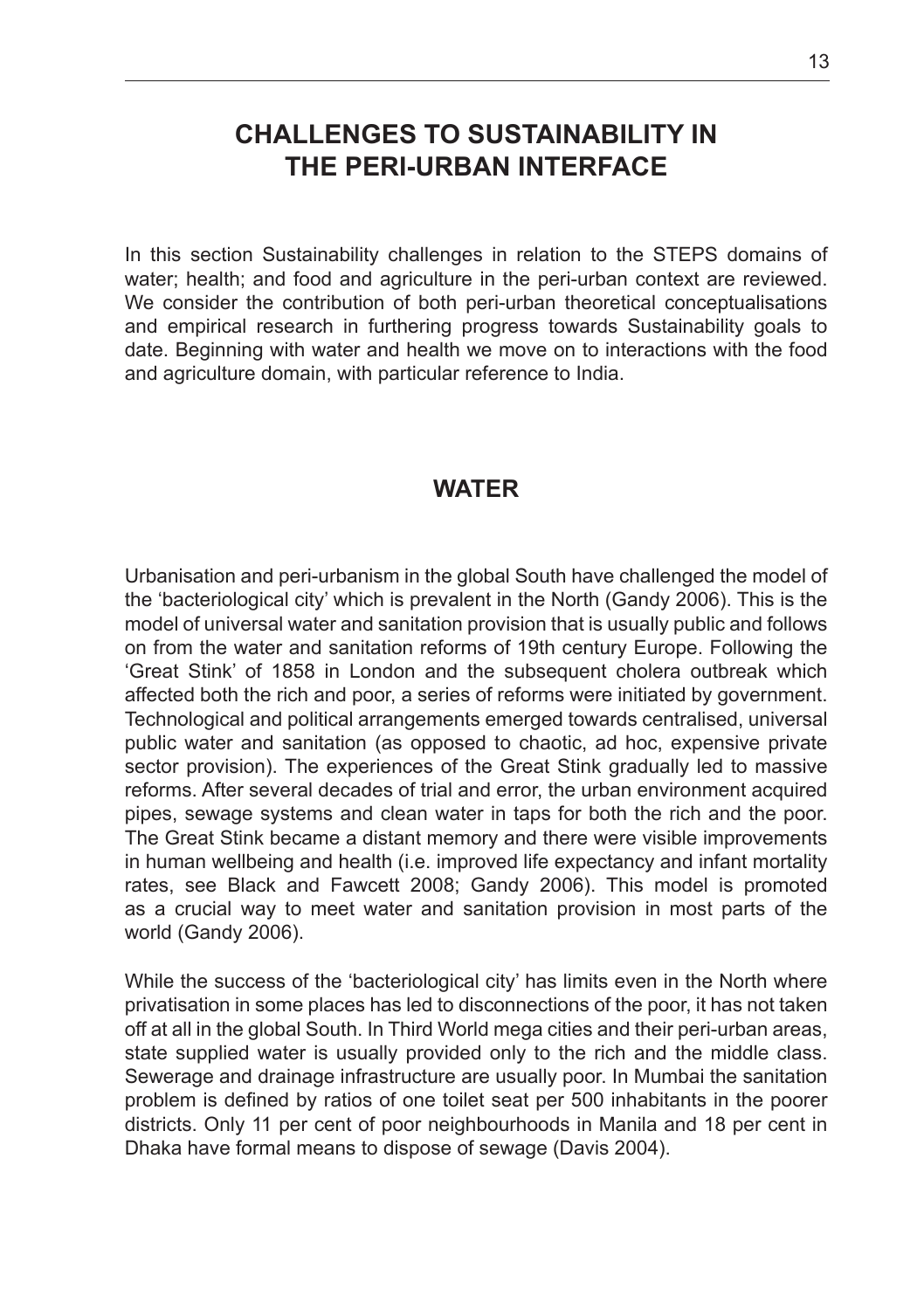Globally, it is said that water scarcity will affect 1.2 billion of urban populations (FAO 2007), but in reality these aggregate figures do not reveal how water scarcity is highly differentiated and affects different social groups (i.e. women and men and rich and poor) differently. Simplistic notions of scarcity lead to simplistic solutions which may not be appropriate in today's dynamic world. The crisis in urban and peri-urban areas has often less to do with actual water availability but more to do with struggles over access to and control over a finite resource (Mehta et al 2007). Poor and marginalised people usually have unequal and poor access to water resources to meet daily livelihood needs and often lack a basic level of

water that is necessary for human wellbeing and functioning.

#### UNCERTAIN DYNAMICS

Water is the 'lifeblood of ecosystems' and 'essential for many eco-hydrological functions' (Mehta et al 2007: 1). Water – and its accompaniment, sanitation – is also fundamental for people's livelihoods, well-being and production. Water is often conceptualised in terms of a 'natural water cycle', 'ecosystem', 'watershed' or 'river basin' in which agriculture, rain water, ground water sources, river systems and so forth are all interconnected and act in predictable ways. Once water is subjected to formalised management, it is frequently represented as an urban hydrological system (which is regulated, functions or malfunctions and is economically transacted according to various system properties – Niemczynowicz 1999; cf. McKenzie and Ray 2009; Black and Hall 2004; and Maria 2006). Yet water cannot be controlled, is constantly variable across both time and spaces, changes property (as it shifts between liquid, solid and gaseous forms) and cannot be manufactured. It is sometimes perceived as a common good which should be free for all who need it, but is often managed through economic principles. It is appreciated for both its economic and its symbolic connotations. A great spectrum of possibilities are associated with the management of water – from large dams to spring water marketed in small bottles, from highly technological irrigation systems to unmechanised handpumps; from a global water crisis to rain harvesting in peri-urban areas. Academic debates about water contrast the spectre of water scarcity – for which technological solutions are often proposed – with models which seek more equitable distribution and access – sometimes emphasising rainwater harvesting, recycling and other alternative sources of water (Mehta et al 2007: 3).

Water debates around sustainability have pointed to the impossibility of assessing natural resource depletion, compensation for future generations' social and cultural loss, how water affects wellbeing, or the financial or institutional costs. In addition, changing biophysical contexts and climate change have introduced new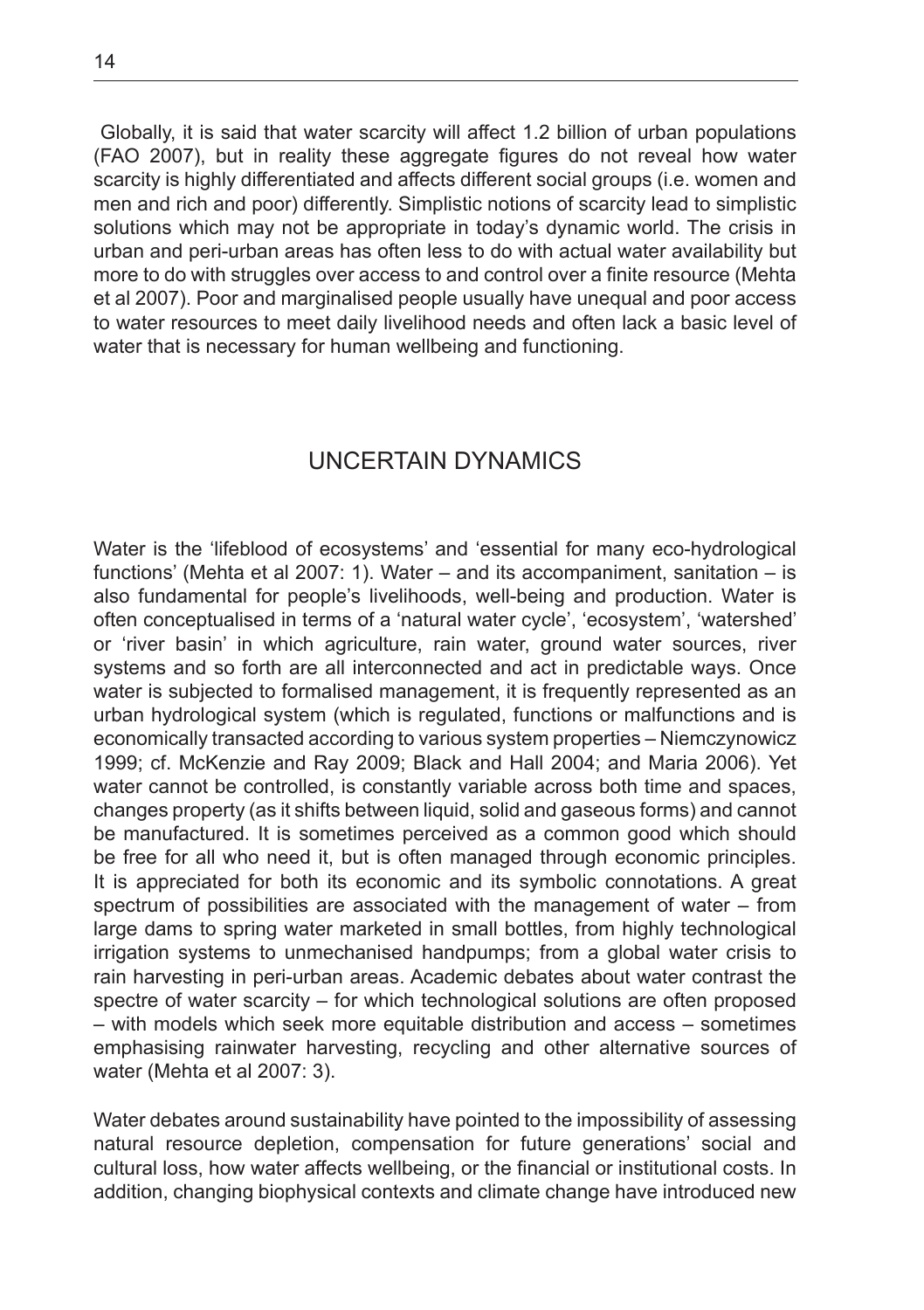uncertainties for people who manage water: water plans, engineering predictions and designs can no longer be relied on to forecast water flows, average rainfalls, cyclical floods etc. Although water is frequently cast in technical terms, as illustrated below, political processes and governance procedures shape water availability and access. Environmental, social, technological, and environmental aspects of water are intricately interwoven: 'each implicates and is implicated by the other' (Mehta et al 2007: 16). Conceptualising water – from a STEPS perspective and in a peri-urban context – thus involves an awareness of 'social, technological and ecological dimensions of complex, dynamic water and sanitation systems, and addresses whether they are sustainable in terms that poorer and marginalised people value, and which enable them to exercise agency in water and sanitation provision' (Mehta et al 2007: 14).

Supplying water and sanitation services to the city and its peri-urban fringe is characterised by uncertain dynamics - interlocking social, technological and ecological/ hydrological dimensions of water and sanitation in peri-urban areas. The expansion of the city and villages being absorbed into the city have led to increasing competition over scarce water through industry, domestic use, farm houses and recreation parks. Water is thus subject to severe pressure from agricultural, local non-farm and urban demands. This arises due to massive changes in land use, competitive demands for water and pollution from industry etc. People in the peri-urban fringe are exposed to risks due to exposure to liquid waste (e.g. effluents; GW contamination; water pollution). Furthermore, inadequate sewerage disposal often leads to cholera/ typhoid and health implications.

Changing technologies can also change water/ peri-urban dynamics and the ways in which access to water is contested. For example, in peri-urban Delhi, the Basai water treatment plant provides clean water to Basai residents and some irrigation. But the rise in the water table is leading to new water borne health concerns (Narain and Nischal 2007). Furthermore, new industrial complexes arising due to intense capitalist accumulation through global-local linkages usually deploy technological interventions which may be allowed to pollute in the peripheries (Marshall et al 2003).

Tenure insecurity often forces the poor to marginal lands or ecologically vulnerable areas such as flood plains (Indonesia) or mangrove areas (South Asia) which are more disaster prone. Their overuse can undermine the area's overall resilience (ibid). Peri-urban settlements can also undermine the regulatory functions of water services. For example, changes in use of river resources can change river flows and flood control mechanisms and slums in mangrove areas can undermine the resilience of urban ecologies to tsunamis and flooding (e.g. Mumbai). Environmental degradation in peri-urban areas leads to increased health risks. For example marginal flood plains and coastal areas are often sites of industrial and waste disposal. The impacts of climate change on low lying cities such as Mumbai and Dhaka will impact on the ability of local ecologies to meet local user's livelihood and basic needs.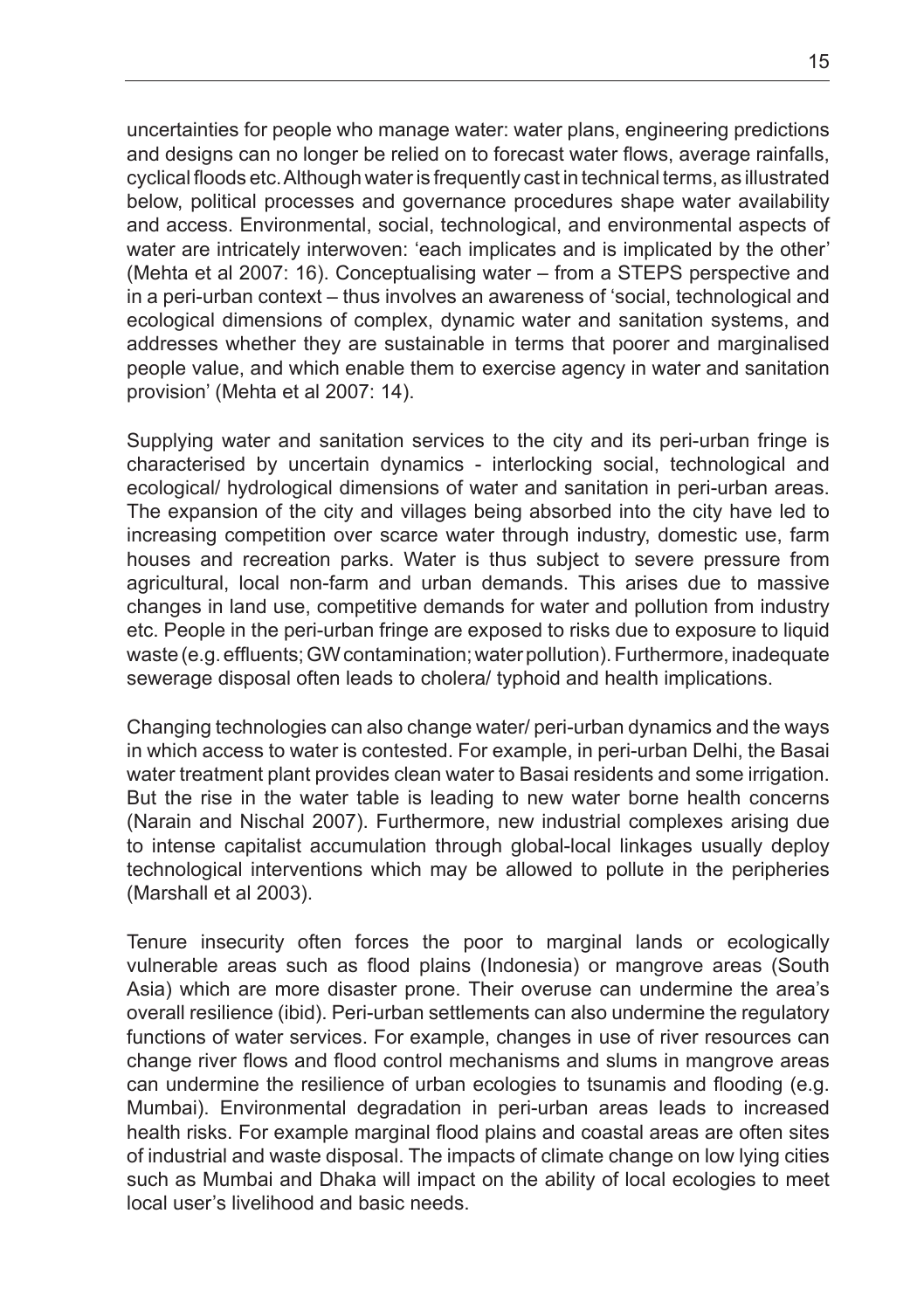In such a changing and dynamic space, it is important to understand how water systems change over time (e.g. groundwater aquifers, surface water sources, village ponds, water outlets). Little is known about how resilient hydrological and ecological processes are to complex peri-urban dynamics where a range of livelihood options are pursued, where land use is varied and where water quality is undermined by industry, changing use and new technological interventions.

#### THE CONTESTED NATURE OF WATER, ITS PROVISION AND GOVERNANCE

Water is a contested resource: though it is often considered to be a common pool resource, access and consumption are not equally distributed (Mehta 2003). In many parts of the world people no longer perceive water as a common good. As a result it is an issue that divides communities. Access to water reflects power asymmetries, socioeconomic inequalities, and other distribution factors, such as the ownership of land. Water has different symbolic and cultural meanings to different people (ibid and Baviskar 2006). There are conflicting and overlapping rights to water. The now universally accepted right to water is still contested with many countries and powerful players not committing adequate resources to realise this right.

Water in urban and peri-urban areas has mixed characteristics which in turn limits the formal possibilities of securing access but people's ways of accessing water show emergent and possible new pathways of securing water. It is also often excludable and characterised by unequal access due to power, poverty and exclusion (see Ruet et al 2006). Traditional water and sanitation engineering in most parts of the global South (especially in countries like India) have allowed for a kind of control and governmentality which makes some citizens enjoy abundant access to water whereas others are denied access. In Delhi's National Capital Territory, the affluent areas of Jorbagh and Chanakyapuri receive more than 500 litres per capita per day and slum dwellers comprising 40 per cent of Delhi receive only 30 litres per capita per day against the norm of 350 per capita per day (Hazards Centre 2004). Almost half the population in slums and peri-urban areas don't use toilet facilities. Even toilet blocks from Municipal Corporation of Delhi, Sulabh International and other NGOs may not be used because they are too expensive. Every time one has to pay INR 2.00 to 3.00 in order to use these toilets (ibid).

Other citizens may be forcibly resettled from the centre of the city to make way for urban regeneration and beautification projects. This allows some people's resources and water to be appropriated in 'public' interest (Ramanathan 2006).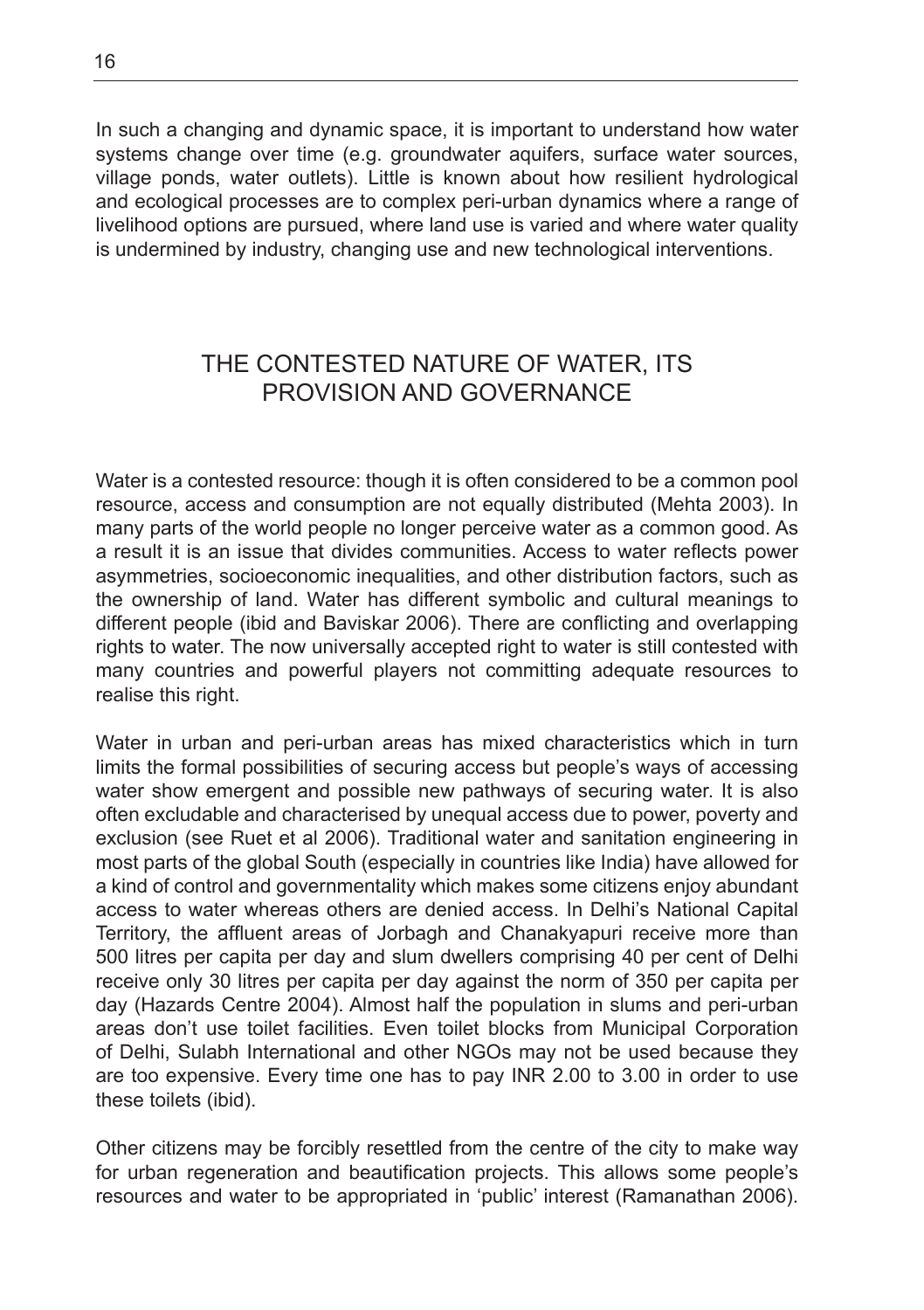Thus water from the hinterland is appropriated for the cities. This however raises the question of who is the public? Clearly, it is usually the rich and middle class, with those who are forced to give up their resources treated as second class citizens. In this charged space, there are diverse framings of who is legal and illegal and who has rights to water and sanitation.

Peri-urban sites often lack water mains and sewer lines. This is, in part, related to the low value of the land which, as a consequence, is occupied by poor people who cannot meet the high service installation costs. Informal or illegal access to water is linked to insecure tenure of land and housing rights. Similarly, it is very difficult to build sustainable sanitation systems due to tenure insecurity and dense housing. Thus, the lack of proper disposal of waste can lead to the faecal contamination of groundwater.

Housing settlements often follow village traditions, not conventional urban patterns of settlement layout, with no formal streets and no provision for services etc. Therefore is it difficult to install conventional sanitation and engineering systems. Besides, due to competing administrative jurisdictions, these areas may be overlooked (Solo et al 1993). Due to lack of secure tenure, financial institutions may not make loans and collect payments for water fees.

Often the infrastructure costs of extending a water line and sinking in new pipes are much more expensive than installing a new system all together (ibid). Still, even though piped water is made out to be very expensive, in reality water provision from vendor trucks and buckets costs far more than water from piped systems. It is estimated that families can spend up to 20% of their income on water in some parts of the world (Mehta and Canal 2004). In most cases, it is the poor living in informal settlements that pay more than higher income families who purchase water through the formal sector. It is not uncommon for the poor and marginalised to spend a very high proportion of their income on water in peri-urban areas. Due to unreliable public supply of water, and the need to constantly purchase water from vendor trucks and buckets, it is estimated that every year each household spends about INR 2,000 (Zerah 2000) which is considerably more than piped water would cost. While it is often argued that poor people are willing to pay for water and are already paying huge sums, it is often ignored that many poor social groups may not be able to pay for water or that decisions and the impacts of water payments are highly differentiated by gender, class and so on.

Water privatisation has often been advocated as a 'solution' to former inefficient public water systems and as a way to enhance access to water. However, it is well known that privatisation (be it a long-term concession contract as in Latin American cities or the more benign management or service contract) largely leaves peri-urban areas, slums and so called 'illegal' colonies unserved (see Allen et al 2006b). In peri- urban areas, both the poor and rich access water through a host of unconventional means. These include vendors, privately operated wells, gifts, clandestine connections (see Mcgranahan and Kjellen 2006). Families often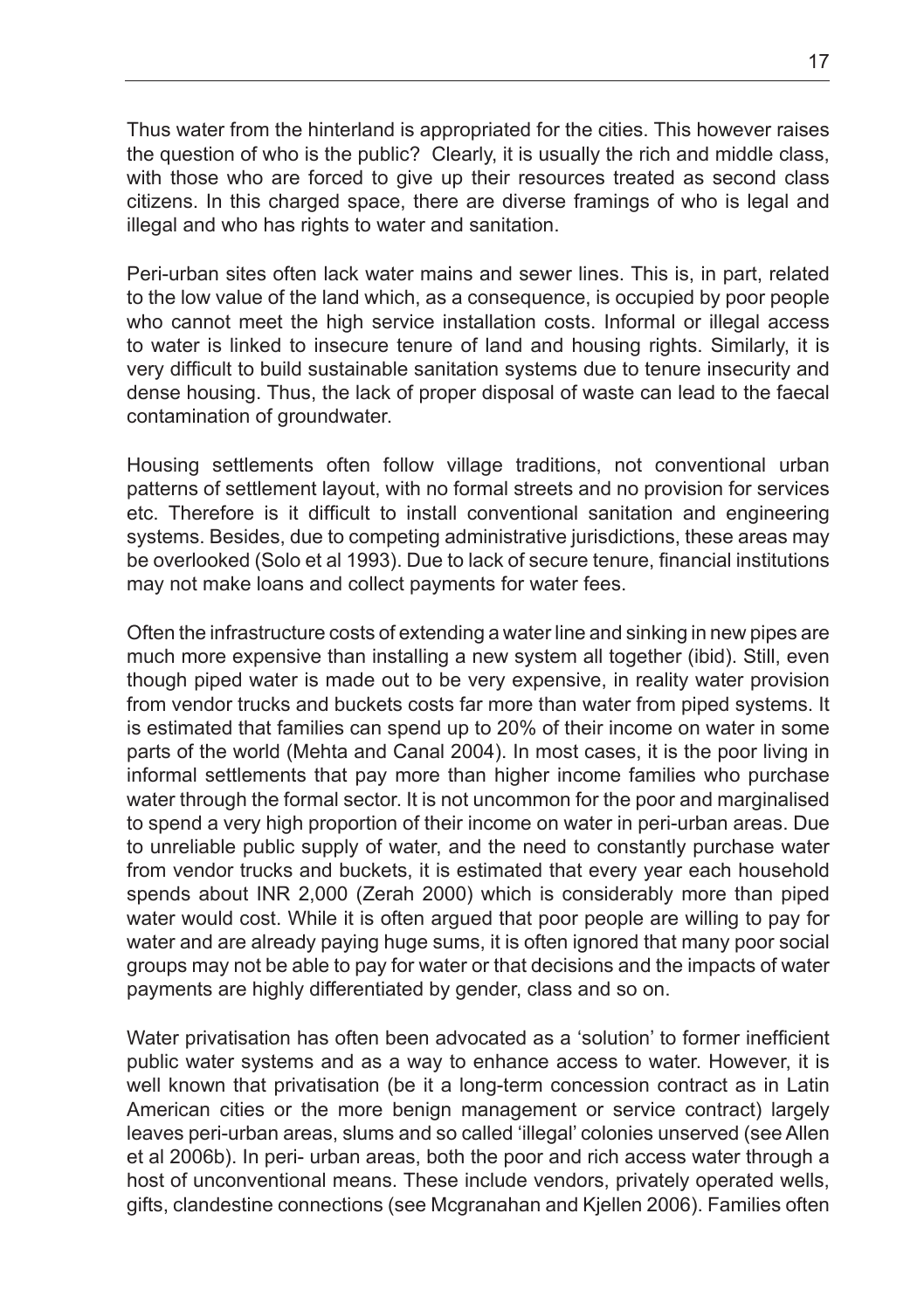hook up illegally to water systems because the initial connection fee is prohibitively high (the combination of the cost of house connection plus the meter fee). Thus, local people draw on individual and collective solutions to access water.

In India, while large-scale privatisation such as in Buenos Aires and other Latin American cities does not exist, there are numerous private players in peri-urban settings. They provide water through tankers, by selling bottled water and by recycling waste water in urban regions. The private sector also over-exploits groundwater sources causing environmental hazards and negative externalities. These hybrid private players are not subject to any regulatory frameworks which can in principle be pro-poor and provide for basic environmental standards. It is not just the poor who are protesting against water privatisation. Even the middle classes joined the Water Workers' Alliance against the privatisation of the Delhi Water Commission and the influence of the World Bank and the giant transnational corporation Suez (Patel 2008). There are also striking examples of NGOs and trusts initiating local water and sanitation services in urban settlements in India (e.g. Sulabh International; Sparc in Pune and Mumbai and Avas, Banglalore – see Zerah 2003 and Satterwaithe et al 2005).

In peri-urban areas, there are competing claims over water. Water-scarce Chennai is a good case in point of competition over the allocation of water (e.g. between irrigation, domestic supply and industry as well as different users across the city and its fringes). In 2001, the water board entered into an agreement with the Tamil Nadu Electricity Board and farmers who supply 20 million litres a day to the Board (Ruet et al 2002). Farmers are paid INR 26 per hour and run their boreholes for about 20 hours to supply water to the city. This saves money for the Board because it has no investment costs for wells. This is also a good income for the farmers, who also sell water to private water tankers, and is supposed to be compensation for not doing agriculture.

Many farmers may prefer to sell water to the city rather than use it for their irrigated crops, but this creates social divisions in the countryside with the poorest farmers not gaining this wealth. 'Tubewell capitalists' who use tubewells to extract underground water which they sell to the city (Dubash 2002) no longer provide water to other dependent farmers whose agriculture is affected (Ruet et al 2006). This has led to a drop in land use and cultivated surfaces and an expansion of the city into the rural hinterland. The city is now directly reliant on the common property resources (ie groundwater) in the rural areas and this is mediated by the urban water board and industrial users. A quasi common good has been converted to a private good. Thus, even in rural areas, water supplies are fiercely contested and a public system is transformed to a penury economy type of supply (ibid).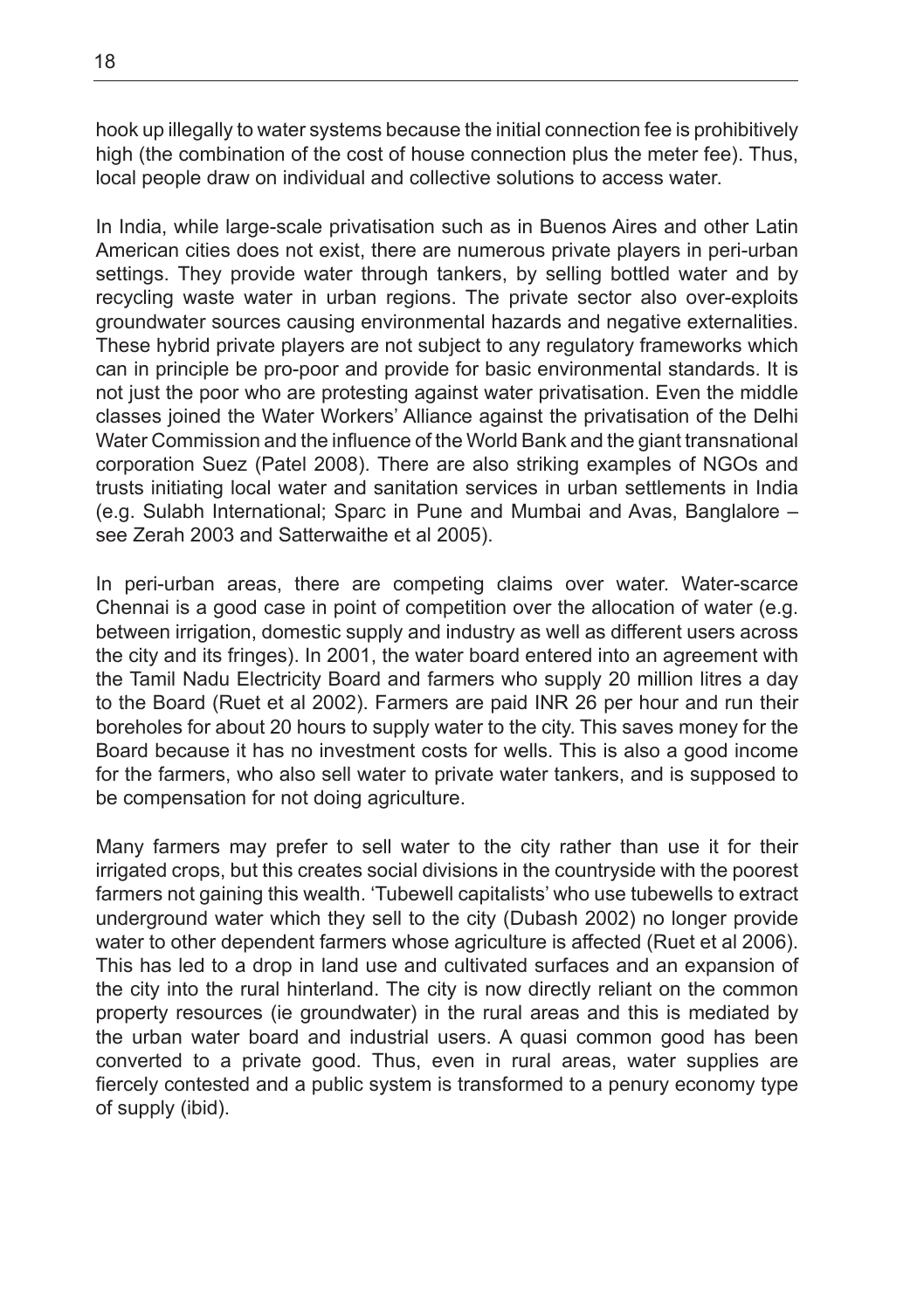#### APPROPRIATE/ INAPPROPRIATE TECHNOLOGIES AND LOCAL PEOPLE'S AGENCY

Largely, water and sanitation engineers rely on conventional service delivery systems for water and sanitation and adopt foreign engineering standards (Solo et al 1993). They eschew affordable and alternative technology because it requires much more user involvement and follow up. Furthermore, planners and donors may not appreciate bottom up and participatory processes such as community-led total sanitation which has been successful in peri-urban Kalyani in West Bengal. Simplified technological innovation (e.g sewerage systems in North-eastern Brazil) has turned out to be cheaper than conventional systems. According to Solo et al (1993), distrust and ignorance that engineers have about alternative systems translates to higher costs. In one settlement in Chennai, India, where there is no piped water supply and all available water is brackish, the Metro water board contracted a contractor to build, operate and maintain a desalinisation plan which, according to Ruet et al, has resulted in water being very expensive It is, ironically, one that the Waterboard considers to be a success in terms of servicing low income households despite the fact that the price of water excludes many people from taking advantage of this scheme. This expensive engineering project is thus neither a sustainable project nor a good and locally appropriate solution for poor settlements (Ruet et al 2002). This is one example of research that establishes the fact that demand-side solutions are generally not considered in the water sector.

There are several cases where local people have used alternative technologies (often against the will of engineers and technocrats) to come up with sustainable solutions to water use in peri-urban areas (see Satterthwaite et al 2005). In Cartagena, Colombia, an unconventional technology was used to develop improved sanitation. This was a low-lying swamp area and the new system replaced a conventional and expensive one that sunk in swampy areas. Instead, they filtered out sewage solids into septic tanks and liquids were moved in smalldiameter pipes (ibid: 8). While local residents accepted the new system, planners and engineers were resistant because these techniques had not been taught in engineering schools. However, what began as a pilot has functioned well for over 10 years. This indicates the problems with conventional planning mindsets which experience difficulty conceptualizing sustainable and locally-appropriate solutions. Several studies have highlighted the need for more participatory approaches in water planning.

In Tijuana, Mexico, the urban poor settled on the banks of a river which is both flood prone and landslide prone. There could have been tragic circumstances. The Secretariat for Human Settlements and Public Works (SAHOP) intervened once it realised that these people were 'simply too poor to qualify for the traditional state-provided low-income housing' (Solo et al 1993: 7) and began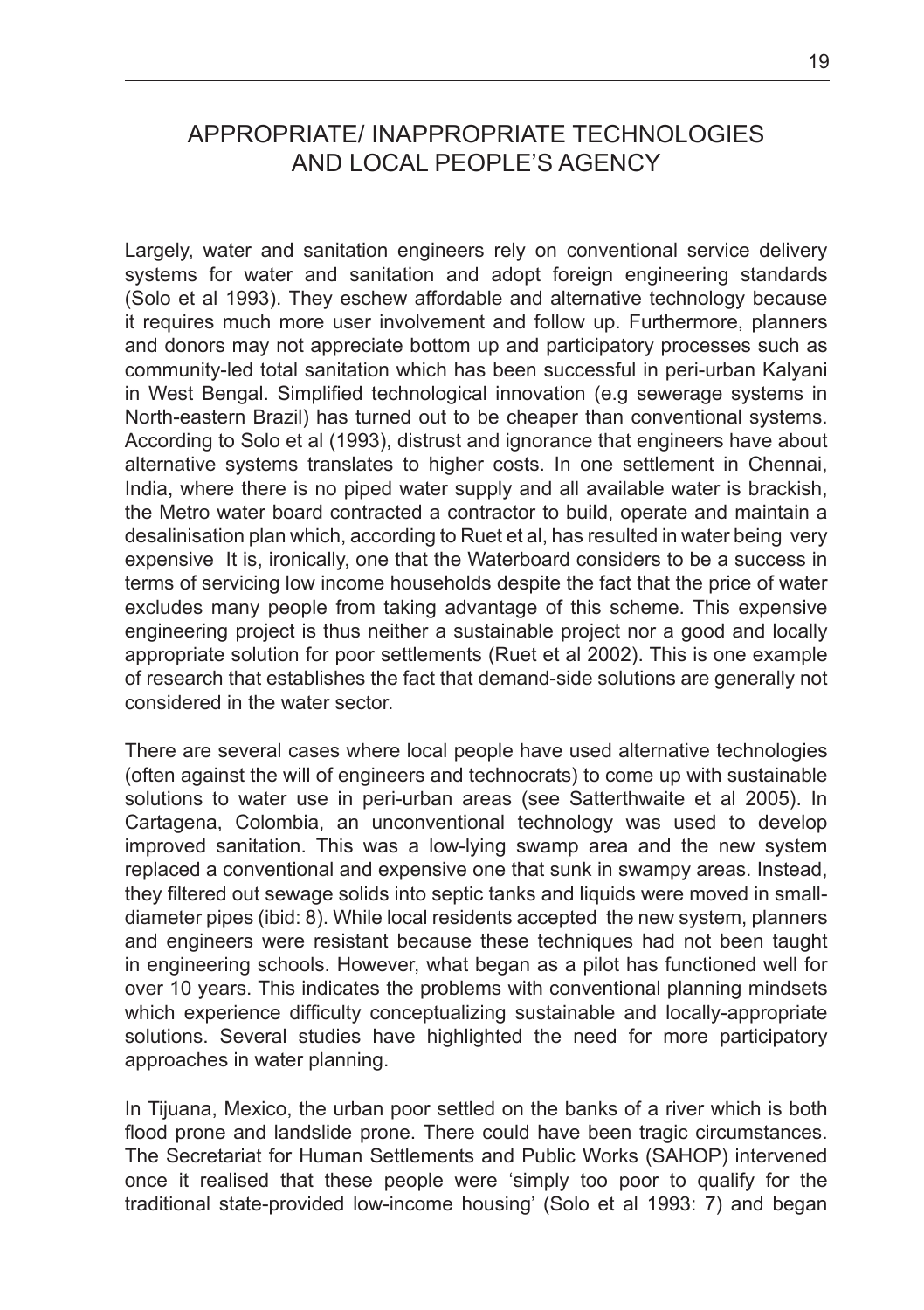to sell unserviced, unoccupied *ejidos* (communally-owned agricultural land). The families bought the land and built roads and were responsible for water and sewerage. They collectively built as much of the public infrastructure as they could, including the construction of an aqueduct and sewer system. This indicates that with government support and foresight, both disasters along river banks were avoided and families got involved in sustainable urban development and regeneration (ibid: 7).

According to Niemczynowicz (1999) there is a lot of scope to catch runoff from impermeable surfaces in a city and its peri-urban fringes. This includes new methods for water reuse, rainwater harvesting, safe storage of rainwater, dew and fog. Similarly, dry sanitation could bring rapid and low cost alternatives for the poor along with re-using water in agriculture. INTACH in Delhi has been advocating conservation-based water supply – (i.e. harvesting rainwater, rooftop harvesting, conserving wastewater). Delhi is considered to be privileged with its 275 litres per capita per day when compared with cities like Chennai (Ruet et al 2006). Yet, Delhi still has water 'crises'. According to INTACH, the revival of the river Yamuna and promoting roof top water harvesting could help generate 675 million litres per day (mld) and 2,205 mld of water (Ruet et al 2002). Despite the tremendous problems accessing safe water and sanitation in peri-urban areas, peri-urban residents have displayed a lot of agency in gaining access to services. Residential areas begin as scattered huts without streets and connections to public services. Slowly, electricity and water may be sourced 'illegally' from nearby cables and pipes; local water markets emerge; streets are built and toilets are improvised. Political clout can emerge due to the presence of political leaders and public services are extended (Solo et al 1993).

Dahiya (2003) discussed the case of peri-urban Shri Shankara Nagar in Chennai. The accumulation of large amounts of solid waste, environmental degradation, and the consequent deterioration of living conditions triggered community driven development initiated by the civil society itself. Local residents not only put pressure on the locally elected representatives to remove accumulated waste and maintain public health. They also purchased tricycles and appointed 'streetbeautifiers', who carried out daily door-to-door primary waste collection based on a service charge of each household in the neighbourhood. Once civil society organisations realised that peri-urban local governments were unable to provide secondary waste collection services regularly, they gradually moved beyond the daily self-help primary waste collection to compost waste generated in all the neighbourhoods. The composting unit at Shri Shankara Nagar in Pammal is run by *Shri Shankara Nagar Mahalir Manram* – the local women's organisation. It functions as a micro-enterprise located at the periphery of the urban area where vermicomposting of organic waste is done in a 45 day cycle. More than 80 per cent of waste generated in Shri Shankara Nagar and surrounding neighbourhoods is now composted, thus making the process of solid waste management economically and environmentally sustainable. The local government adopted this model of waste management after a long process of networking and lobbying by the local women's organization.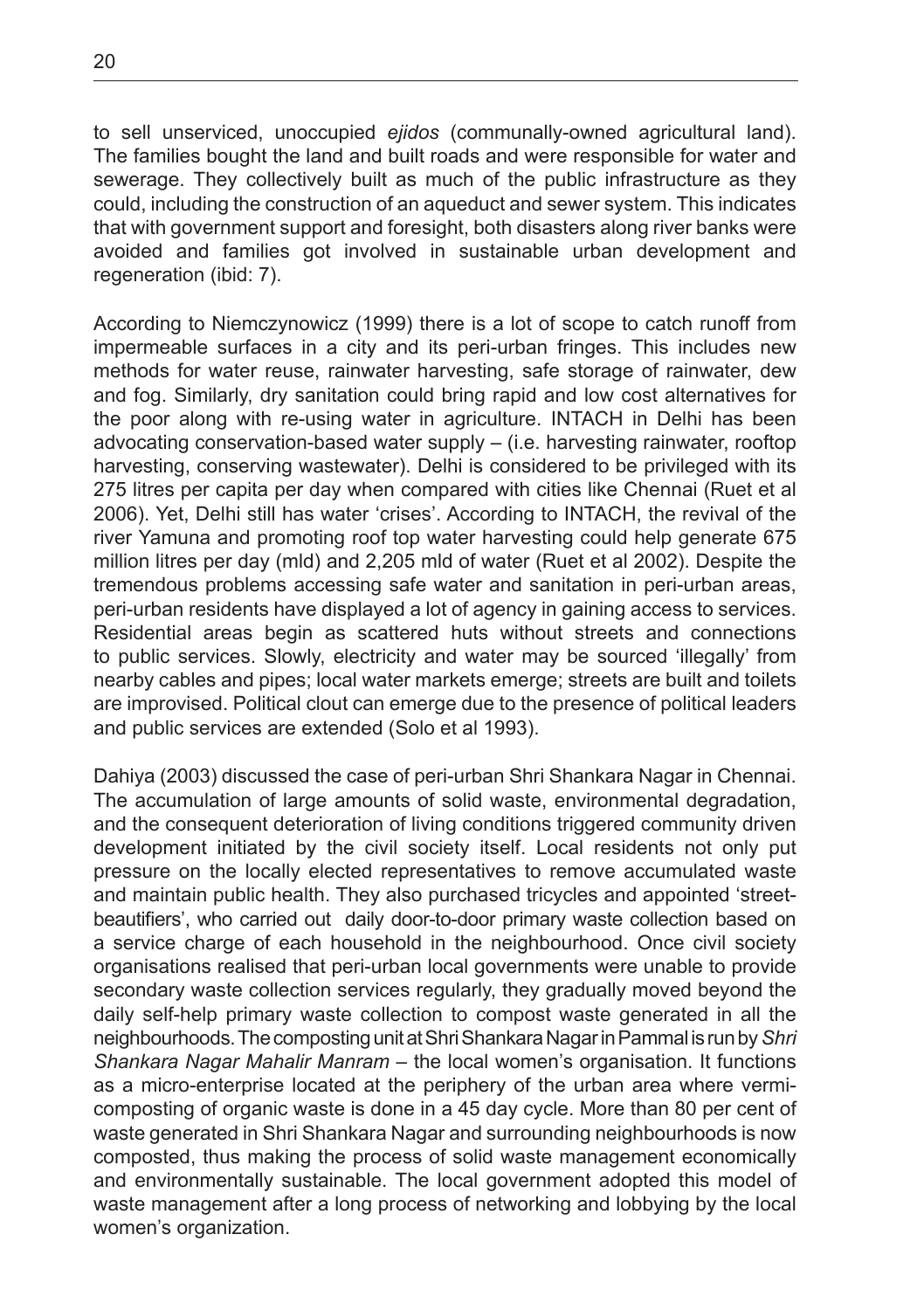As Heynen et al argue (2006) there are many political, social, and economic conduits through which water flows as it becomes urban. These are physical and social and are issues about access and control, the right to water and the right to space in the city and its environs. Butterworth et al (2007) sought to develop tools to better understand the processes behind water related conflicts, and to facilitate negotiations between stakeholders in peri-urban areas, leading to successful practical interventions to address specific local issues in case study cities.

There are an increasing number of recorded examples of communities responding to inadequacies in formal provision for access to water. These form alternative and emergent pathways through which people strive to secure water provision when formal systems fail to do so. There are also examples of what Allen et al (2006b) describe as the concept of needs-driven, rather than policy-driven, practices for water access and sanitation in peri-urban areas. However, with some notable exceptions, there remains a paucity of peri-urban research that combines high grade academic research, empirical field studies and policy engagement.

#### THE FORWARD LOOKING RESEARCH AGENDA

Here, there are a number of important opportunities to develop the peri-urban research agenda: to include stakeholder narratives as part of an analysis of periurban dynamics, and in particular, to explore the interactions between social, technological and environmental dimensions in peri-urban water management, combined with and an understanding of how particular dominant pathways emerge. It is important to move beyond an understanding of general principles of good governance to understand alternative pathways (which are partially illustrated by the ways in which citizens mobilise for access to goods rights and services, but may also be seen through analysis of different modes of water interventions – project mode vs. large publicly funded/ the recouping of water supply and waste disposal), which may have been suppressed, but have potential to address wider Sustainability challenges and to encourage reflexive governance. Key issues that arise include goals, aspirations, concerns and priorities of different stakeholder groups, power and politics, the interaction between formal and informal provisions, the stake that people have in peri-urban water planning, and the characteristics and impacts of different types of interventions in the water sector, both internal and external to the system. In the midst of all this are the large scale technologies, based on urban growth priorities. This leads us to the Designs element of the STEPS initiative (Stirling et al 2007) which asks what features of processes and institutions in social appraisal enable governance most effectively to address choices among contending pathways to Sustainability, which best reflect the interests of the poorest and most marginalised people.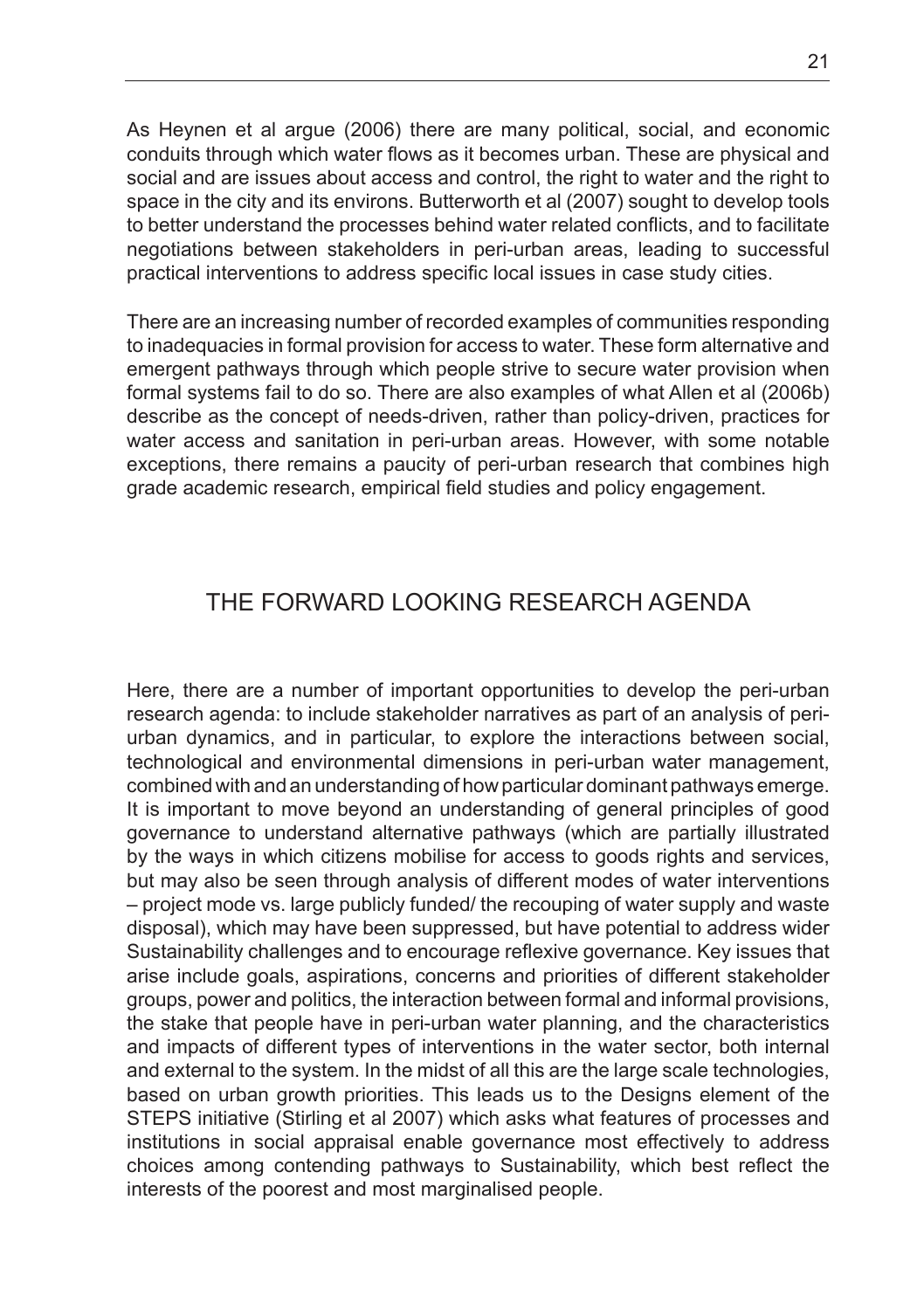One important research gap is empirical analysis and deliberation that seeks to understand the institutional and governance arrangements that would enable science and technology systems to address emerging challenges in peri-urban situations, whilst engaging effectively across disciplinary and sectoral boundaries to meet the needs of the poor. STEPS seeks to do this, in the context of an explicit Sustainability agenda. This is not merely about setting new priorities for scientific research but in understanding the processes/incentives for science and technology institutions to be able to incorporate Sustainability goals in rapidly changing social, ecological and technological situations into policies and planning - and how these can be implemented. The need for this is particularly acute in relation to peri-urban water access and quality, which are rapidly worsening, whilst there is considerable investment in large scale conventional high tech water projects.

#### **CHALLENGES FOR HEALTH IN PERI-URBAN SPACES IN INDIA**

In the peri-urban areas of cities throughout the world the traditional diseases of poverty, such as dysentery and cholera, are prevalent alongside 'modern' diseases of affluence, such as heart disease and stress (Douglas 2008). From a public health point of view, the very nature of environmental and living conditions, as well as available livelihood strategies, which exist in peri-urban areas in many developing countries, place many of those inhabiting these spaces at risk of injury and ill health. Apart from a hazardous, polluted work and living environments, the social determinants of ill health and access to services are known to profoundly affect vulnerable peri-urban populations (Ompad et al 2007). A low social status, material deprivation, poor education and limited access to health care (whether due to a lack of services or an inability to afford them) can compound an already unhealthy situation for the most marginalised. Furthermore, within this population, there are those who are particularly susceptible, such as the very young and the immuno-compromised.

The health indices that exist for peri-urban populations confirm a general picture of social marginalisation. Malnutrition was found to affect 35 per cent of peri-urban children under four in the vicinity of Bangalore, using geographically appropriate growth tables (Chadha et al 1997). Chronic energy deficiency has also been documented in women in a part of peri-urban Kolkota, particularly amongst women engaged in long hours of agricultural labour and at some distance from their homes. These effects were compounded by poverty and the strain of bearing and raising children (Ghosh and Bharati 2005). Crowded living conditions and poverty are also indicated by the prevalence of certain infectious diseases. Tuberculosis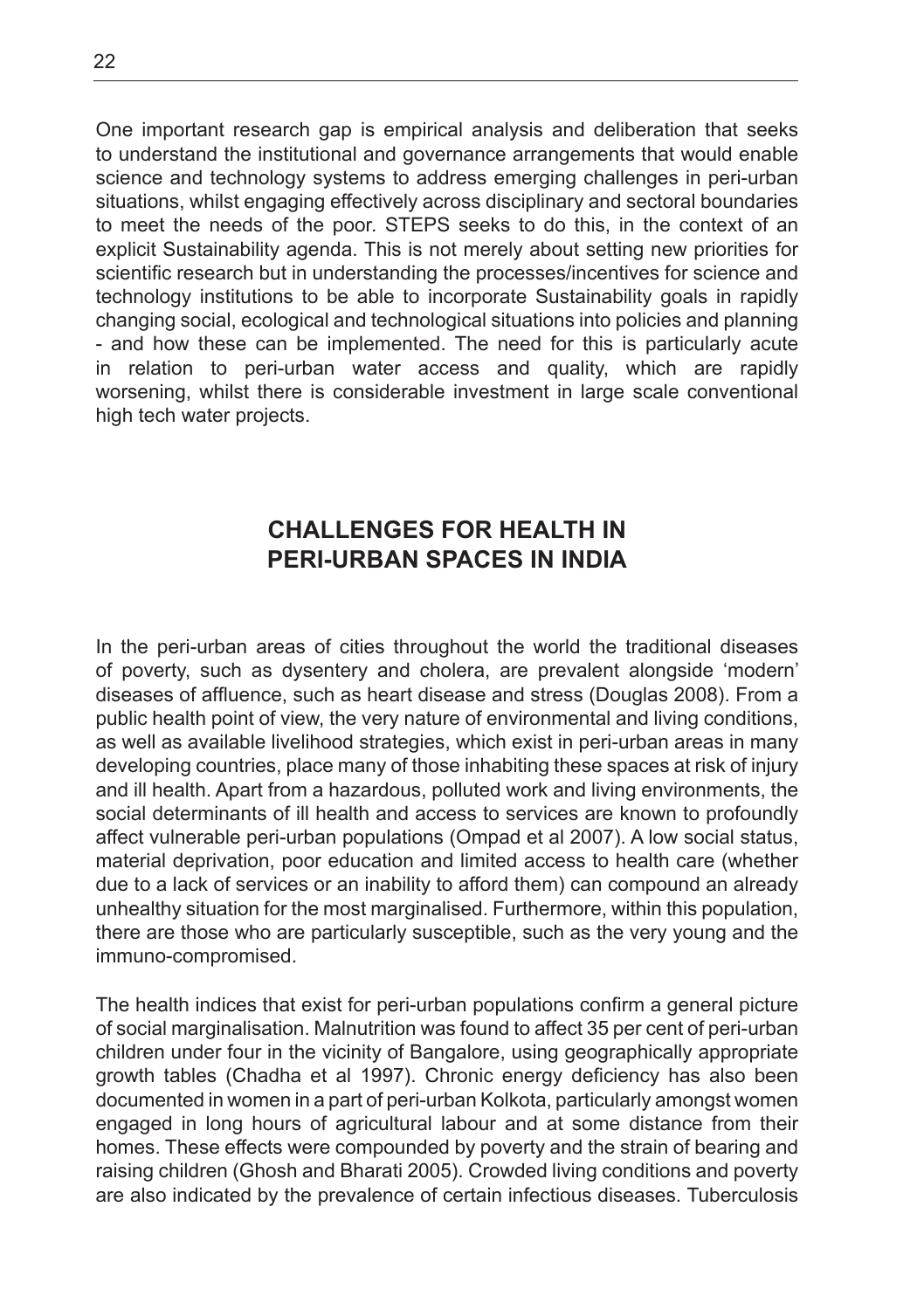is hyperendemic in the slums of Karachi at 329 cases per 100,000 population (Akhtar et al 2007), a situation most likely reflected in comparable settings in India. Although it is well recognised that a diverse set of economic and political barriers, which often require negotiated access through gatekeepers, prevents poor people from accessing healthcare, patients' views are seldom prioritised. An operational study of two government clinics participating in the National TB Control Programme (a directly observed therapy initiative) in urban New Delhi focused upon the reasons given by patients for not completing treatment. These included several social factors that revealed the predicament of poor people, such as the need to move back and forth between rural and urban homes, long distances to the clinics and the urgency to get back to work as soon as they felt well, even in the absence of cure (Jaiswal et al 2003).

#### COMPLEX INTERACTIONS AND UNCERTAIN DYNAMICS

Environmental realities impact on health in several other ways. Many of the diseases prevalent in peri-urban areas are associated with waste. Many of these areas have little or no formal system for management of domestic or industrial water. Inadequate sewerage disposal and supplies of clean water causes diarrhoeal diseases from a wide range of pathogens, such as cholera and typhoid (Clasen et al 2007). Research conducted on children in a slum area of Kolkota concluded that the burden of cryptosporidium, a gut pathogen, could be explained by the poor sanitary conditions. Even though these cases were of asymptomatic disease, such infection by this pathogen is now thought to be a cause of malnutrition. The organism can cause severe illness in immuno-compromised and malnourished adults and children, a significant fact in peri-urban areas (Palit et al 2005). Serious viral diseases such as dengue haemorrhagic fever are documented to occur with greater frequency in tropical, marshy areas and areas liable to temporary flooding, where living conditions are poor, and insect vector breeding sites on liquid waste are abundant. An investigation of an outbreak in a peri-urban slum area of Chandigarh in India blamed a combination of climactic and environmental factors in an increasing crowded settlement. In particular, poor area maintenance meant there were many discarded containers filled with stagnant water in which mosquito breeding flourished (Ratho et al 2005). The same reasoning would explain why outbreaks of malaria are associated with similar conditions. Finally, poor air quality due to biomass fuel burning and industrial pollution is associated with a higher incidence of respiratory conditions.

Air and water pollution associated with industries sited in peri-urban areas presents a series of direct (through exposure or ingestion of pollution water and air) and indirect (for example through the consumption of food produce grown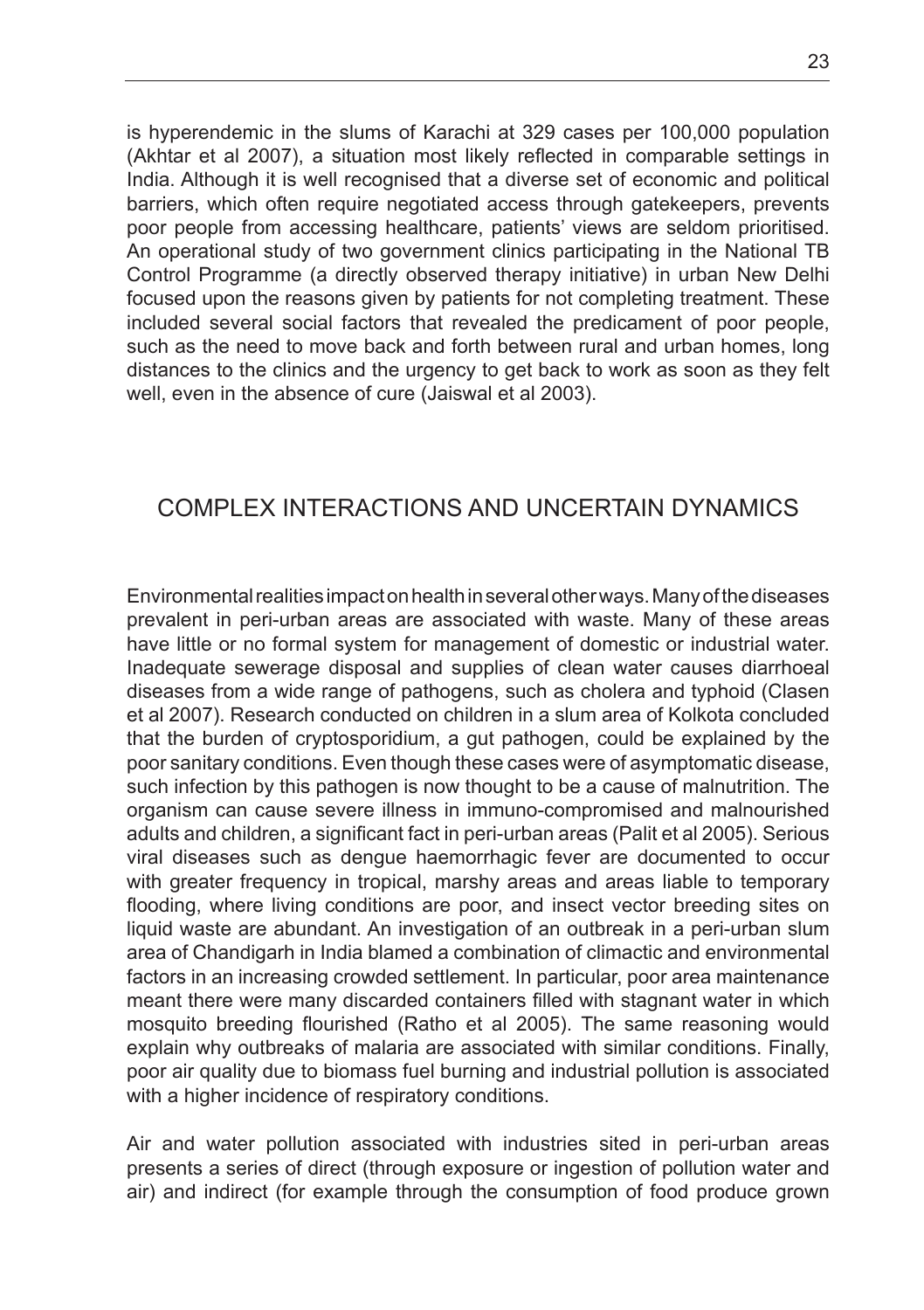in contaminated sites) impacts on human health. Not only are there the impacts of recognised contaminants, but also threats from newly emerging and little understood chemical compounds.

Marginalised people have limited options in terms of income generation, and in addition the prevalent work opportunities are frequently more lucrative than safer alternatives. Livelihood strategies such as garbage picking and solid waste processing invite injuries and a range of infections. Apart from such obvious risks, more hidden factors such as overwork and fatigue are associated with excessive hours spent in occupations such as agricultural labour or factory employment. Other occupationally-linked conditions are associated with work in poorly regulated industrial plants, such as in the asbestos industry.

Indeed, the environmentally precipitated and communicable diseases long associated with 'slum' conditions can certainly be found amongst the more disadvantaged inhabitants of peri-urban spaces in India. The decline of such conditions in northern countries is irrefutable proof that basic public health measures such as the provision of clean water and sanitation have considerable impact in reversing mortality. However, the public health literature focussed on 'developing' settings registers a growing concern also with the rise of morbidity (and mortality) from non-communicable diseases in countries such as India. This concern particularly centres upon those who have recently migrated to urban areas. Clearly conditions such as mental health disorders (for example depression) are closely associated with poor social conditions, and also with a high burden of suffering from other illnesses. Such non-communicable diseases constitute a considerable and under-recognised cause of morbidity (Miranda and Patel 2005). However there is also concern regarding the link between urbanisation and a documented rise in other, often chronic, non-communicable conditions such as cardiovascular disease, diabetes and certain cancers (see for example Ebrahim and Smeeth 2005; Beaglehole et al 2007). The epidemiological literature links this rise to changing 'lifestyle' factors associated with migration and adaptation to a more urban existence, such as an altered diet and a more sedentary lifestyle. Such changes may in fact be imagined by those experiencing them not as 'risk factors', but as a desirable shift towards fulfilling visions of 'modern' living. In periurban areas, where life can be associated with many uncertainties, and where access to services can in addition be hampered, these diseases are usually presented late when less can be done to halt disability.

Whilst the public health markers underscore the extent of environmentally generated ill health and epidemiologists augur a growing burden of chronic disease, it is important also to take account of people's own perspectives of their health status. This view can be sought by considering 'perceived morbidity' (Kielman 2002) and can reveal a more complex picture of the experience of living in the peri-urban. For example, Unnithan (forthcoming) adopts a qualitative methodology to explore the experiences of women in a peri-urban slum of Jaipur, in particular with respect to their children's health and their reproductive wellbeing.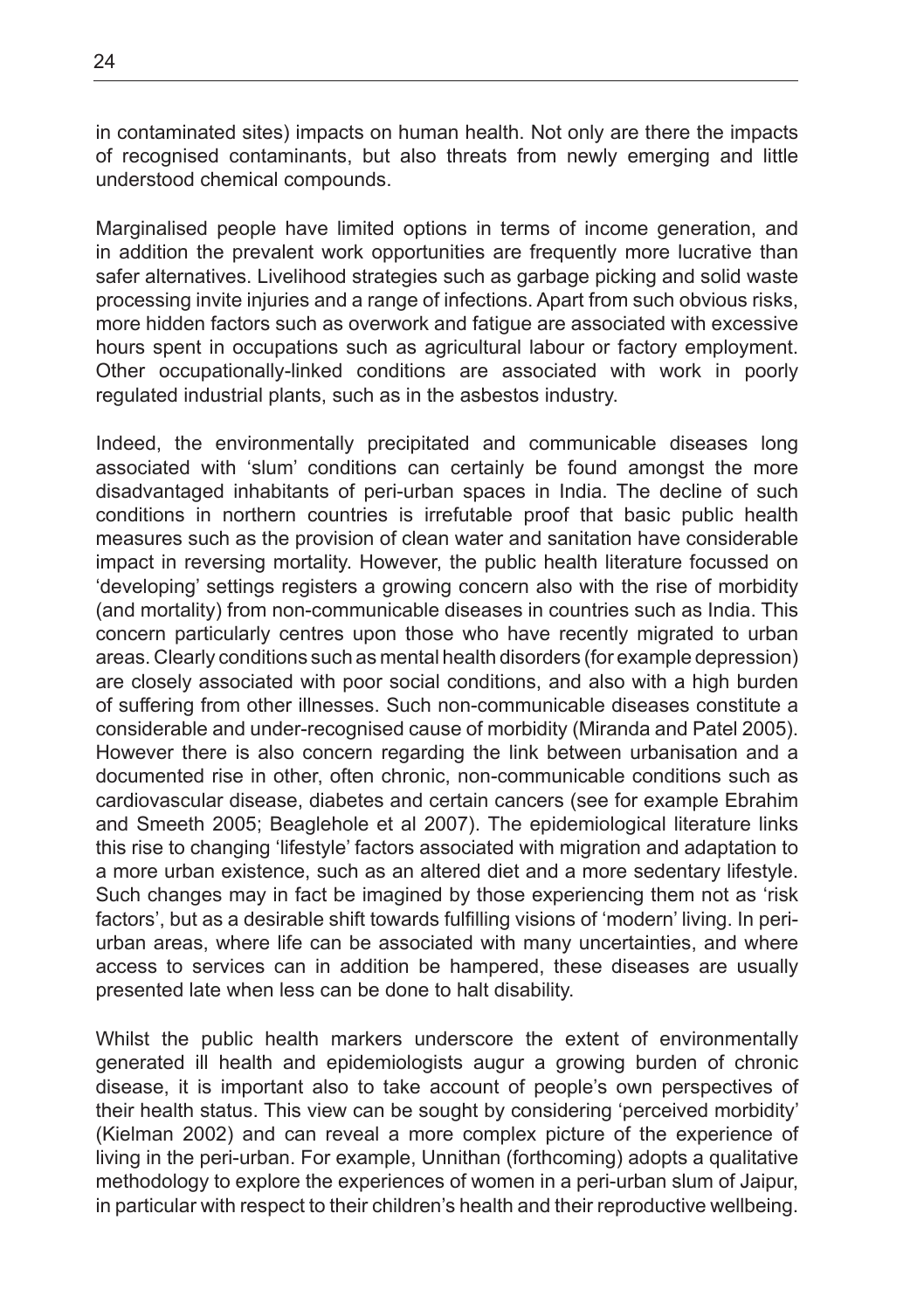The material reveals that migration to a peri-urban area was in many cases associated with greater reproductive autonomy and shifting gender relationships. Several women also reported an improvement in household economic status, but this did not necessarily translate into access to quality health care. Thus, whilst the women clearly pointed to the environmental and living conditions as deleterious to health, and complained about the effects on their children, the accounts are not purely negative.

This complexity is evident also in other instances where livelihoods made possible by the very nature of the peri-urban space confer advantages as they simultaneously bring with them a chain of hazards. In order to understand the occurrence of disease in such situations, one has to consider a broader context that involves people constantly balancing life-sustaining practices against the risk of ill health. The example of waste water usage for natural resource production illustrates this balance of health risks and benefits well (see for example review by Birley and Lock 1998). In several peri-urban areas in India, as elsewhere in the world, agricultural production (for example of vegetables or agro-forestry) can be sustained and augmented by access to liquid waste. Ready access to urban markets can make this a profitable and desirable form of livelihood. Bradford et al (2003), for example, describe how in Hubli-Dharward in India, liquid sewerage flows away from the city in canals and farmers then pump out the contents and channel it into furrows to irrigate crops, increasing their annual yield. Some risks are invisible, others more self-evident. Homemade filters have to be constructed to prevent contamination by solids, but articles such as needles from biomedical waste still manage to enter the irrigation furrows and can injure farmers. In addition, the water can have high concentrations of industrial pollutants. A high proportion of the farmers who stand in the furrows suffer from dermatitis of the lower legs. The water also has a high bacterial and viral count, and can contain the eggs of various nematodes. The resultant gut infections and worm infestations are responsible for a range of ill health. The use of waste water encourages pests, and such farming practices tend to increase the use of chemical pesticides. These enter the soil and water table. Furthermore, farmers tend to mix these chemicals with little protective gear and chronic exposure to substances such as organophosphates has noticeable health effects. Weeds are also a problem, and here women in the family or female contract workers provide the cheapest labour. As women are also the ones engaged in the work of food preparation, a failure or inability to employ adequate hygiene practices after contact with the liquid waste can place the entire household at risk of infection.

These health hazards extend to those who might consume the produce grown on the peri-urban small-holdings, including those who purchase from urban markets. Heavy metals from groundwater and vehicular pollution have been found in high quantities in the water and produce from peri-urban areas, and at lower levels in the soil (Marshall et al 2005; Singh and Kumar 2006). The levels of highly toxic lead and cadmium in some crops were far in exceedence of any international permissible limits, presenting a multitude of health threats, including carcinogenic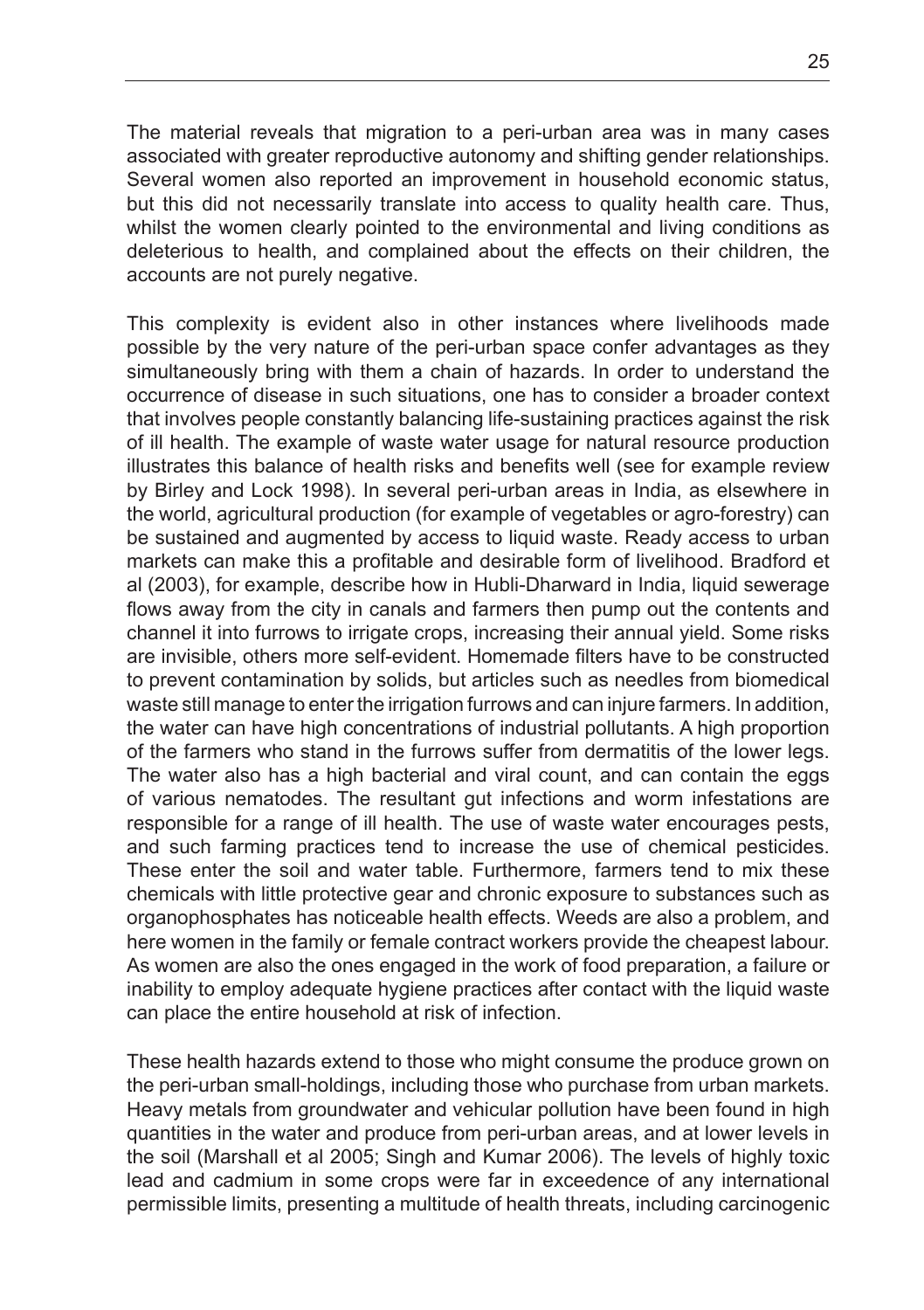potential. Contamination with faecal and industrial pollutants affects vegetables internally and externally (Hofmann 2005). The risk is higher in cases where insects have bored holes into the vegetables. This can be addressed to some extent by washing (if water is available) and cooking (in the case of biological contaminants, but not heavy metals or other chemical contaminants), but some fruits such as cucumbers are eaten raw which increases risks. Aerial deposition of dangerous contaminants (such as heavy metals) can also present a significant direct threat to health through long term poisoning, and an indirect threat to health and livelihoods of the poor by impact on the yield and quality of fresh produce (Marshall et al 2003)

Thus the health challenges associated with the peri-urban reflect back to a multifaceted picture. The peri-urban environment may confer some potential advantages in terms of health status over rural living, such as due to an increased income or changing gender roles. However additional health hazards of various kinds abound. Furthermore, the process of urbanisation in and of itself has brought an increase in non-communicable diseases associated with disability, which is known to have additional impoverishing effects. Whilst these illnesses have to date been thought to be clustered in the so-called 'developed' world, the rise in countries like India now brings a double burden in settings where basic health indices are still poor.

#### A FORWARD LOOKING RESEARCH AGENDA

These complex dynamics associated with ill health in peri-urban contexts necessitate a careful exploration of the nature of inter-linkages between social, ecological and physiological spheres. In many ways the philosophy of primary health care, as originally set out at Alma Ata in 1976, incorporates such a view of health that extends beyond individual biology. Any agenda for sustainable wellbeing in peri-urban areas would have to hold such a broader view and would need to involve platforms for dialogue between policy-makers across a range of sectors, including for example health, agriculture and industry. A vision for improved health would need to begin with fundamental public health measures to improve living conditions, such as sanitation in order to curb infectious diseases and remove the spectre of epidemics from long-known conditions such as cholera, which have threatened poorer communities for centuries. Such an 'old' epidemic scourge is too easily ignored in the flurries of activity generated by 'new' emerging infections or diseases such as HIV/AIDS that can generate large amounts of funding for vertical intervention programmes. Even if measures to improve the environmental conditions in peri-urban areas for 'forgotten' populations might not in practice be a priority for public health planners, the spill over effect to more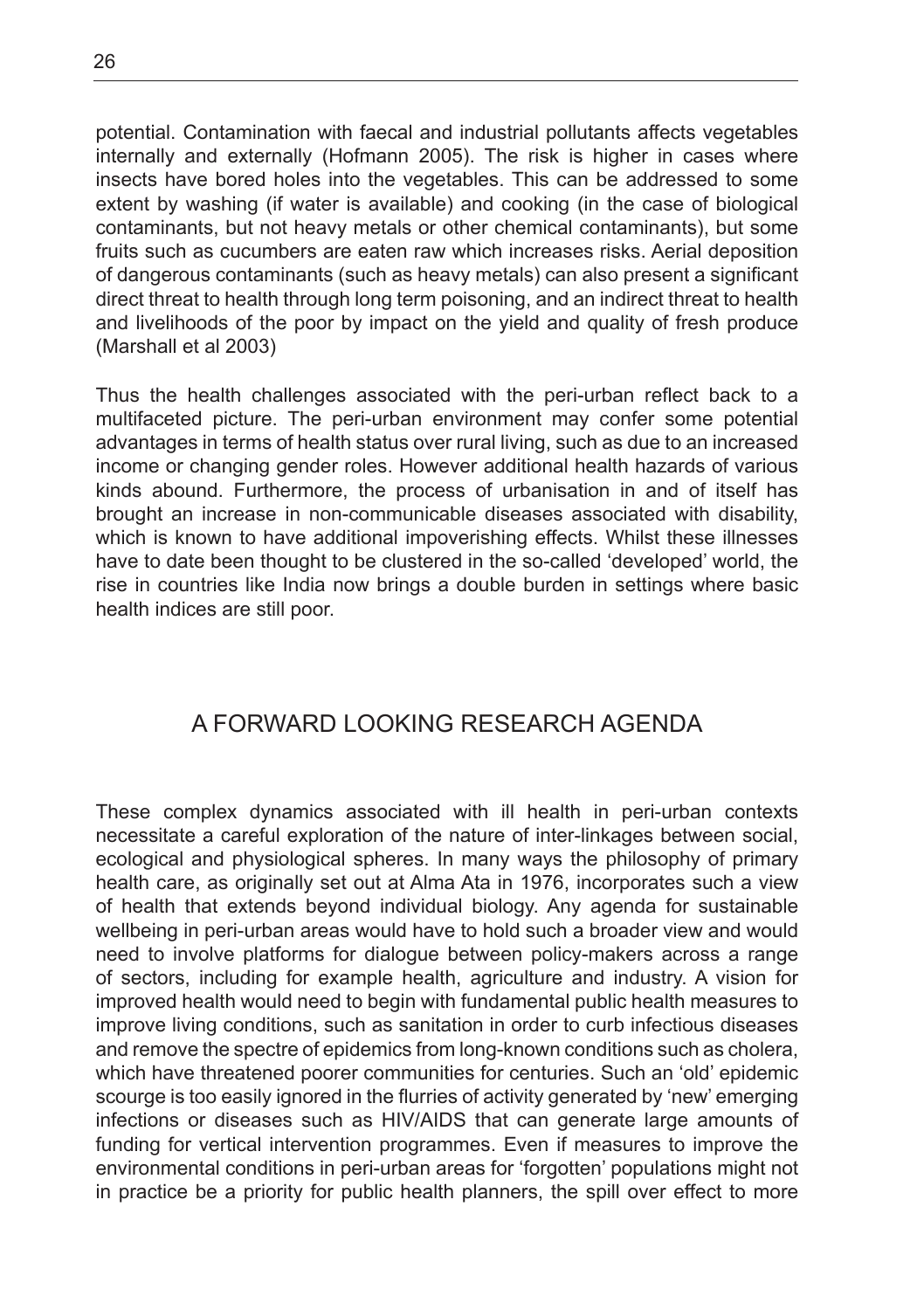affluent urban areas might generate cause for concern. Contaminated agricultural produce moves to urban markets, but slum dwellers also seek work in the homes, businesses and industries of the more affluent and can thus expose them to a range of microbes. It is interesting to reflect that historically, for example in colonial India, such concern about spread of disease between different social classes was used at times to justify the effective sequestration of 'high risk' groups, for example to the peripheries of towns. In this century, various framings of the range of health problems that exist for the peri-urban are likely to be equally reflective of prevalent fears and competing interests. Apart from the discourses of contamination and risk that infectious diseases so readily generate, the framings of the health challenges of peri-urban settings will also involve conceptualisations of the effects of urbanisation, that are linked to the increasing burden of 'lifestyle' illnesses. Such framings can postulate real and imagined chains of causation and incorporate different notions of the balance of state versus individual responsibility in combating ill health.

What kind of state health care provision would be argued by planners as appropriate to addressing such a broad range of health concerns in a sustainable way? It could be viewed as an obligation of the state to provide a combination of basic primary health care measures and accessible, affordable integrated services. Good primary care facilities for early detection are also central to combating the progression of non-communicable diseases, those initially 'silent' killers. Moreover, preventive measures such as education are seen as important in order to explain unfamiliar concepts such as the biological markers that constitute an initially 'invisible' illness, for instance a raised blood glucose that serves as the early indication of disease and being 'at risk'. Much attention has also been given to measures to encourage individual behavioural change.

The planning of adequate state health care facilities is a vital factor, but the broader picture of healthcare markets in Asia more generally suggests a complex reality that is germane to significant policy considerations regarding the provision of and regulation of health services. It is suggested (see for example Bloom et al 2008) that private sector enterprises in Asia have become alternatives to poor state services and are at times a more accessible source of health information and drugs. This observation raises questions about factors such as the regulation of antibiotic therapy in order to prevent drug resistance and quality of care in general. Research in India suggests that people do rely on unlicensed informal practitioners (Pinto 2004) or patent medicine vendors (Kamat and Nichter 1998) for their health services. In addition, traditional Ayurvedic practitioners and religious healers intersect, complement and compete with biomedical health personnel in providing services to the peri-urban poor in India. The mapping of health seeking behaviour is thus a vitally important dimension to gaining an insider's perspective of the 'perceived morbidity' in peri-urban areas and the narratives regarding visions for change as well as current and emerging pathways to Sustainability.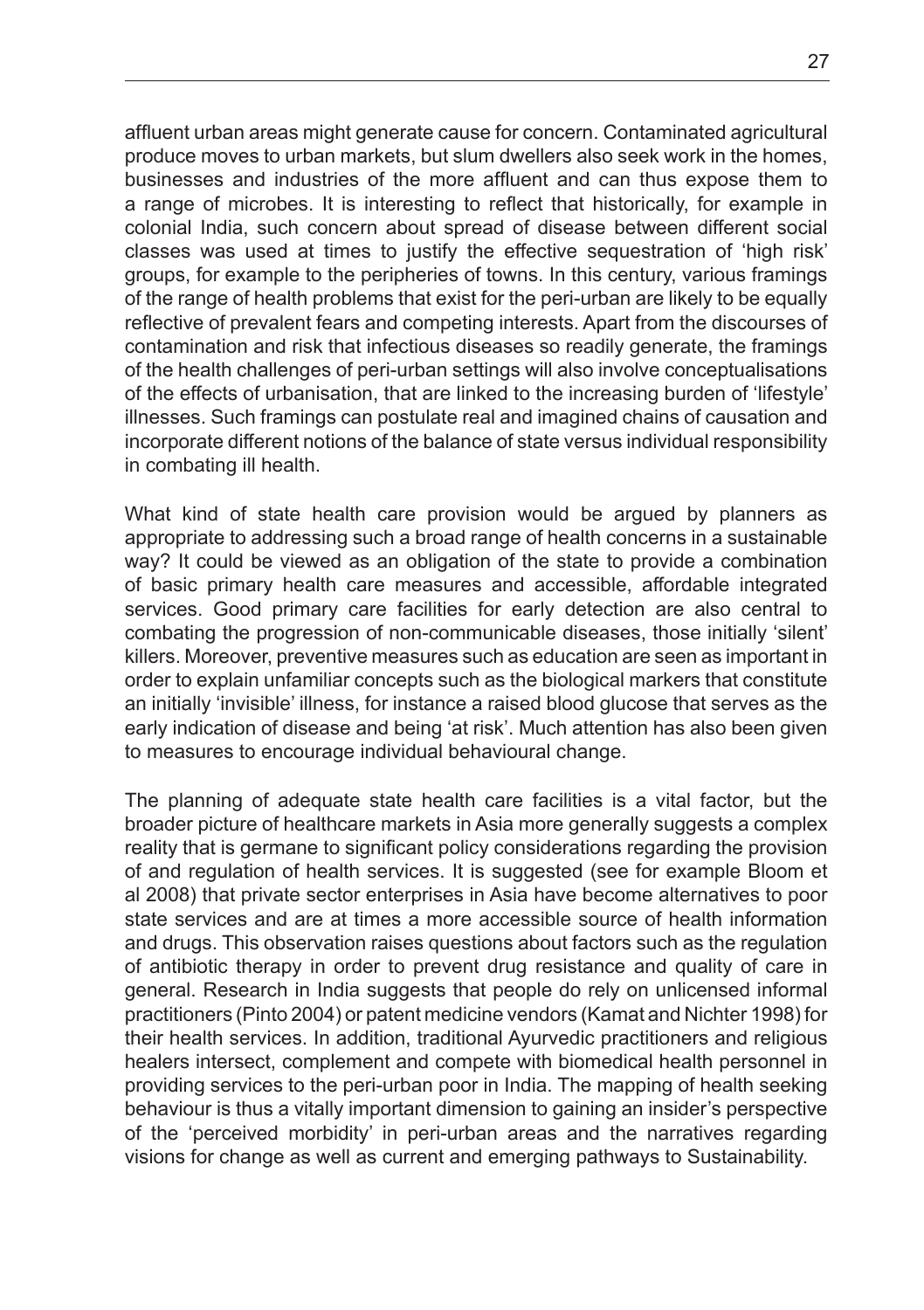#### **PERI-URBAN AGRICULTURE**

Peri-urban agriculture (PUA) includes all agricultural activities that take place in the peri-urban setting and the livelihoods associated with it, such as fisheries, poultry and goat rearing, horticulture, floriculture, dairy farming, cattle farming and arable farming. Whilst there are some large scale operations, for example commercial floriculture, densely populated intensive smallholder agriculture is prevalent. Marginal local farmers and poor inner-city as well as rural migrants live side by side and may all be engaged in agriculture in peri-urban areas. Whilst poultry, vegetables and dairy produce are emphasised in the literature, staple crops are also grown, often for subsistence. With the urban poor spending the majority of their income on food, and limited transport infrastructure, peri-urban production plays a crucial role in meeting the need to secure a supply of fresh and affordable food for growing urban populations.

For poor peri-urban communities, agriculture forms a key part of often diverse livelihood strategies – meeting basic food requirements for some or all family members through home production, or as a source of income through sale of produce or employment opportunities as farm labourers. Whilst peri-urban agriculture benefits from relatively easy access to expanding markets (although poor marketing infrastructure and institutional support results in low prices to producers (Marshall et al 2003), both the pressures to adopt alternative livelihood strategies, and the obstacles to producing safe and affordable food that preserves environmental integrity are immense.

#### LACK OF RECOGNITION

The role of urban and peri-urban agriculture as a major source of produce, and as a means of improving food security and enhancing the livelihoods of poor producers, is increasingly described in the literature (Bakker et al 2000). There are also signs of a slowly emerging recognition of the key role that peri-urban agriculture can play in food security (Ruel et al 1999). This recognition is, in part, due to the fact that peri-urban production has, on occasion, averted expected food crisis in developing country cities associated with structural adjustment programmes or economic collapse (Lee-smith 2008). However, there remains a lack of widespread recognition in policy and practice, and despite the increasing demand for affordable fresh produce for urban populations, the peri-urban interface is often perceived as a temporary 'belt' on the city fringes, and the retirement of agriculture is often seen as inevitable to make way for urban development.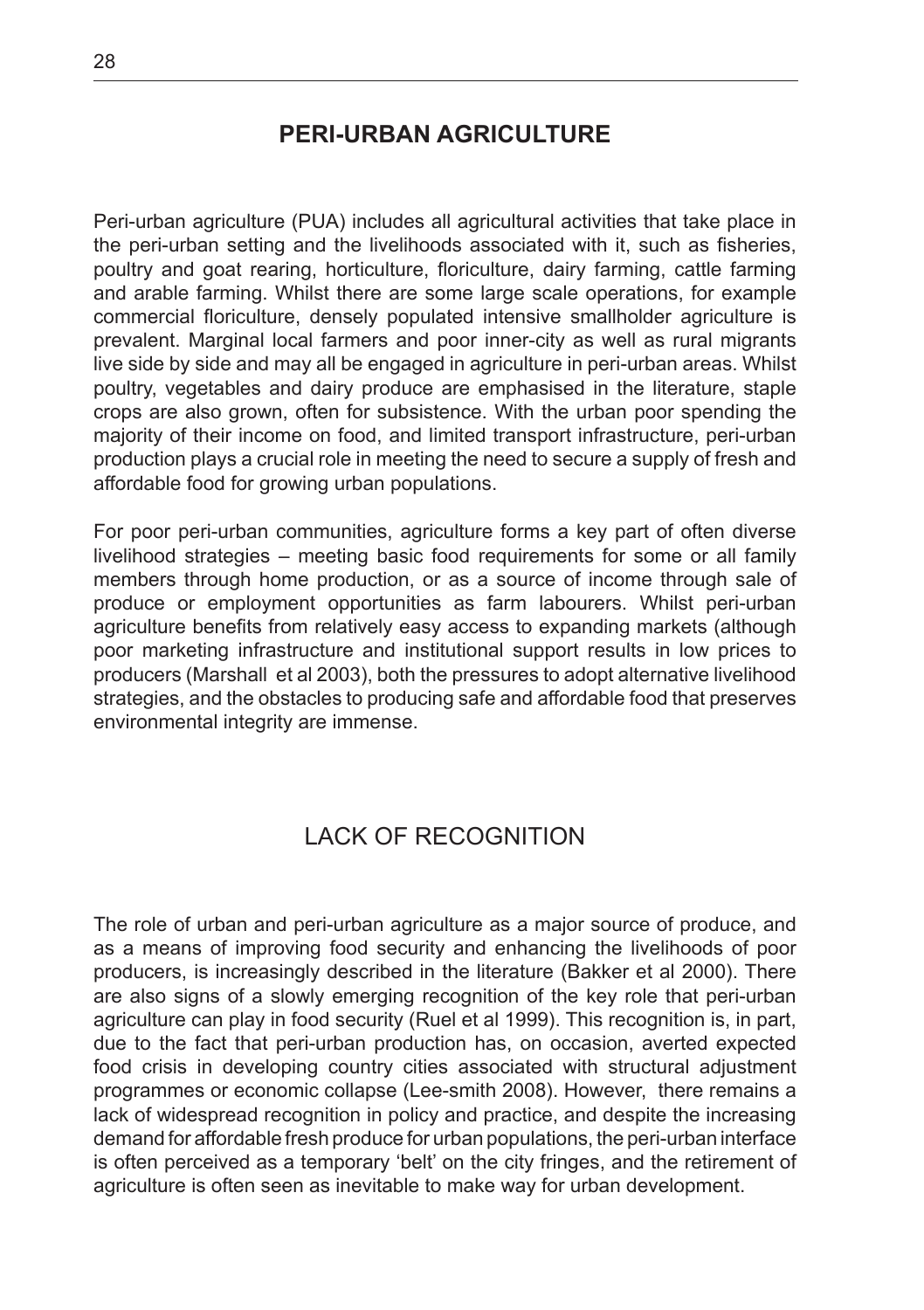A lack of empirical information contributes in terms of both cause and effect to the lack of planning and policy awareness. There is little documented about agri-food system flows and associated flows of resources and nutrients from rural to periurban to urban or the complex socio-ecological systems related to livelihoods and food systems linked to the peri-urban.

Peri-urban agriculture is further disadvantaged as it often occurs outside the jurisdictional boundaries of municipal authorities, but close to the urban core – resulting in a deprioritisation by rural agricultural programmes of adjoining administrative units due to the inevitability of urbanisation. The informal or illegal nature of much peri-urban agriculture further contributes to the vulnerability of those that practice it. In and around some cities, dwindling formal opportunities are being replaced with an increase in informal ones, including temporary cultivation on land designated for development, or more likely farmers informally leasing/or selling rural land for construction. The role that peri-urban agriculture plays in relation to both the urban and rural hinterlands reveals important aspects of potential pathways towards peri-urban Sustainability, building on better conceptualisation of the multiple and diverse ways in which agriculture intersects with social, economic, environmental and health issues and the diverse perspectives involved.

## LACK OF POLICY AND FORMAL INSTITUTIONAL ENGAGEMENT

Whilst some important progress is being made in terms of governance processes that recognise and support urban agriculture, the peri-urban situation provides additional ambiguities and challenges. Major international agencies are beginning to articulate the need to support policies and practices in related fields (such as urban planning) that recognise the significance of peri-urban agriculture and drive agricultural practices in dynamic urban and peri-urban settings towards sustainability goals (FAO 2007). Nonetheless, there remains a lack of knowledge and understanding of the dynamic interactions between agriculture and associated social, technological and environmental processes; and a lack of effective approaches to managing this contested zone in order to draw synergy from the urban-rural relationships and benefit the poor and marginalised.

The limited political and institutional support for peri-urban agriculture manifests itself in a myriad of ways on the ground. Land tenure issues, increasing fragmentation of land holdings, land degradation (brick kilns, toxicity) and lack of basic infrastructure e.g. reliable water supply and electricity for irrigation pumps are some of the factors that threaten the continuation of agriculture. These 'push'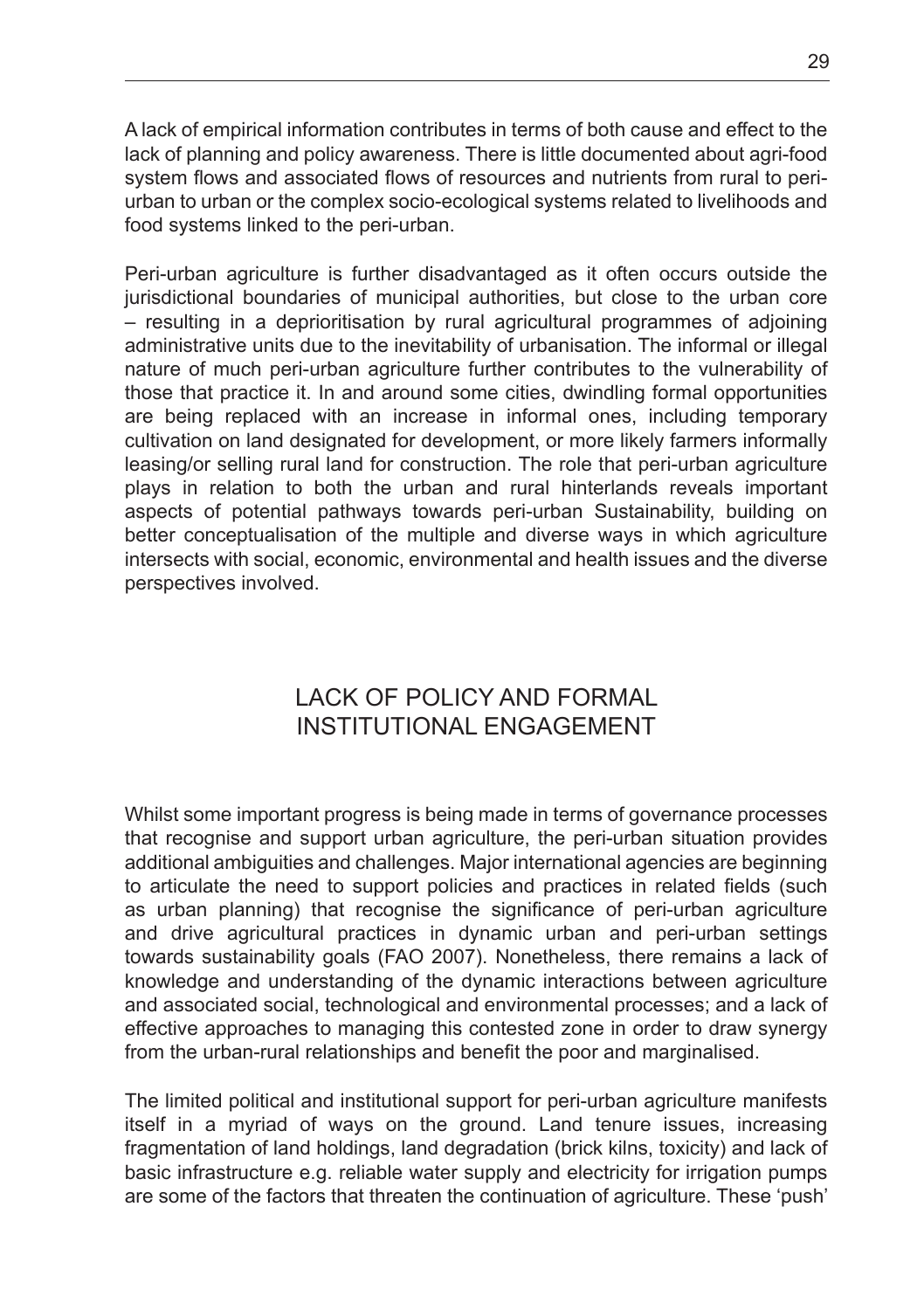factors are coupled with the 'pull' of possible greater economic return from selling or leasing land (or in some cases selling water) for other purposes or seeking alternative paid employment.

One obvious set of threats to agriculture in peri-urban situations are the processes associated with urbanisation that lead to the loss or degradation of land that was previously available for agricultural purposes (e.g. Kelly 2006), or the disruption, diversion or complete loss of access to water or other basic services. For example, water being diverted from irrigation to new industrial installations or up-market housing, or electricity for pumps that enables production to take place. Natural resources are under increased pressure in the peri-urban areas because of the use of land for clay pits, quarries, sewage disposal tanks and garbage dumps, and as a result of air and water pollution from local industrial and urban sources (Druijven and Singh 1994). In some places there are problems of increasing soil salinity, whilst in others the water table is low and access to other water sources limited.

This all occurs with requirements for new housing colonies, industries, other amenities, and provision of building materials all out-competing agricultural land use. Brick kilns are ubiquitous in many peri-urban areas and, as brick production moves, the land is often rendered useless for agriculture due to the removal of topsoil. Coupled with this, there are incentives for farmers to lease land for brick kilns and other purposes prior to selling it for construction, or to sell water to private tankers rather than use it for irrigation. Because, however, political systems, local government responsibilities and cultural attitudes shape agricultural and peri-urban possibilities in different ways there have been variations from the above-described scenarios and some farmers have been able to benefit from the encroaching urban areas while still practising agriculture. Notwithstanding these variations, agriculture is frequently at the centre of many raging conflicts over resource use in dynamic peri-urban situations, and it often loses out to other interests. These outcomes will continue to dominate in the absence of land use planning initiatives that span administrative and disciplinary divides, or recognise agriculture as a core component of the urban natural resources system (Pothukuchi and Kaufman 2000).

This is increasingly recognised by international agencies. The FAO, for example, argues that there is a need to formally recognise urban and peri-urban agriculture in terms of its integration with rural agriculture, rather than to expect that these forms of agriculture will substitute for each other, as well as a need to move away from the 'temporary and crisis-oriented image' of urban and peri-urban agriculture. The FAO aims, instead, to establish the perception of urban and peri-urban agriculture as a productive, essential component of sustainable cities. This is coupled with the need 'to develop land and water policies that account for agricultural production in urban and peri-urban areas; and guide dynamic agricultural practices within and outside cities towards sustainability goals', which it identifies as economic, social, and environmental (FAO 2007). However, in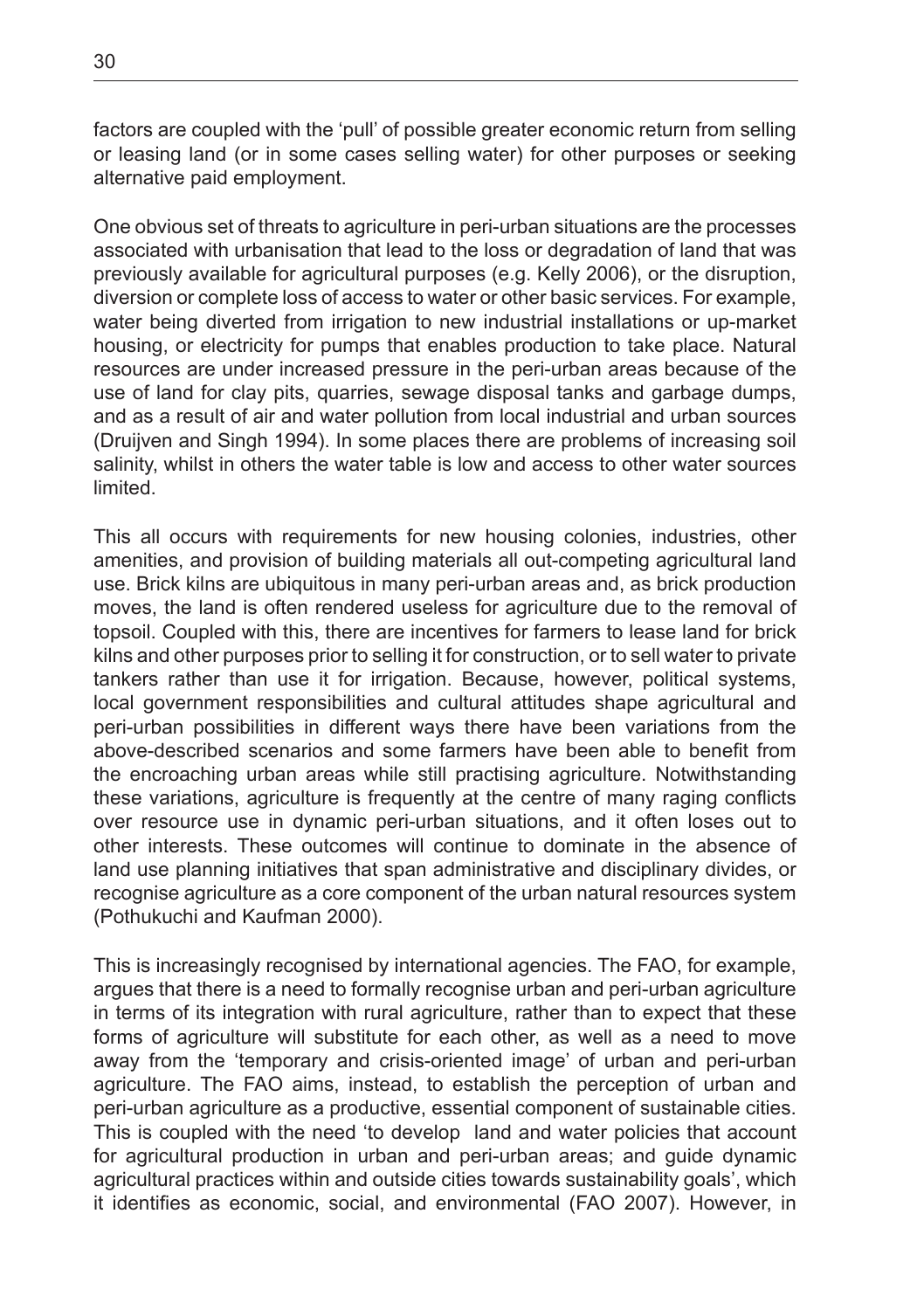practice there is often very little understanding of peri-urban agricultural dynamics. In the absence of good reliable information on rural-urban food systems, leads to lack of appropriate advice and support on the ground for practitioners.

In a participatory rural appraisal study with over 1,000 farmers from 28 peri-urban agro-villages in the vicinity of Delhi and Varanasi (Marshall et al 2000), priorities and concerns in relation to agriculture were explored. The findings graphically illustrate the complex dynamics of the peri-urban situation, the linkages between health, water and agriculture, and role of PUA in the livelihood strategies of the poor.

Land acquisition and increased fragmentation of land were cited as the biggest concern by many groups involved in agriculture. The villagers described land not only as the biological basis for growing food, but also as the source of power and social standing. It is perceived as the basis for accessing other inputs like credit, as a hedge against inflation and as an avenue to increase their net worth, because land prices are on the rise. As the state is able to acquire land for development, many farmers feel forced to sell to private developers in advance and at a higher price. Some people hope to buy land further away from the city. However the negative psychological impact of land acquisition was apparent. Farmers in Haryana became demoralised at the prospect of losing their livelihood means and some described a perception that they may be on the brink of starvation. Alternative livelihood strategies are not open to all, with increasing competition for alternative employment such as in the construction industries.

Other high priority constraints articulated by the farming communities were as follows:

• Infrastructural constraints - notably poor roads, frequent power cuts (which farmers attributed to government prioritisation for emerging industrial complexes), erratic water supply and limited tube wells – forcing farming to utilise water from sewage canals for irrigation.

• External inputs constraints - difficulty in getting credit, increased dependence on costly inorganic fertilisers, high cost of seed and pesticides, high cost of medicines impacting on agricultural activities, health impacts due to 'poisoning' of crops by pesticides, lack of accessible extension services and agriculture-related training.

• Pest and insect and disease-related constraints - concern over a dramatic increase in crop pests and diseases which farmers attributed to forced changes to cropping patterns and agricultural inputs, in the absence of appropriate support.

• Pollution constraints - such as smoke and water pollution (both domestic and industrial) impacting on crop yield and quality, increase in garbage dumping, stagnant water increasing mosquito numbers which , in turn, makes people and buffaloes ill affecting production.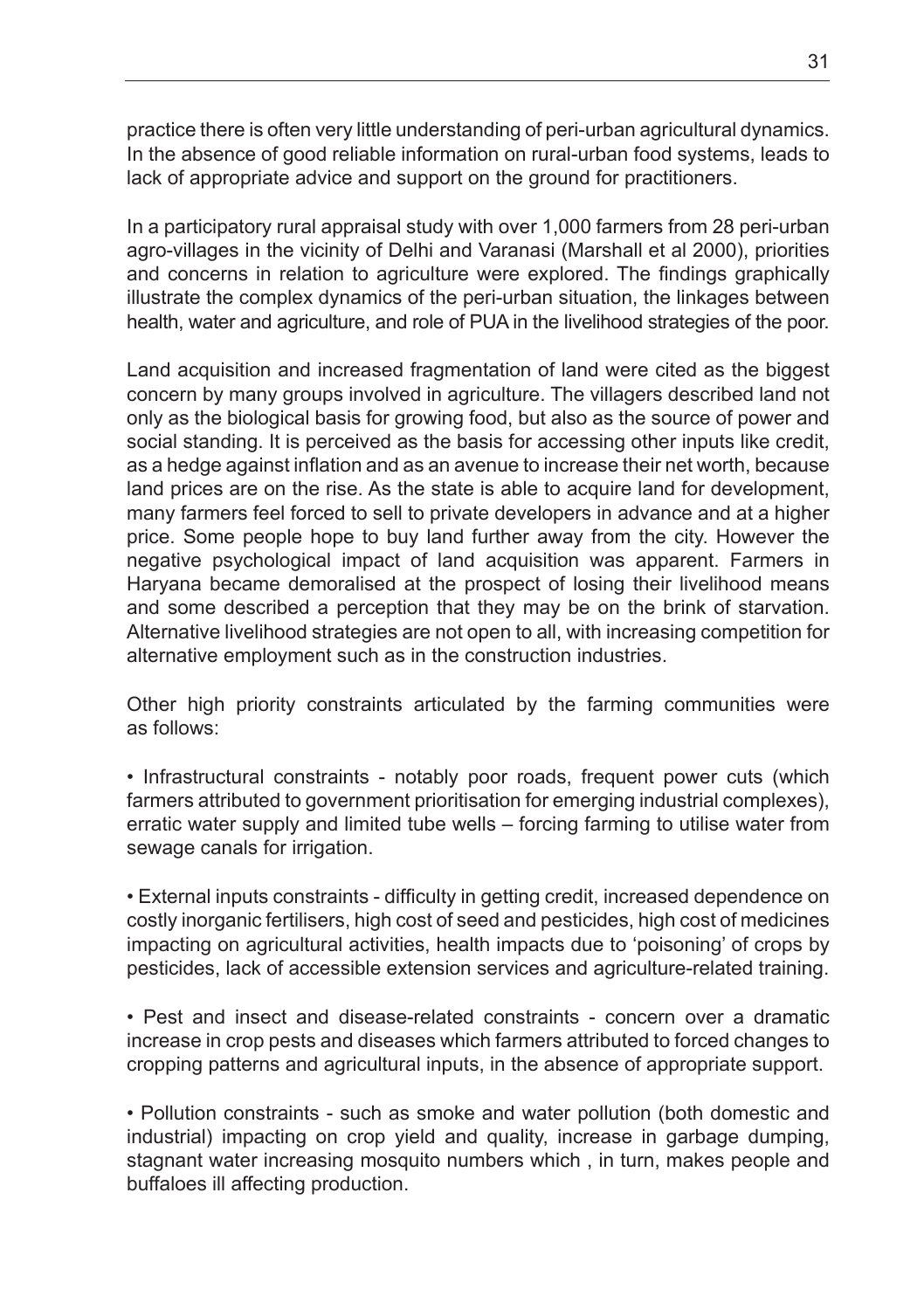• Animal related constraints - the farmers reported a recent increase in stray animals and pests such as rats, which destroy crops and harvested grains.

• 'Organisational' constraints - the lack of communication between farmers and officials was cited as being a constraint upon agricultural productivity. Farmers in Varanasi described how their local co-operative centre also had to be closed down due to corruption and bankruptcy. They believe that many of the officials related to these village institutions are corrupt.

These examples vividly relay the complex interactions occurring in the peri-urban interface between water, health and agriculture. It is also clear that it is not only the rich and powerful interest groups that contribute to increased inequities in these peri-urban areas. Decrease in social capital, breakdown of kinship ties, and demographic changes are amongst the other factors responsible for an increase in tensions.

Peri-urban agriculture (PUA) presents both opportunities and threats which are framed in many different ways by different interest groups. Whilst it is vital to the livelihoods of the poor, it can be both a victim of and contributor to worsening land degradation and environmental pollution. Despite this, the opportunities for low external input agricultural systems integrated with urban waste management and food security strategies are immense, and include cost effective environmental management through productive use of organic waste as farm manure (Hubbard and Onamah 2001). However, there is little incentive for farmers to invest in any conservation measures, particularly with land tenure insecurity (Bowyer-Bower 2006).

PUA is subjected to increasing amounts of agricultural pollution from industrial and domestic and vehicular sources. This aerial and waterborne pollution can be associated with dramatic reductions in crop yield, visible quality, and rapid post harvest deterioration of produce (Marshall et al 1997; Marshall et al 2005; Sharma et al 2008; Agrawal et al 2003). In addition, there are impacts on food safety through both chemical and biological contaminants. For example, periurban vegetable production is often associated with heavy and increasing use of pesticides. Whilst high input agricultural technologies are promoted, there is generally an absence of advice/support and incentives for more sustainable farming practices, and techniques such as Integrated Pest Management (IPM) are not widely adopted in peri-urban areas. Similarly intensive livestock units may operate in the absence of appropriate waste disposal options resulting in significant health threats, for example from pollution of surface water with biological (parasites and other microorganisms responsible for communicable disease) and chemical contaminants (such as heavy metals), or contamination of groundwater with nitrates. Industrial processing of livestock products, notably tanneries, also uses hazardous chemicals and discharges hazardous waste (Birley and Lock 1998).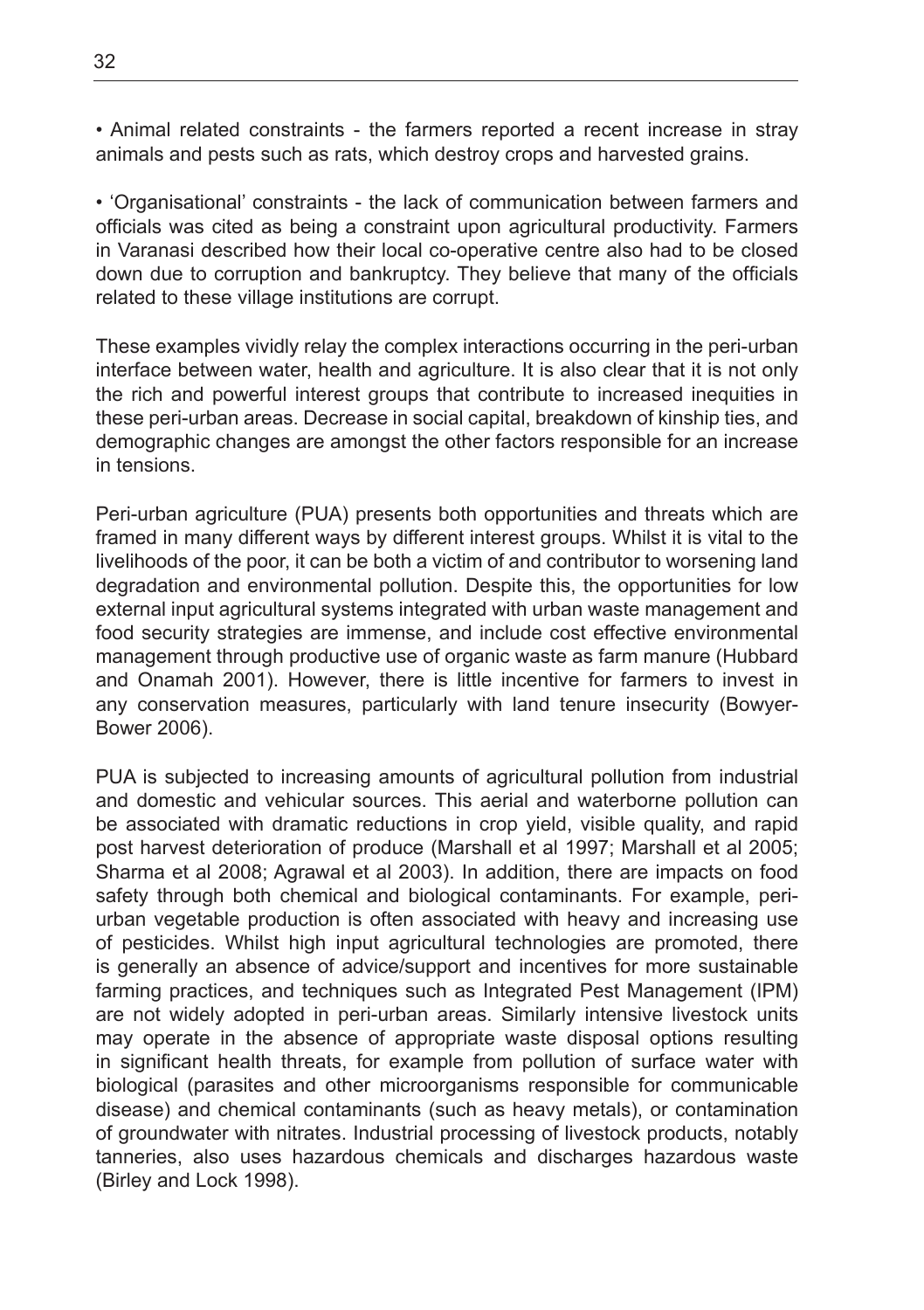Clearly, pollutants in urban and peri-urban areas which can impact on the safety of crops grown in these areas (and marketed in the city), can have a dramatic and widespread impact on urban inhabitants. The impact on the poor may be disproportionately high as small-scale relatively poor producer-consumers are the predominant growers in these areas and poorer communities are often forced to live and farm in the most polluted areas and are more susceptible to the adverse health impacts from contaminated produce.

With such limited recognition of the vital and increasing role that PUA plays for the subsistence of the poor and for local and national economies, it is not surprising that there is little formal concern over environmental threats associated with food production in these areas. And in the absence of an understanding of peri-urban dynamics the solutions proposed can often further disadvantage the poor and marginalised, ultimately undermining the Sustainability of the peri-urban itself.

This is illustrated by the situation in Delhi. Peri-urban agriculture is crucial for the supply of fresh produce, and for local livelihoods and the economy (the majority of highly perishable vegetables come from the six districts immediately surrounding Delhi and are grown by farmers with less than 1ha of land (Lintelo et al 2002). High levels of fertilisers and pesticides are applied. In these same peri-urban spaces, hazardous industries and industrial complexes are purposefully sited, and wastewater (both domestic and industrial) widely used for irrigation. This situation presents many important issues linked to health service provision e.g. the spread of bacterial and chemical contaminants to the urban food chain or occupational health hazards associated with pesticide use (see health section). With a growing middle class in Delhi with increasing awareness of food safety issues, solutions can be proposed which further disadvantage the poor. In addition, middle-class demands for supermarket-orientated vegetables can distort aspects of peri-urban agriculture. Whilst there is a constitutional right to safe food for all, there is a risk to peri-urban farmers of changing/enforcing food safety standards in the absence of wider governance and institutional reform. Producers with no choice but to farm in polluted environments would lose income, and a potential premium price of 'safer' food can disadvantage poorer urban consumers.

This is just one area relating to peri-urban agriculture in which decisions are made in the absence of key knowledge, and with power and politics clearly disadvantaging the poor. The examples provided above give some insight in to a social-ecological system around peri-urban agriculture with a trajectory of decreasing resilience and rapidly increasing vulnerability of the poor. This is despite the enormous potential for peri-urban agriculture to contribute to the sustainability of growing cities and the rural hinterland.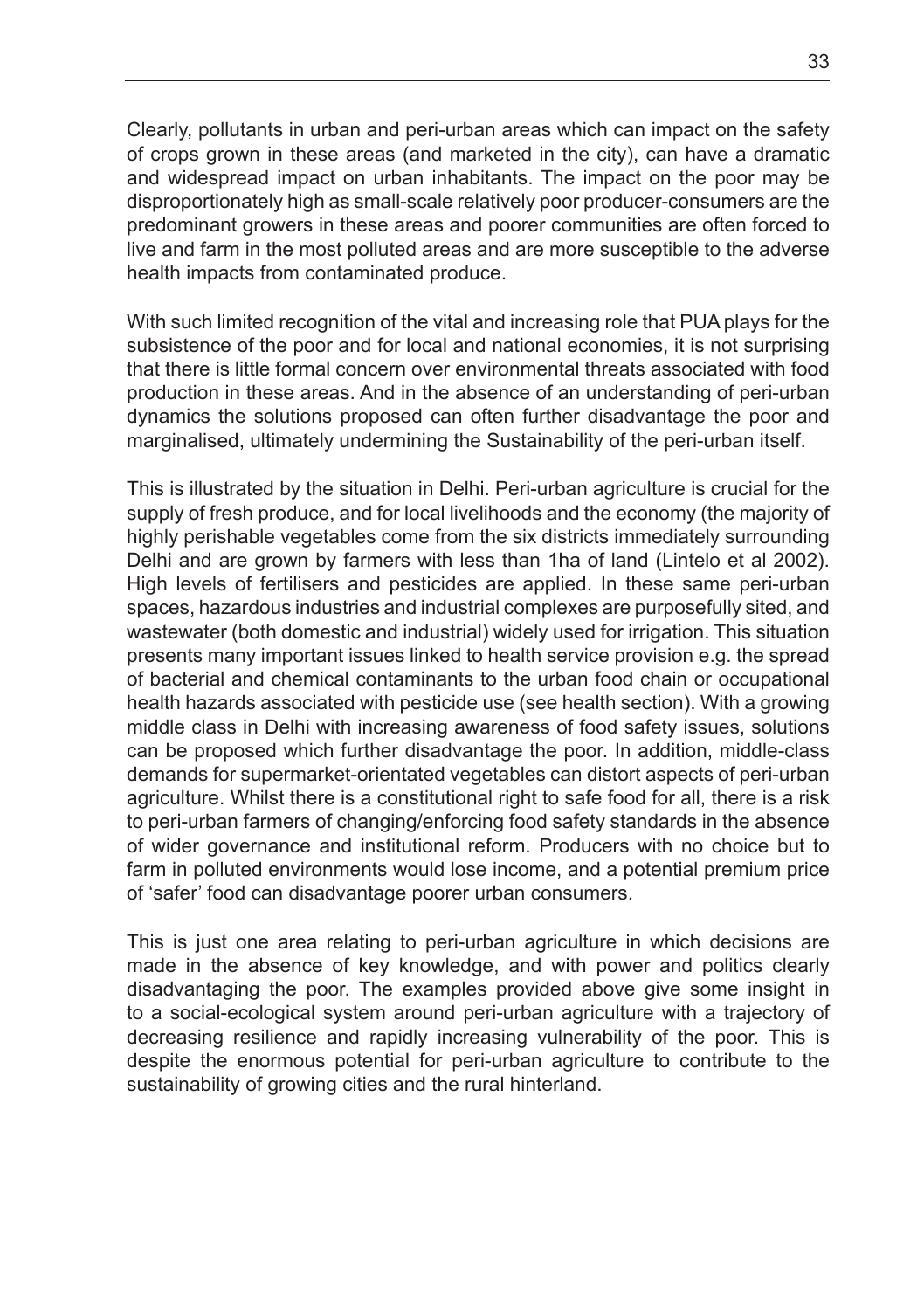THE FORWARD LOOKING RESEARCH AGENDA

A number of initiatives, such as CGIARs urban harvest programme are working to address some of the key knowledge gaps described above, linking agricultural livelihoods to environmental health and sustainability of cities. They also seek to create opportunities for dialogue between key stakeholders. The STEPS approach complements these initiatives by developing frameworks for understanding how and why particular pathways unfold, and developing tools for opening more socially just and environmentally sound approaches to agenda setting and management of the peri-urban interface. We will be working with stakeholders to evaluate current approaches to sustainable natural resource management in periurban contexts and to understand the implications of heterogeneity of residence, diverse framings and power relations in determining different outcomes with the aim of finding new pathways to Sustainability.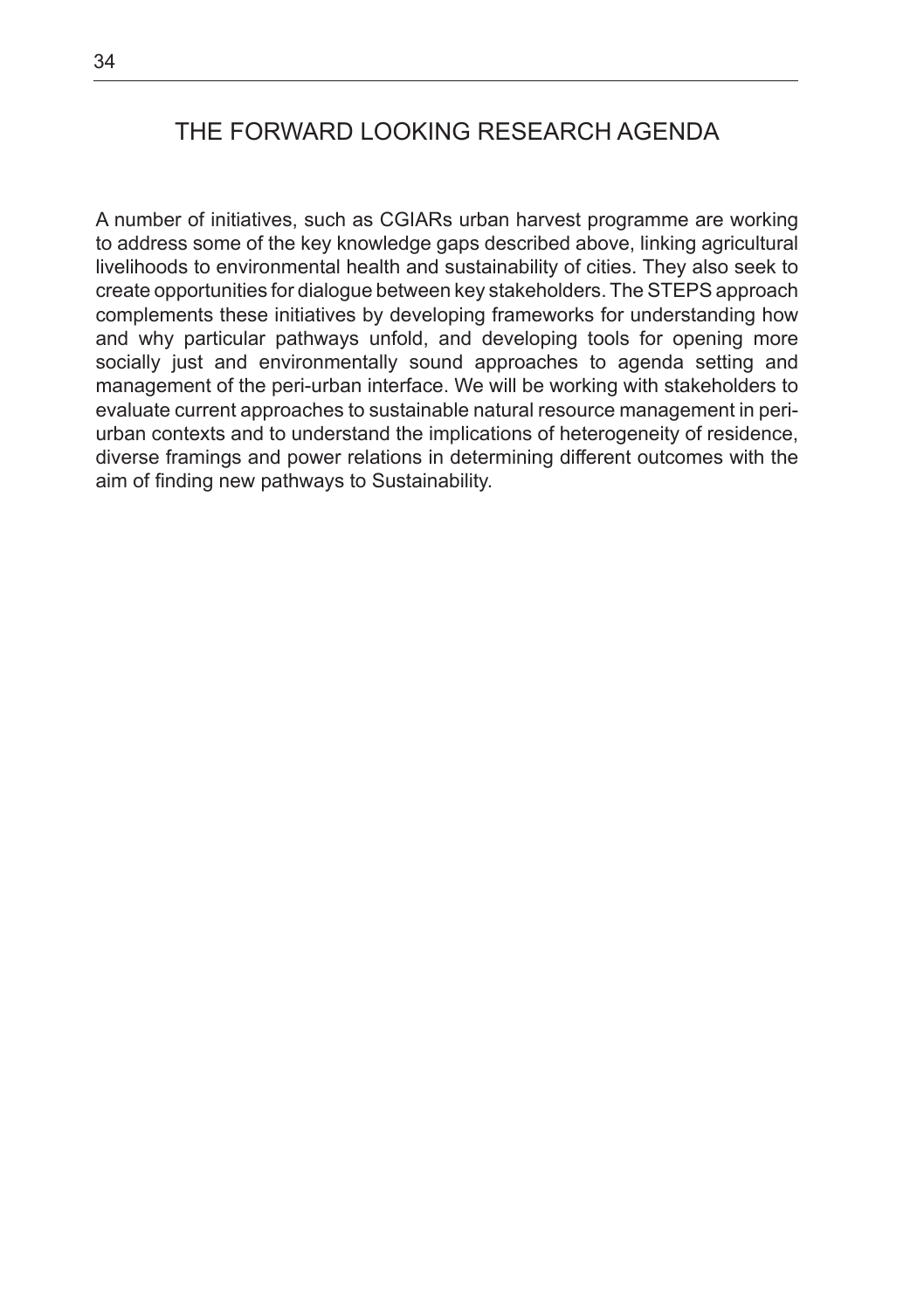# **URBAN PLANNING AND RESTRUCTURING**

While the previous sections have explored some of the less dominant understandings of urban planning, primarily though an exploration of diversity, intersectoral complexity and poor people's voices, this section examines some of the dominant trajectories in urban planning, with emphasis on the implications for poor and marginalised citizens and on Sustainability goals. Following this, and drawing on experiences in India, we explore promising initiatives which provide insights for improving participation and opening up diverse framings (of governments, experts and poor people) in relation to decision making processes for more Sustainable management of the peri-urban. This opening up involves debating contested knowledge and policy and exploring the manner in which decision-making processes, methods of appraisal and methodological tools can, in themselves, influence Sustainability pathways.

#### **PERSPECTIVES ON DOMINANT TRAJECTORIES**

Urbanisation, as suggested above, is often constructed as a process of economic growth and positive opportunity; with the peri-urban intimately interconnected in paradoxical and contradictory ways. Urban planning and restructuring is not a new phenomenon, having its origins in colonial desires to regulate unruly profusion and discipline residents by separating work from residential spaces, by dividing the city ethnically and by class; in effect, the making and controlling of subjects though delineating spaces and boundaries. As Ferguson argues:

All across the colonial world, unauthorised urbanisation was seen as both disorderly and dangerous. Where modernist urban planning sought to established ordered, grid like spaces of hygiene and political order, it inevitably encountered actual urban realities that included spontaneously constructed and often illegal zones of shacks, slums, shanties and 'squatters'. Finding in such spaces both a troubling lack of 'legibility' (Scott 1998) and a necessary 'other' to Western modernist constructions of self (Mitchell 1988: 80-82), planners and officials treated the unruly 'native quarters' of their cities with disdain, mistrust, and even loathing. While they could never, in the nature of things, eliminate such 'unacceptable' forms of urban life, they could and did engage in more or less systematic programmes of harassment and violence toward them, ranging from piecemeal attempts to outlaw such forms of livelihood as street hawking to full-scale violent 'clearances' of whole neighbourhoods (Ferguson 2007: 72-3).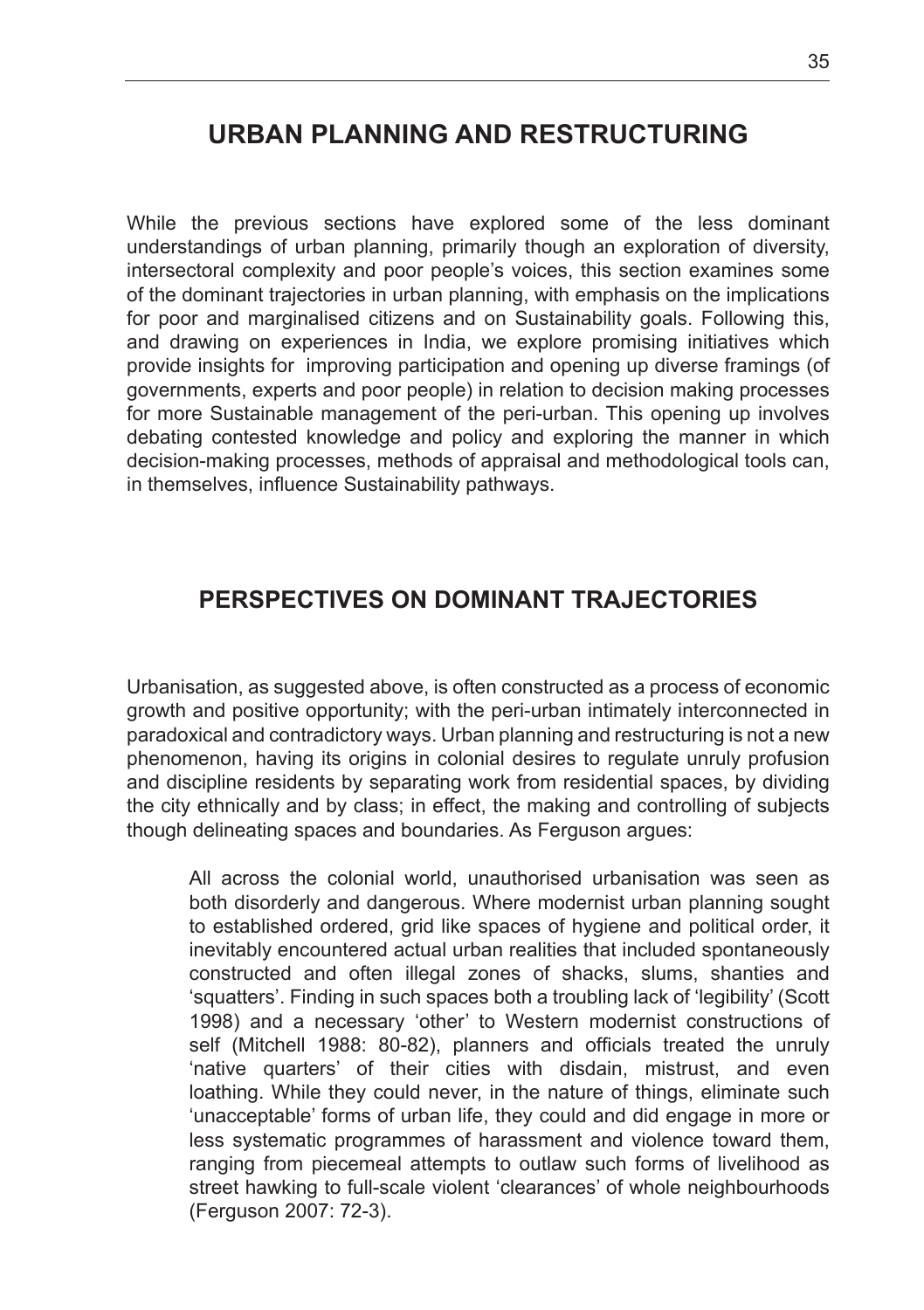36

Colonialism sought to build cities in developing countries which mirrored western experiences of development, but which also sought to keep the 'unruly' and 'uncivilized' out of the urban areas. Much of the literature on urbanisation has explored the extent to which cities in the developing world are similar to western cities. South-east Asian cities have generally been seen as 'dysfunctional', characterised by overcrowding, congestion, decaying and inadequate infrastructure, deprivation and pollution (Dick and Rimmer 1998). Dick and Rimmer have recently argued that these cities undergo processes both similar to, and different from, those experienced by western cities. Similar processes, referred to as periods of convergence, have grown out of colonialism – which sought to regulate the city in terms of business and residential areas – and the recent rapid economic growth associated with globalisation and technology transfer – where wealth and status provide new impetus to minimise social discomfort through '[g]ated residential communities, condominiums, air-conditioned cars, patrolled shopping malls and entertainment complexes, and multi-storied offices' (1998: 2317). Post-colonialism, by contrast, provided opportunities for cities to develop spontaneously, unhindered by former colonial controls and ideals. During these periods, south-east Asian cities were 'turned inside out' (Dick and Rimmer 1998: 2309). Instead of large-scale rural urbanisation and increasing development of the city, the peri-urban hinterland became increasingly urbanised during postcolonialism. These areas, characterised by rural integration with the city and, more recently by globalised processes, have been termed 'desakota'.<sup>8</sup> The term reflects the integration of rural and urban features, for instance, '[i]n the extended metropolitan area, settlement has spilled beyond recognised urban boundaries and even beyond contiguous urban areas, especially along main highways' (Dick and Rimmer 1998: 2309).

Shatkin, in his critique of this 'convergence approach' to understanding urbanisation in developing countries, points to the failure to explore local agency in relation to globalisation and urbanisation (2007). He, like Harvey and others seeking to understand the process of city-making, sees the city as 'both product and condition of on-going social processes of transformation' (Harvey 1989: 3); focusing on the negotiated manner in which global and local actors influence the built environment (Shatkin 2007). Shaw and Satish, focusing on Bangalore and Kolkata, show how both local and global factors influence the process of urbanisation. Particularly important is India's economic reforms of 1991 which

<sup>8</sup> McGee initially introduced the term 'Kotadesasi' to refer to changes in the areas surrounding Indonesian cities. 'Kota' meaning town, 'desa' for village and 'si' referring to their amalgamation in new ways through economic integration. Reorganised as Desakota, the word has come to stand for six main features: a heavily concentrated population practicing intensive, small-scale agriculture; increased urban activities; good transport connections to cities; high unemployment providing cheap labour; large-scale movements and flows of people, goods and services; and 'a state perception' of invisibility (McGee 1991: 15-18; cited in Dick and Rimmer, 1998: 2305).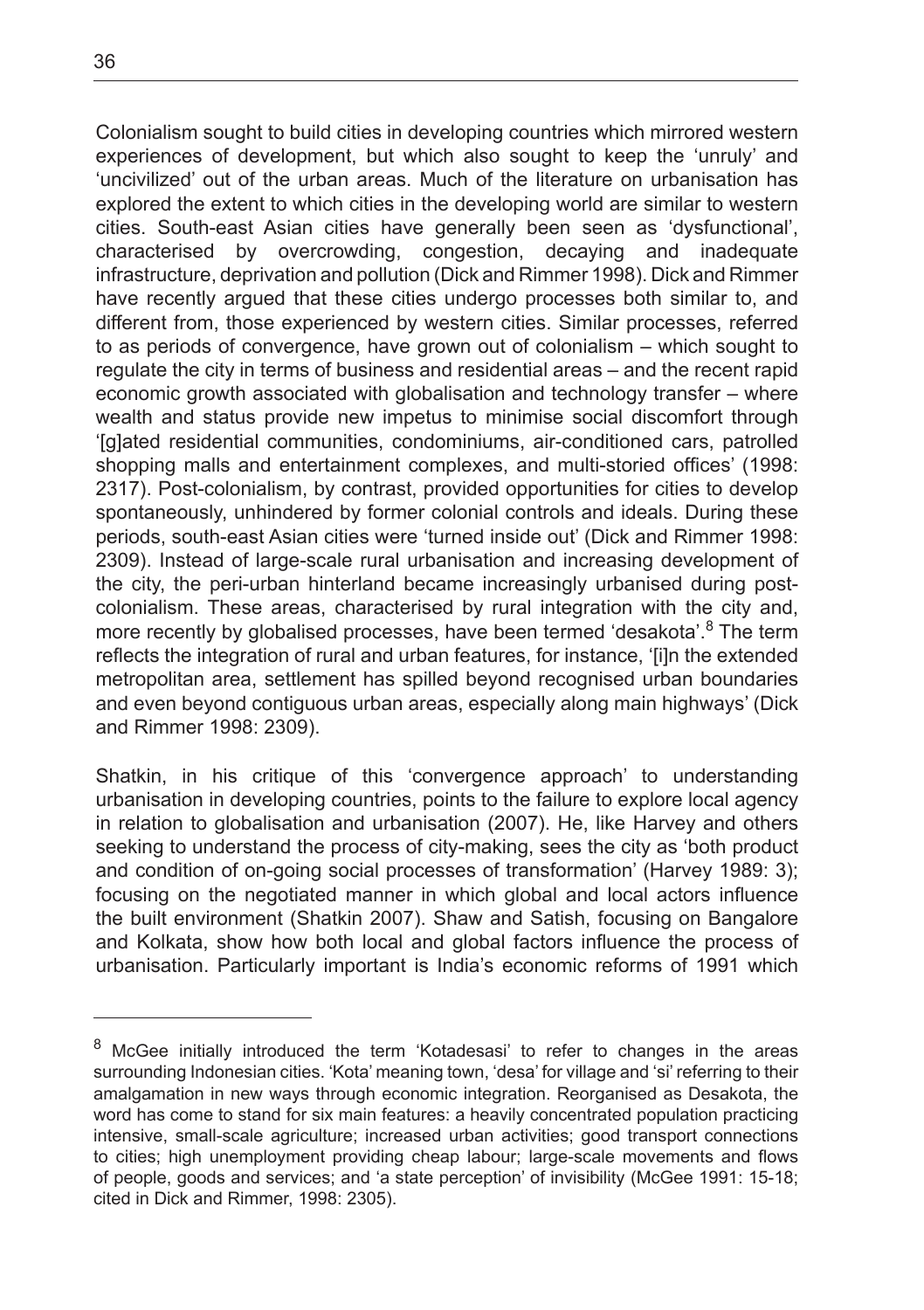facilitated an opening up of the economy and attracted foreign investment (Shaw and Satish 2007; also see Kennedy 2007). Some developments – argue Shaw and Satish – result from the cities' own demographic needs and the internal economy associated with this. Foreign direct investment – in the form of electronic industries, textile manufacturing and more recently information technologies, business process outsourcing and knowledge process outsourcing – has also influenced the built environment of the city. Nonetheless, global and foreign factors are not equally at play in all cities and can be constrained by domestic entrepreneurial accomplishments which reduce the need for governing authorities to create an enabling environment for foreign investment (Shaw and Satish 2007). In India, this negotiated transformation takes a particular pathway: according to Fernandes, urban restructuring preceded the economic liberalisation in 1990s by first producing a 'purified middle class culture' that could inhabit and represent the globalising Indian nation (2004: 2424). This cultural production of a new middle class led to the creation of specific forms of material-spatial exclusion for segments of the working class and urban poor. Fernandes terms this process a 'politics of exclusion'; that is enforced by a 'politics of forgetting' which then enables the construction of particular forms of consumer-citizenship (Fernandes 2004: 2425). Put differently, the consuming middle classes push for the city to be transformed in their image and for their requirements.

Verma and Banerjee -Guha tackle the problem of urban restructuring from the perspective of urban planning. Verma, an urban planner, argues, in response to the widespread slum demolitions in Delhi, that there are statutory entitlements in the Delhi Master Plan for the urban poor, and that problems are not a result of the plan itself but of poor implementation: 'what we need to worry about is not rights per se, but that these entitlements are being consistently denied and downsized by all who are in charge' (2003: 8). Banerjee-Guha, in an analysis of the Mumbai Metropolitan Regional Development Plan and other government policies, argues that Mumbai's present plans and policies are drafted in accordance to its role in the liberalised economy: 'By disregarding the 60 per cent of the population who live in slums and a more higher percentage who form the teeming multitude of workforce, how these can be integrated with Mumbai's overall well-being and efficiency, remains a critical question (Banerjee-Guha 2002: 125)

The notion that planning is neutral, has been widely contested (Baviskar 2002; Shaw and Satish 2006; Shatkin 2007). Shatkin argues that much of the literature on urban planning has failed to consider the significance of 'politics and power relations', assuming instead that all actors have equal amounts of power at their disposal (2007: 9). Roy arrives at similar conclusions in his critical examination of Delhi's history of planning. He argues that the 'city planners only "plan" cities, they do not make them' (Roy 2004: 70). In his opinion, cities have their own logic of growth, with different interests competing with each other to make the city they want it to be for their own survival. City planners normally fail to see this central truth and they eventually end up catering only to the needs of those whose interests are most powerful.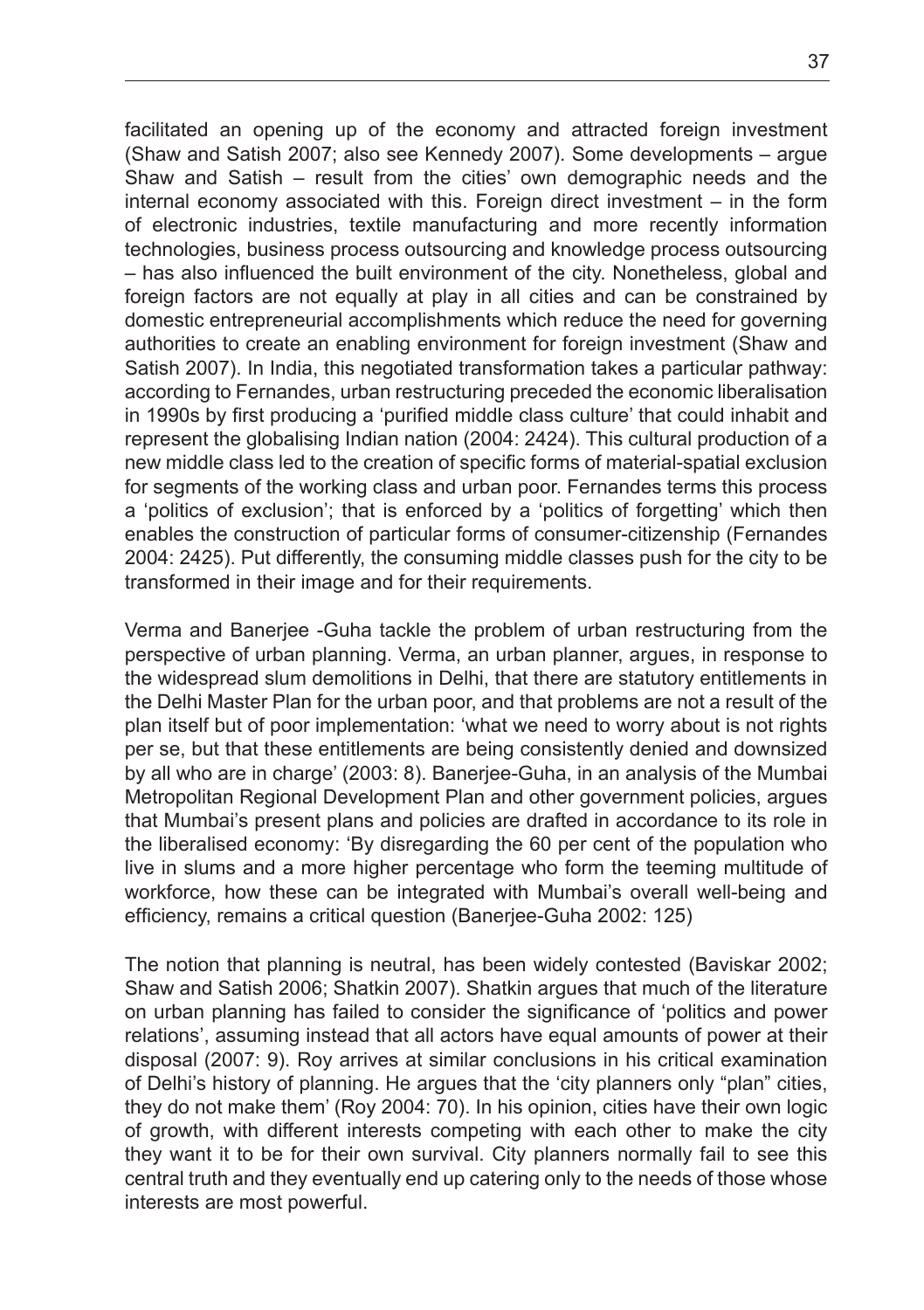Partha Chatterjee and Leela Fernandes conceptualise the phenomenon of urban restructuring as being driven intensely by the changing social characteristics of the city. Chatterjee argues in the context of Kolkata that a social divergence has essentially split the city into two.<sup>9</sup> One part can be considered as comprising citizens (civil society) and in the other are those who belong to a general category of 'the population' (or political society). The citizenship of the population in the city remains adhoc, as they are treated as not having any legitimate right to stay in the city. They are considered to be encroachers. On the other hand, the citizen (representing civil society) carries the moral connotation of sharing in the sovereignty of the state and hence claiming rights (2003: 175). According to Chatteriee:

After a change in government policies towards the city in 1990s, there has been, without doubt, a surge in the activities and visibility of civil society. Organised civic groups have come forward to demand from the administration and the judiciary that laws and regulation for the proper use of land, public spaces and thorough fares be formulated and strictly adhered to, in order to improve the quality of life of citizens. Everywhere the dominant cries seems to be to rid the city of encroachers and polluters and as it was, to give the city back to its proper citizens (ibid: 178).

Chatterjee further elaborates that, since 1990, a managerial and technocratic elite and a new class of highly paid workers comprising of professional, middle and lower level mangers, brokers and middlemen of all kinds, has emerged in the city. However, this new economy also needs low wage workers (political society) but they will probably commute long distances without the protection of the old development state (ibid: 182). Thus, for Chatterjee, urban restructuring programmes play out the tensions between the cultures and work routines of the citizens as against the populations of the political society.

This notion that planning is a battle to assert dominance over areas of space which are negotiated and contested by many different actors is echoed in analyses of environmentalism in cities. Amita Baviskar (2002) and Usha Ramanathan (2005) argue that cities are being transformed in the name of 'environmental activism'. Baviskar explores such change as emanating from 'bourgeois environmentalism' (2002: 41). According to her:

For the bourgeois environmentalist, the ugliness of production must be removed from the city. Smokestack industries, effluent producing

<sup>&</sup>lt;sup>9</sup> Dick and Rimmer similarly point out that a 'separating out of two societies' is occurring in south-east Asian cities. Parts of the cities are now very similar to western – particularly United States – cities while other parts – where low income, poor, marginalised, unskilled and uneducated sectors of the population experience crumbling infrastructure, poor services and 'unmanaged' urbanisation – are seen as peculiar to south-east Asia (1988).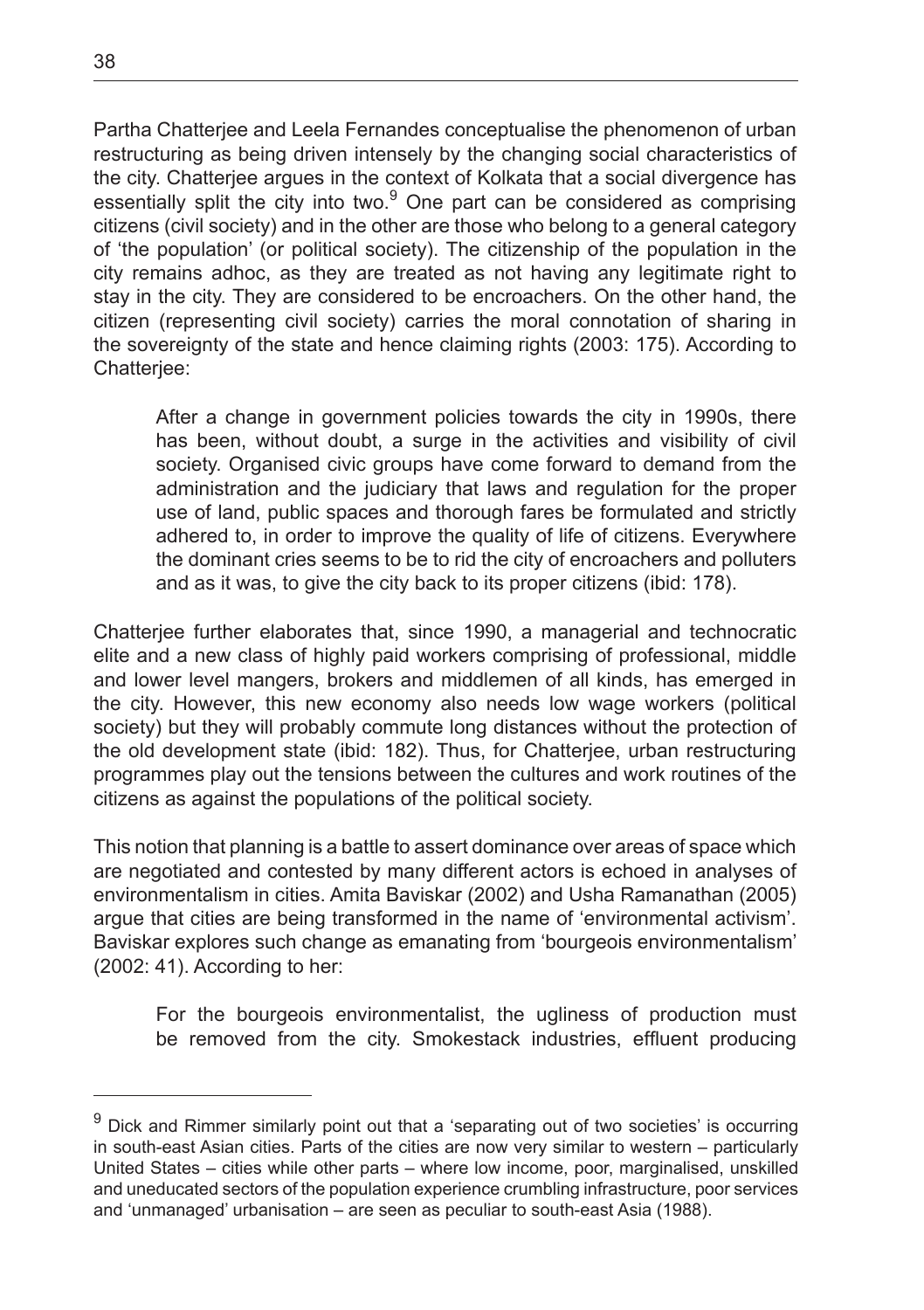manufacturing units and other aesthetically unpleasant sites that make the city a place of work for millions, should be discreetly tucked away out of sight, polluting some remote rural-wasteland. So must workers who labour in these industries be banished out of sight. Even people whose services are indispensable for the affluentto live comfortable lives – domestic workers, vendors and sundry service providers, should live where their homes do not offend the eyes, ears and noses ofwell-to-do (ibid).

In a similar vein, Ramanathan typifies slum demolitions in Delhi as being synonymous with 'clearing spaces', 'cleaning up cities', 'beautification', and as being directly linked to the creation of new spaces for the 'rising culture of malls and parking lots'(Ramanathan 2005). Using beautification and the notion of environmental preservation as a means to clear the poor from a particular area is not unique to Delhi. Zérah documents how environmentalists in Mumbai sought to have the poor cleared from the Sanjay Gandhi National Park. She argues that in Mumbai 'the clash between a "brown agenda", concerned with local and immediate issues that affect the poor and a "green agenda" dealing with the long term environmental sustainability, is even more exaggerated than in most other developing cities' (2007: 122). Although the judiciary were perceived as a neutral body, it is clear that the poor peri-urban residents were blamed for destroying the environment, while other urban actors whose activities also impacted upon the environmental reserves of the park, were not included in the framing of the problem. The impact of the rich and middle classes were never conceptualised as part of the problem despite their encroachment on the Park's environmental reserves (in terms of industry, stone quarrying, restaurants and large residential bungalows). In cases such as these, it is clear that the courts are willing to uphold the primacy of the environment and to consider environmental sustainability as – in their view – the most important form of sustainability. In addition, the expert committees constituted to examine the problem have vested interests in the park, are biased towards technical and scientific resolution<sup>10</sup> and hold pejorative views of the slum dwellers. Poor people's livelihoods are accorded scant attention and the poor and marginalised are settled or evicted with few attempts to compensate them or to facilitate these new changes.

Urban planning – and the unruly growth of the city – is also intimately connected with questions of identity, status and visibility which enhance middle class, elite and state anxieties about the management of urban space. Dick and Rimmer point out for example, that South-East Asian cities are shaped through a middle class 'preoccupation with comfort and security' which constructs public space as indeterminate and characterised by uncertainty (1998: 2317). In India, Baviskar argues, control over public space and the representation of this space is crucial: 'Delhi matters because very important people live and visit there; its image reflects the image of the nation-state. As an embodiment of India's modernist

 $10$  Which see nature as 'natural' systems working harmoniously and without human interference.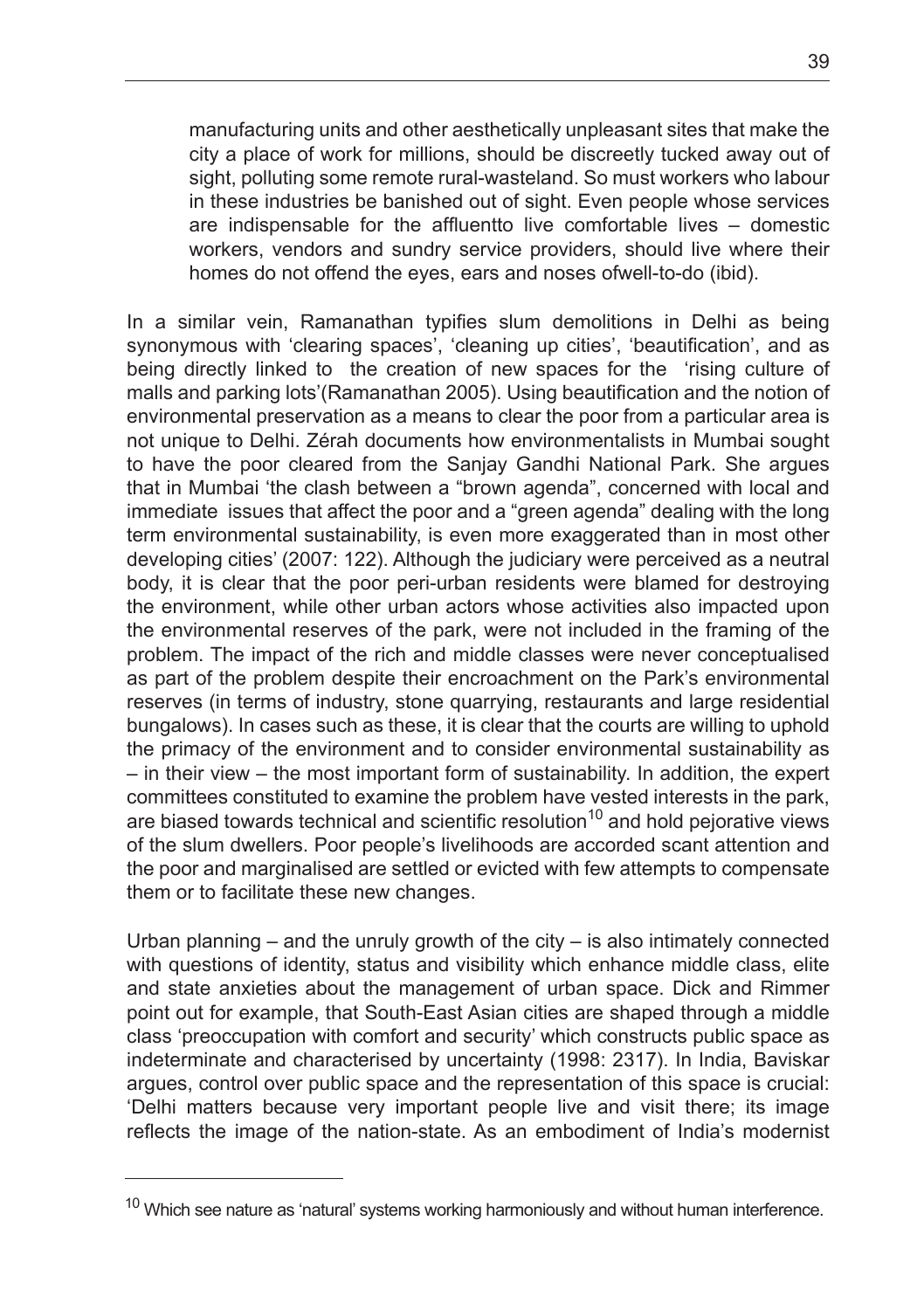ambitions, the capital has been diligently planned' (2002: 90). These images, and the identities they support, contrast radically with pejorative preconceptions of the urban and peri-urban poor.

In Indian cities, little attention has been paid to how poor people – living in slums, in peri-urban zones or in marginal spaces – might be able to influence urban planning and the associated environmental issues. Instead, much of the literature emphasises the marginalisation of the poor and their inability to shape formal processes (Zérah 2007; Iaquinta and Drescher 2000; Kennedy 2007). Moffat and Finnis, writing about a Nepalese context, argue that '[i]n general, squatters experience limited power when attempting to garner the attention and services of municipal governments' and that there is little support for these actions from development agencies who fail to acknowledge the needs of squatters and slum residents (2005: 455). Moffat and Finnis identify land ownership as the central consideration in relation to poor people accessing services and negotiating with government departments over infrastructural provision. Because peri-urban settlements are seen as transitory or impermanent, officials have no incentive to provide services. Similarly, because residents are aware of their insecurity of tenure – and they are influenced by broader pejorative understandings of the peri-urban – they may believe that collective struggle to improve their living conditions will ultimately prove useless. Alternatively, as Qadeer and Roy suggest, the poor may play a significant role converting inhospitable land to prime real estate, but may still be hampered by their lack of entitlement. Tiny spaces – often defined as marginal or inappropriate for urban development – are frequented by migrant labourers, the homeless, the poor and other marginal and excluded urban populations. Little by little these spaces are made habitable, by 'levelling, filling and building up some facilities'. As the city grows and as this land becomes increasingly valuable, so the poor are evicted and forced to start again.

Such actions raise many questions about the Sustainability of these spaces for the urban poor. Qadeer and Roy argue that 'within the battle for survival, the environmental coordinates of health keep sliding downwards' (1989: 60). Focusing on Hyderabad, Kennedy shows how peri-urban developments may indeed highlight questions of environmental sustainability. For instance, one newly developed industrial complex is described as having the following goal: '… to create an enclave that "will provide a model for other urban areas in the country by providing clean air and water, high quality of services such as sanitation and waste management, and the best standards of power, housing and transport" (Kennedy 2007: 102). This image of environmental sustainability and of high service provision is, however, precisely that of an enclave from which the poor are excluded. These 'islands of modernity', as Geissler (2008) would term them, intensify urban fragmentation and may undermine Sustainability – despite their illusion of high standards within the enclave – across the peri-urban context. They also reproduce colonial patterns of urban planning and exclude the poor.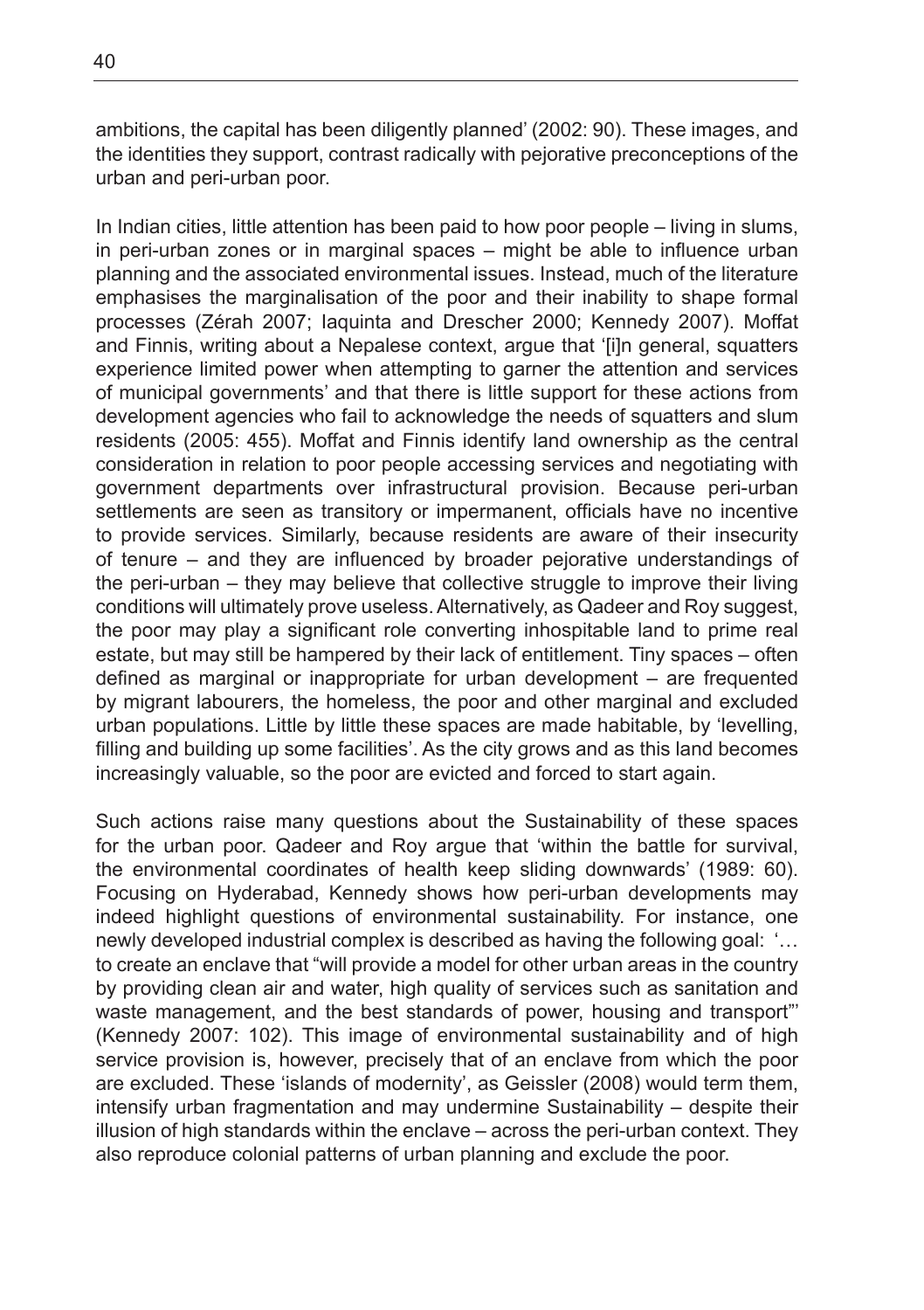For Appadurai, people resident in the slums of Mumbai are 'citizens without a city' (2002: 26). As slum dwellers they are divorced from the processes of 'new urbanism' created through globalisation by their incapacity to lay claim to the products of globalisation and urbanism, by their lack of visibility in urban life and by their failure to access housing:

And their inability to document their claims to housing may snowball into a general invisibility in urban life, making it impossible for them to claim any rights to such things as rationed foods, municipal health and education facilities, police protection, and voting rights. In a city where ration cards, electricity bills, and rent receipts guarantee other rights to the benefits of citizenship, the inability to secure claims to proper housing and other political handicaps reinforce each other. Housing – and its lack – set the stage for the most public drama of disenfranchisement in Mumbai. In fact, housing can be argued to be the single most critical site of this city's politics of citizenship (2002: 27).

Appadurai's notion of the invisibility of the poor<sup>11</sup> (2002) is echoed by Arabindoo who speaks of the poor as 'silent spectators to the deluge of speculation and investment' (2006: 48). Globalisation, super connectedness and the remaking of urbanism simultaneously creates greater heterogeneity and reduced interaction between peri-urban residents. The peri-urban interface is not only a place for the poor and the marginalised, but is also a context in which the elite and wealthy can benefit from economic liberalisation and bureaucratic ambiguity (Jargowsky 2005; Allen 2003). In addition, alliances are not necessarily tied to communities or neighbours. Rather, '[B]odies may inevitably be located in particular places, but imaginations and loyalties need not be' (Smart and Smart 2003: 275). Authors such as Appadurai, Arabindoo, and Smart and Smart are concerned that such processes obscure the needs – and undermine the mobilisations – of the poor. It is thus crucial that policy processes, planning and management actively address the tensions inherent in the peri-urban interface. Shatkin's focus on the politics and power relations is useful here. Questions such as '[w]hat political and economic interests do urban development outcomes represent' and how can planners 'foster more equitable outcomes' (Shatkin 2007: 10) are critical to understanding urbanisation, the built environment and the peri-urban interface. Such questions about framings are also critical for thinking about Sustainability – of people, of agricultural production systems and of the environment – within the peri-urban interface and in relation to the urban context.

 $11$  Although the poor are out of sight when considered from the perspective of the government and the state, paradoxically their daily lives are characterised by a severe lack of privacy in relation to family, neighbours and community members.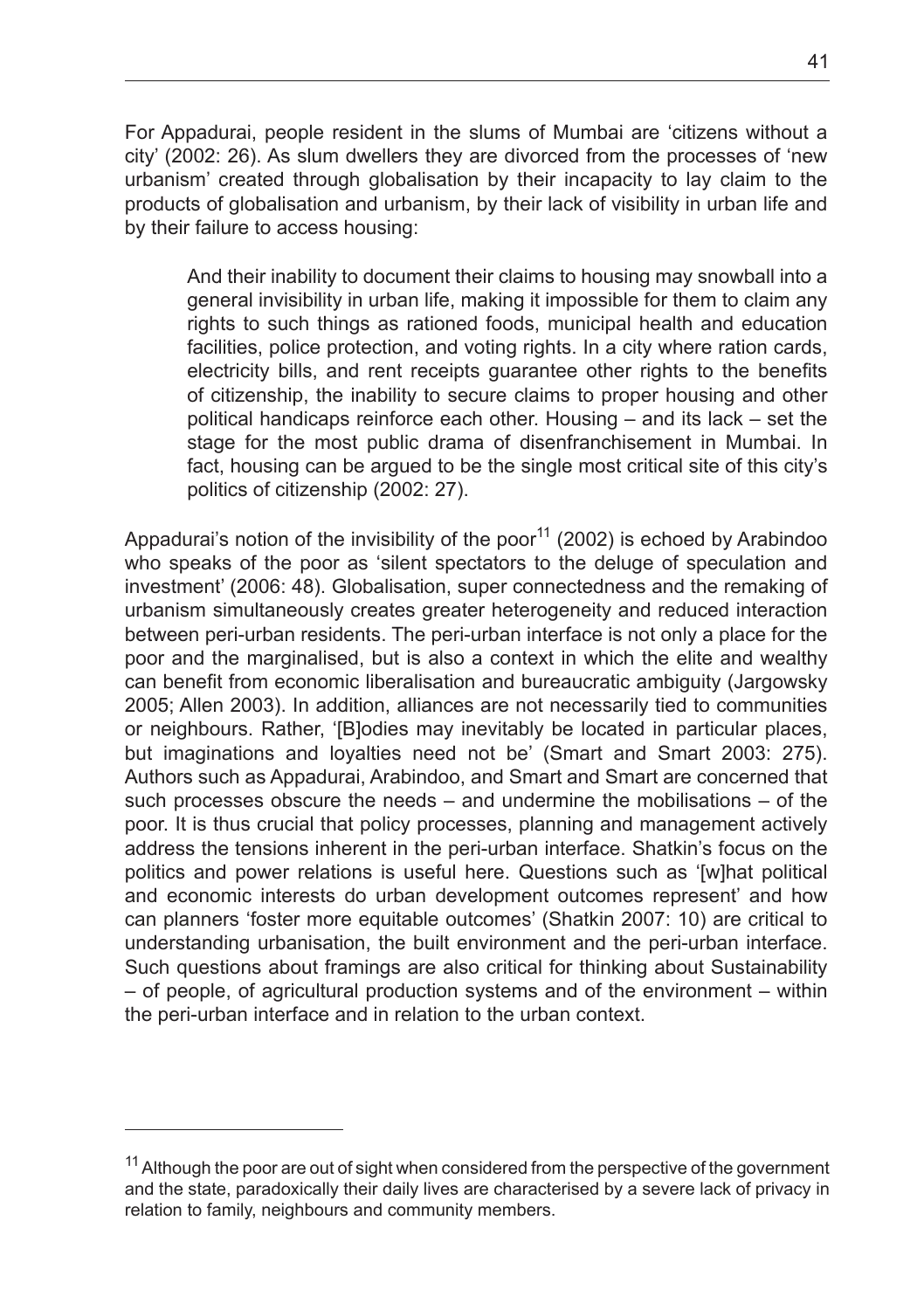These questions – of visions, politics and power – are likely to prove fundamental in current revisions of the peri-urban concept. According to Ferguson (2007), the chaos of the peri-urban has recently come to be seen in a much more positive light. Instead of being tainted by pejorative notions of slums, illegality and disorder, peri-urban actors are now seen as 'micro-entrepreneurs' imbued with inventive creativity. The informal sector is increasingly envisaged as a dynamic form of enterprise and of job creation. Shacks and slums are no longer conceptualised as signs of poverty, instead they are symbols of potential. These neoliberal conceptualisations of local empowerment – or put differently, narratives of economic capacity, resources and opportunities – obscure questions of structure, agency, power and politics. As the peri-urban becomes constructed as a place of 'hope and possibility' or as 'sites of development' in the global discourse, rather than 'proof of development's failure' (Ferguson 2007: 75) it is more crucial than ever that research examines questions of Sustainability and social justice. Understanding these must be from the perspective of the poor and must seek to understand the interrelated – and often contradictory – need to achieve Sustainability across various domains: including the interrelated nature of the urban and the peri-urban environments and the interconnections between environmental, human and agricultural systems. The extent to which the poor can, however, assert their visions and perspective is, as the following section demonstrates, often limited.

# **PEOPLE'S PARTICIPATION IN DECISION MAKING IN THE URBAN CONTEXT**

People's participation in decision making has been a popular catchphrase over the past two decades. According to Cornwall and Coelho (2007), governance reforms have generated a profusion of 'spaces' for citizen engagement. These hybrid 'new democratic spaces' are intermediate, situated at the interface between the state and society; they are also conduits for negotiation, information and exchange (ibid).

The historical development of people's participation has largely been within two sectors, agriculture and rural development, and public health (Cernea 1992). In the urban context, initiatives for people's participation emerged in the 1990s. This appears to be linked with the emergence of a new model of participatory governance during the era of state reforms, marked by the legal institutions of participation.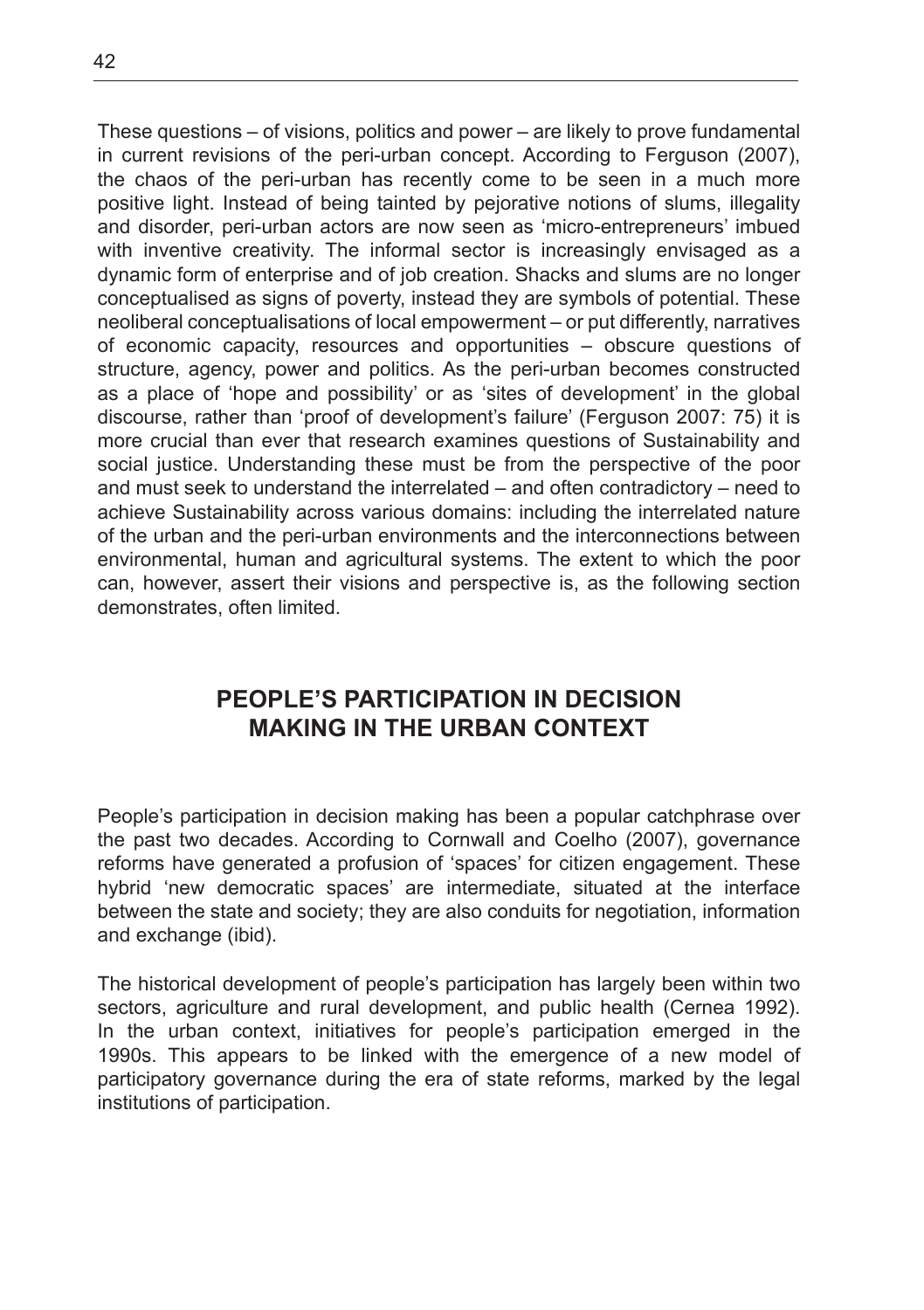# **LEGAL INSTITUTIONS OF PARTICIPATION**

All but 12 of the 75 developing countries with more than five million inhabitants have implemented some form of decentralisation, associated with varying degrees of participation, associated financial and political power. The popular reforms promised wider participation of citizens at the local level. Parallel to these developments, enabling legal frameworks and institutional channels for citizen participation at the local level have been developed in many of these countries (Gaventa and Valderrama 1999: 5).

Democratic decentralisation – designed in part to facilitate greater citizen participation in governance through institutionalised channels (Diamond 2004; Oxhorn 2001) – has been understood as the transfer of resources and power (and often of tasks) to lower-level authorities which are largely or wholly independent of higher levels of government and which are democratic in some way and to some degree (Manor 1997: 6-7) and where persons in authority within institutions at intermediate and/or local levels are elected directly or indirectly by secret ballots.

The international donor community and national governments has begun to pay attention to people's participation, along with related issues such as good governance and democracy. This is because donors and governments recognise that their modernist model of development will not be embraced and consolidated until effective demand is articulated by the relevant sections of the society. Milton and Thomson argue that donors and states perceive democratic participation as part of a broader process of structural reforms, the shift towards market oriented economies, and the decentralisation and privatisation of public services. In addition to participation in national elections and planning, the concept also involves people's participation in the delivery of services that were previously the responsibility of the state. They suggest that participation in development is little more than a cost cutting strategy aimed at placing greater responsibilities onto local communities while reducing external support (Milton and Thompson 1995: 232).

Milton and Thomson's presumption is well manifested by closely examining the experiences of decentralised governance in several countries. In Latin America, in examining the degree to which decentralisation offers a space for more democratic participation at the grassroots, Schönwalder (1997: 755) argues that not enough attention was paid to the question of power. In fact, local elites, local governments and other actors operating on the local scene, such as political parties and even some NGOs, have often been prone to co-opt popular movements in order to further their own agendas. In Tanzania, Mukandala (1998) has found that decisions over who should participate in the Ward Development Committees (WDC) - the lowest local level decision-making bodies which approve requests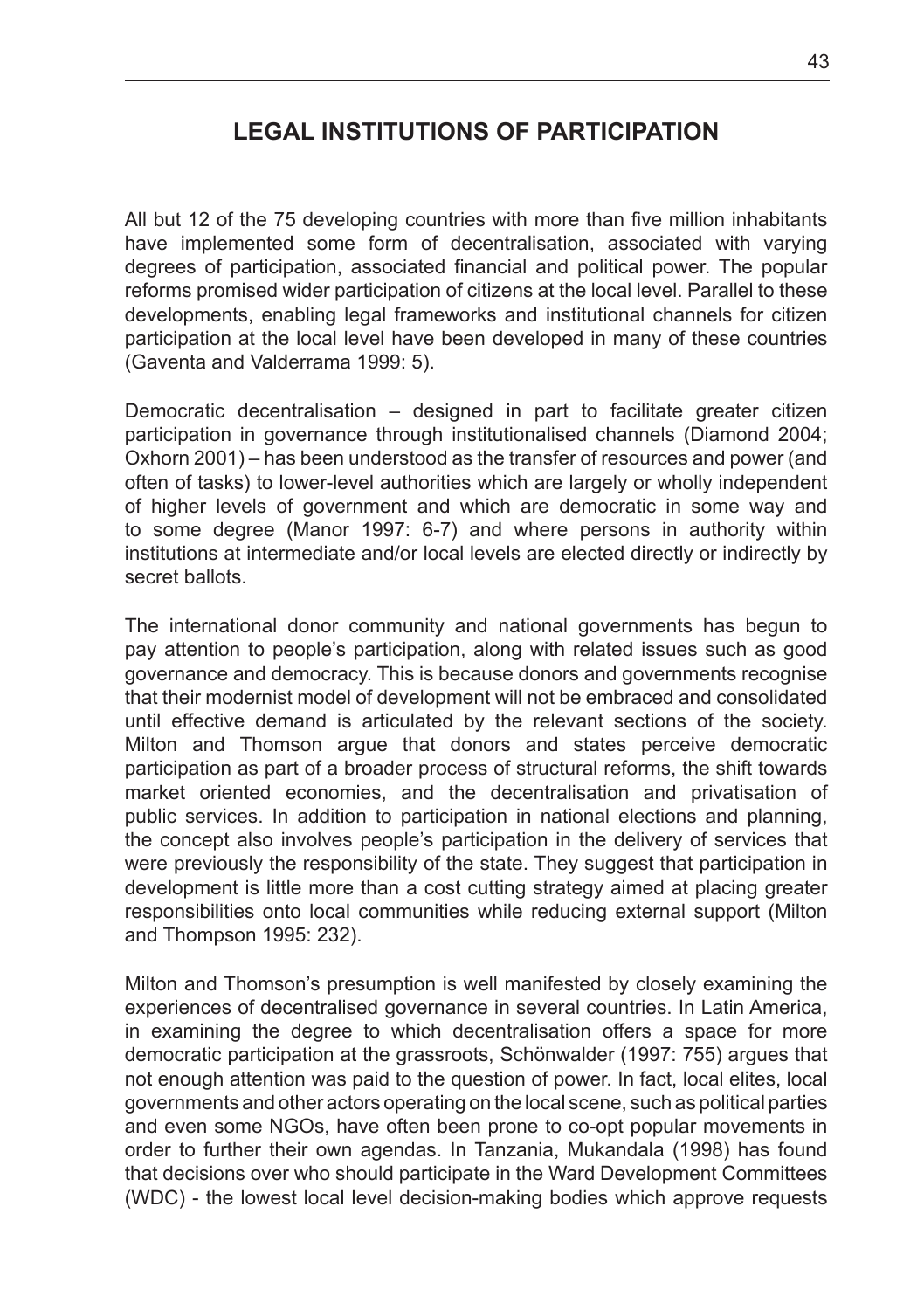before being forwarded to higher levels in the district - hindered their effectiveness in achieving high levels of popular participation in decision-making. Although the norms state that the majority of the positions are for community representatives, in some districts prominent government officers invited influential people when important decisions were made. Similarly, in Delhi, by overruling the provision of  $74<sup>th</sup>$  amendment, the Government has constituted a new form of citizen's participation, popularly known as 'Bhagidhari'. Bhagidhari is mainly represented by the privileged citizens, who have close links with the ruling political party (Hazards Centre 2007). Thus, whilst there are provisions for citizen's participation in decision making, these provisions do not necessarily ensure participation of people at the grass roots.

#### **ALTERNATIVE FORMS OF PARTICIPATION**

Alternative forms of citizen's participations have emerged in the cities of many developing countries, due to the failure of conventional legal and democratic institutions to ensure participation in decision making. With the opening up of current policy processes and exploring areas of contestation, with the view to understanding how these diverse framings might facilitate – or hinder – the development of more socially just decision-making processes as a core focus of the current STEPS peri-urban, lessons from elsewhere in terms of alternative forms of citizen participation in urban planning provide some valuable insights.

One of the most successful experiences is that of 'participatory budgets' in Brazil. At least 70 cities have established a participatory budget system which allows citizen participation in decision-making over allocation of resources. The participatory budget strategy was initiated in 1989 when the City Hall of Porto Alegre created participatory structures with decision-making power over the allocation of resources for the development of the municipality. The Municipal Council of Government Plan and Budget (MCGPB) is responsible for the coordination and organisation of the process of developing the investment plan, and checking the execution of the planned budget. It is constituted by elected citizens from the 16 regions in which the city is divided as well as by government representatives with no voting rights. Through a participatory planning process involving people from all the regions, the investment plan of the previous year is reviewed, priorities are defined and councilors for the MCGPB are elected. An open and elaborate consultation process with the population follows, which ends when the investment plan is approved by the MCGBP and sent by the Executive Power to the Municipal town councilors. Subsequently a negotiation process takes place around the specific details (Gaventa and Valderrama 1999: 11).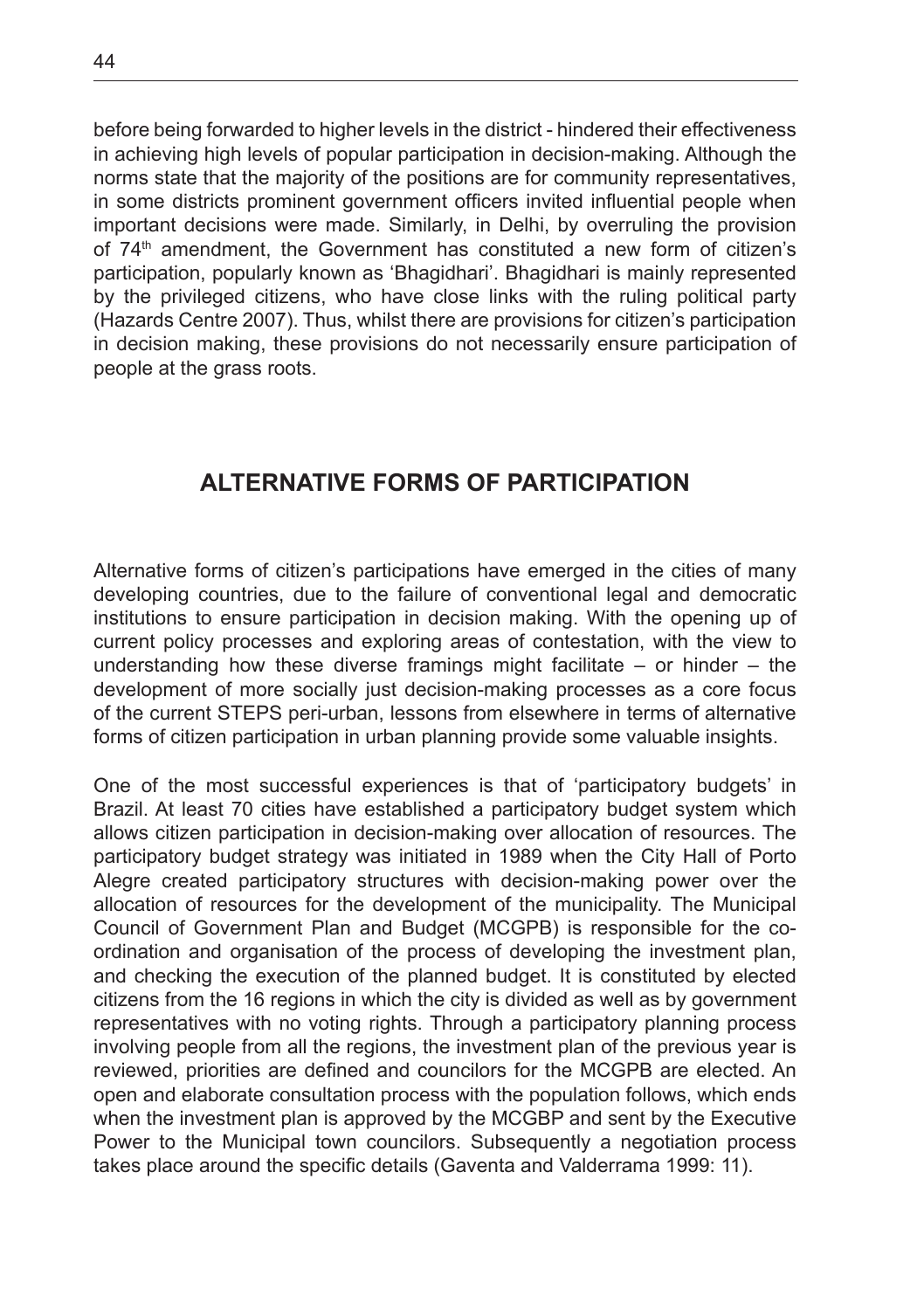In Peru there is an initiative in citizen participation called *Mesas de Concertación en contra la Pobreza*. The origin of these Mesas lies in the early 1990s when they emerged among community groups as a means of mobilising local energies to combat food and other shortages in Lima and elsewhere. With the fall of Fujimori in 2000, the transition government passed a law that made the Mesas de Concertación a constitutional requirement. By law, Mesas have to be established in every province of the country, with one for the metropolitan area of Lima. Each Mesa has a council made up of representatives of government, of NGOs, of the churches and of community organisations. There is a national Mesa to coordinate the work of the provincial ones. The tasks of the Mesas are to formulate short, medium and long-term priorities for community development in terms of urban or rural infrastructure, health and educational services, security, recreation and job creation. The short-term priorities are, in effect, an executive plan for the following year. In the case of Lima, these plans are formulated through working-groups created at the municipal and *cono* (district made up of several municipalities) level. Community organisations discuss their priorities and elect representatives to attend the meetings. The priorities of the various districts and conos are reconciled at meetings at the metropolitan level. Once the strategic plans are finalised, they are passed to Congress and to the appropriate government departments (Roberts 2005).

More recently, there has been an increased interest in drawing on participatory methodologies developed within a rural context for urban work. As with the use of such approaches in a rural development context, there is a significant distinction between participatory approaches being used to simply obtain information from the community<sup>12</sup> and such tools being used to initiate a development process within the community. In the latter case, information gathering is very much a first step designed to demonstrate to community members the depth of their knowledge and their capacity to analyse such information (Milton and Thompson 1995: 241).

In a joint initiative between the People's Dialogue in South Africa, the recentlyformed South African Homeless People's Federation and three Indian organizations, namely SPARC, the National Slum Dwellers Federation and *Mahila Milan*, community exchanges have been combined with participatory

 $12$ When using these techniques to reveal and analyze local people's knowledge, the exercises are completed once that information is obtained and there is no further discussion of problems and opportunities facing the community. In this form, it is essentially rapid urban appraisal as analogous to Rapid Rural Appraisal, rather than participatory urban appraisal. While some participatory approaches have clearly drawn on traditions developed in other sectors, particularly PRA and RAP, it is also evident that there has been widespread experimentation with different participatory approaches by groups working in urban areas. In many aspects, similar tools and techniques have been developed based around the use of diagrams, maps and pictures to replace written descriptions (Milton and Thompson  $1995:241$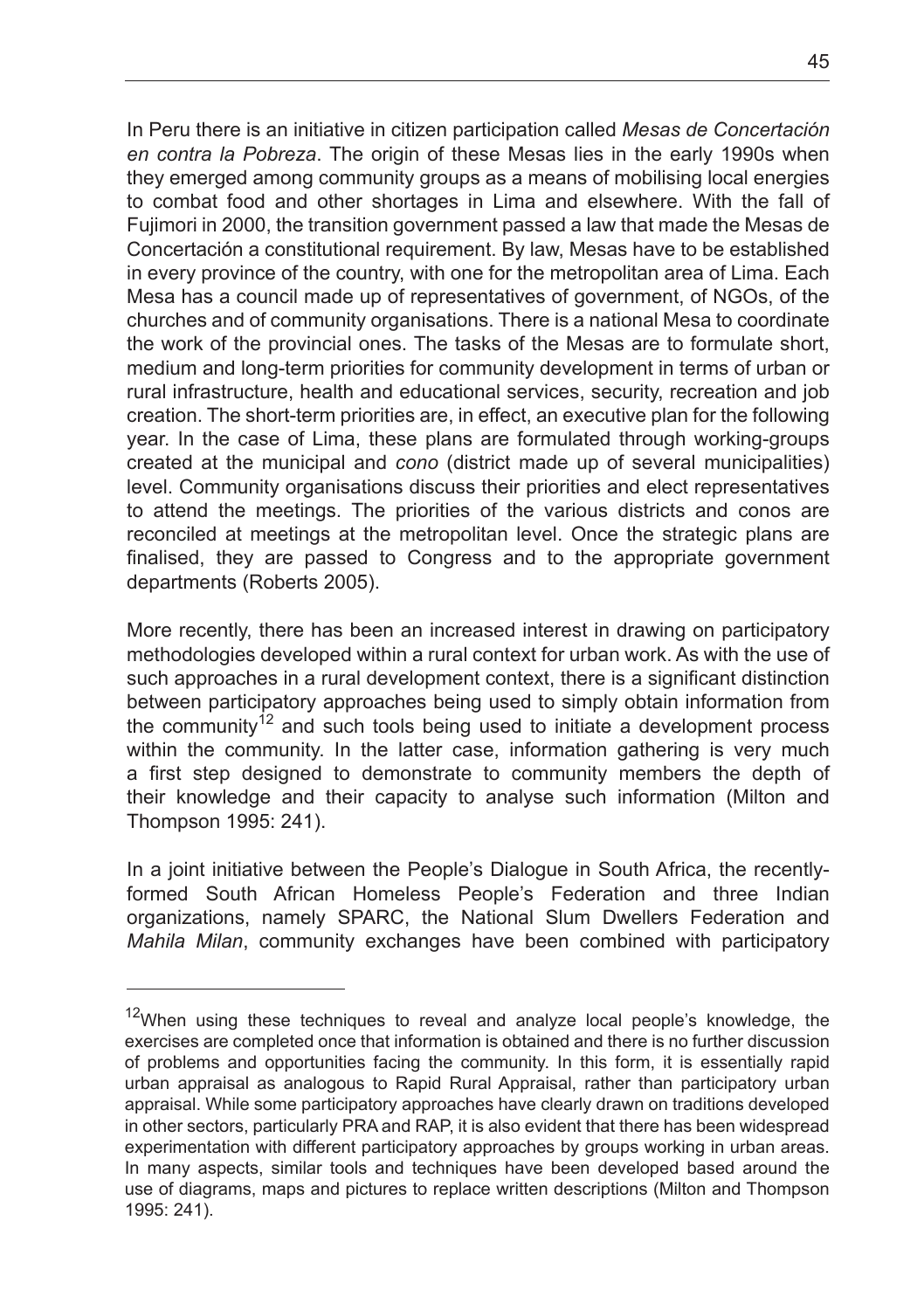methodologies in order to 'root' the learning process even more solidly within the communities and to rapidly accelerate community leaders' and members' capacity to adopt new roles within the development process. This collaboration has meant that the People's Dialogue members have been able to learn from community-based shelter training programmes in India where the National Slum Dwellers Federation and *Mahila Milan* have been engaged in such programmes for over eight years. They have since experimented with and developed the training process within communities in South Africa. In this process, they have explored the potential of South-South community exchanges to transform the capacity of local groups to address their own development needs (ibid: 245-246). Some of the other better known examples include:

• In Fortaleza, Brazil, NGOs have worked with low-income community groups to collectively redesign houses and settlements.

• In Manila, the Philippines, women have been exploring critical events in the development of settlement through sharing life histories.

• In Chile, houses have been designed by non-specialists using house modelling exercises.

• In Pakistan, the Orangi Pilot Project makes rapid and low cost surveys of areas that are to be provided with secondary drains by drawing on the community's expertise.

• In Zambia, PRA methodologies have been used to identify appropriate donor support for income generation projects in Lusaka.

• In Guinea, FAO have developed a programme of support for artisanal fisheries both improving local opportunities and changing national policies.

While a number of participatory methods focus on enhancing direct participation of citizens in the governance process, others are focusing on maintaining accountability of elected officials and government agencies to the citizenry. Traditionally, in democratic governance, accountability is thought to be maintained in a number of ways, e.g. local elections, strong and active opposition parties, media, public meetings and formal redress procedures (Blair 1998). In the newer and more active forms of citizenship, citizens are developing other accountability mechanisms. In Rajasthan (India), for instance, as the work by Goetz and Jenkins (1999) documents, the women led right-to-information movement has demanded a minimal level of transparency by local governments, especially in the use of local funds. Other more professional advocacy organisations, such as the Public Affairs Centre in Bangalore (India), have used relatively sophisticated research processes to develop Report Cards of local governments in the delivery of services.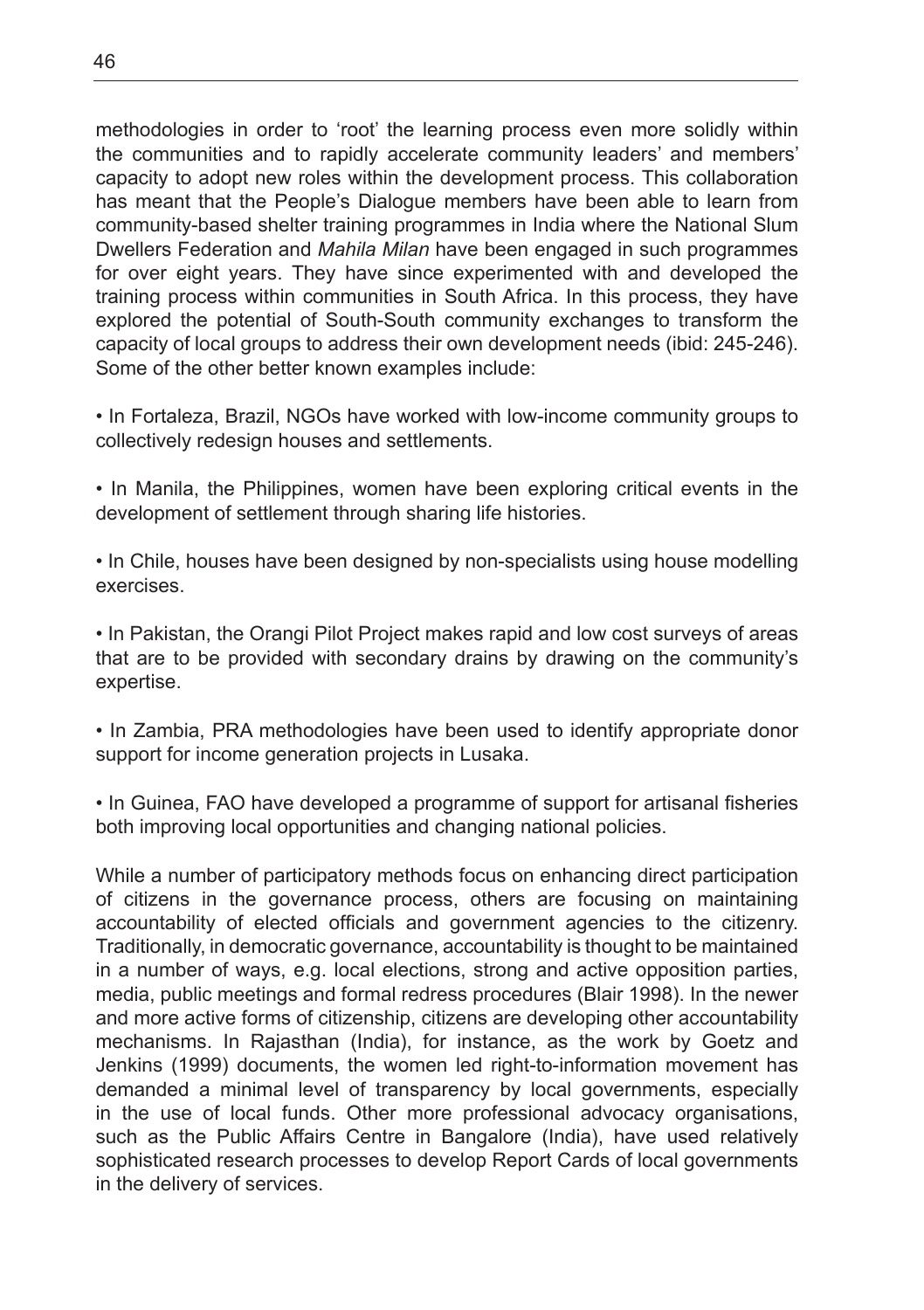What is apparent from these case studies is that the institutional form of people's participation can be created by the state to foster its own agenda. In other words, the state successfully utilises the legal institution of participation for obtaining support from people who resonate their voices with the voice of state. But it has been witnessed that in many developing countries the institutional form of participation has failed to ensure the real participation of marginalised people. It is due to the failure of conventional democracy and legal institutional spaces of participation that many alternative spaces of participation have emerged. These alternative spaces of participation have, up to an extent, proved to be successful in addressing the development needs of community.

## **EMERGING POLICIES AND PRACTICES IN INDIAN CITIES**

Since 1991, in tune with the neo-liberal imperative, Indian cities have been experiencing a massive restructuring of their economic, physical and social worlds. Neo-liberal economic policies are perceived to have been guided by the International Monetary Fund and the World Bank through their Structural Adjustment Programmes (See Bhaduri and Nayyar 1996; Stiglitz 2002). The crucial aspect of neo-liberal restructuring involves the 'opening' up of the economy along three important avenues: international trade, international investment and international finance. Neo-liberalism has provided a kind of operating framework for competitive globalisation, inspiring and imposing far-reaching programs for economic restructuring and rescaling across a wide range of national and local contexts (Patnaik 2003). In the process, industrial economy is being transformed into service and business based economy. Land and real estate is becoming a dominant sector of profit-making, while the 'unprofitable' and the 'undesirable' are being massively displaced. Slums are being razed down, and the homeless people and beggars are being driven out of the cities. Footpaths, parks and a whole range of public spaces are increasingly being made out of bounds to the general public. There is a general escalation in the cost of living in the cities due to privatisation of the most basic services including electricity, water, sanitation, transport, education and health. As a result, the disparity between the various social classes inhabiting the city is rapidly increasing.

However, there is a constitutional provision to democratise the process of decision making. The 74<sup>th</sup> Constitutional Amendment Act (CAA), adopted in 1992 by the Indian Parliament, is a historic piece of legislation which promotes democratisation of urban local bodies in a double sense: as extension and as inclusion (Lama-Rewal 2007: 51). The 74<sup>th</sup> amendment of the Constitution ensures greater participation of people at grass roots level in the decision making, but that the institutional and social context in which the implementation of the  $74<sup>th</sup>$  CAA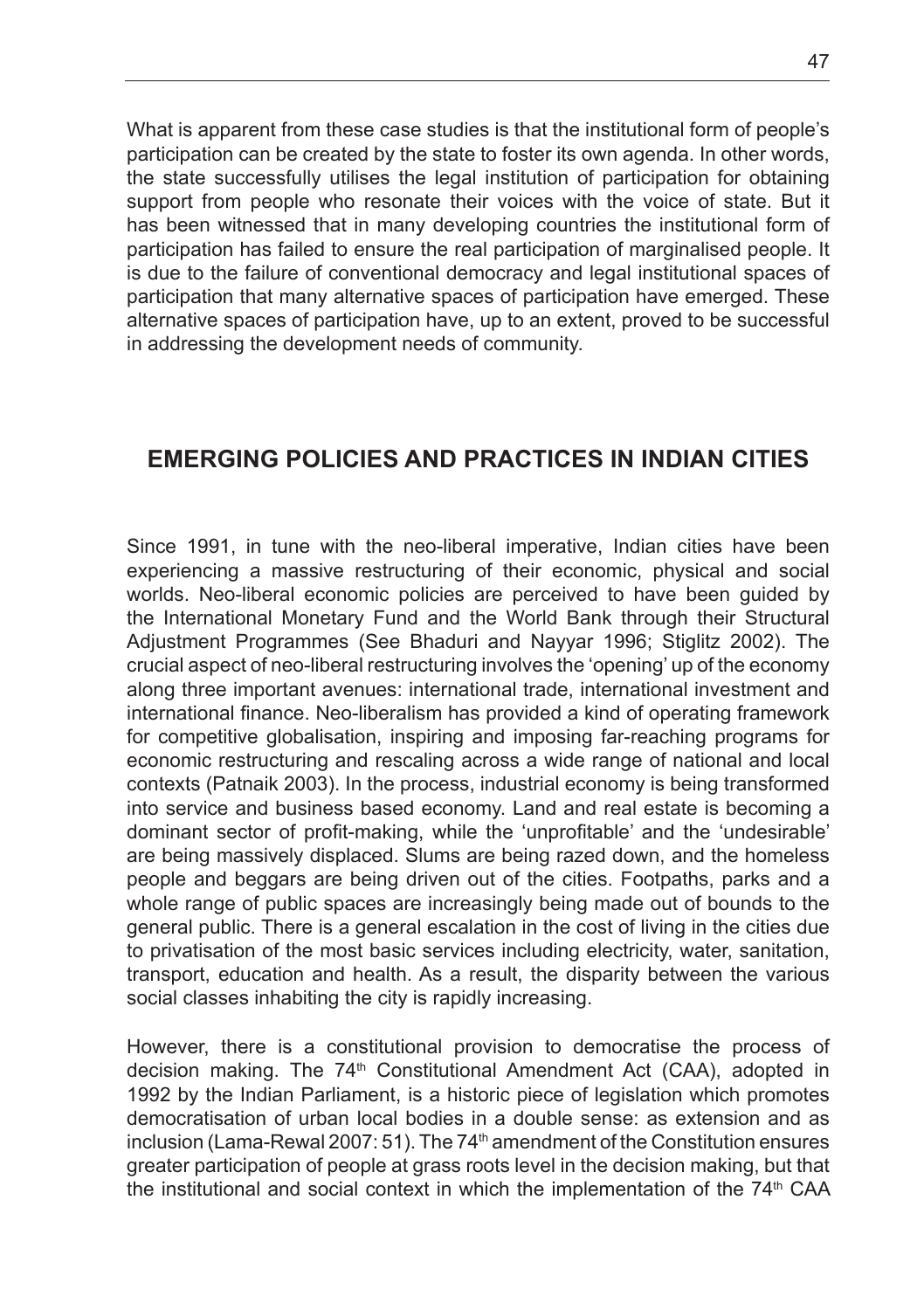took place has severely limited the impact of the democratisation of municipal corporations (Hazards Centre 2007). It is also argued that the institutional form of people's participation has been created by the state to foster its own agenda of structural adjustment. In other words, the state successfully utilises the legal institution of participation for obtaining support from people, who resonate their voices with the voice of state (Milton and Thompson 1995: 232).

Along with the process of urban restructuring and democratisation of decision making, some of the prominent alliances that have emerged are the Human Rights Law Network (www.hrln.org), National Alliance of People's Movement (NAPM), The Society for the Promotion of Area Resource Centers (SPARC), National Federation of Slum Dwellers (NFSD), Mahila Milan, and Delhi based Janwadi Adhikar Manch and Sajha Manch (see Appendix One for background information on these organisations). These have the sole agenda of representing the voices of the poor in decision-making. The NAPM, for example, is a coming together of like-minded groups and movements who, while retaining their autonomous identities, are working together to bring the struggle for a peopleoriented development model to the centre-stage of politics and public life. NAPM brings together struggles of various marginalised sectors into an intersectoral alliance which asserts the primacy of natural resources ownership to communities who live and sustain by those resources. The bringing together of these traditional communities also brings with it a new politics of natural resource ownership and control. It is understood that such an alliance, emerging with a definite ideological commonality and common strategy, can give rise to a strong social, political force and a national people's movement. Whilst initial work was focussed in rural areas, NAPM has been actively waging a struggle against the demolition of informal settlements in several Indian cities, especially Mumbai and Delhi in recent years.

The roles of each member of the Alliance are clearly defined. The NSDF organises and mobilises the urban poor and negotiates with resource providing institutions; Mahila Milan supports and trains women's collectives to administer and manage their community's resources and participate in NSDF activities; and SPARC provides the administrative, financial, policy, documentation and other support necessary for these processes to be successful on the ground. The Alliance recognises that the urban poor in most cities have inadequate access to housing and infrastructure. Therefore the Alliance's immediate aim is to create the institutional arrangements necessary for large numbers of poor people to access housing and infrastructure. Its long-term vision is to support a process where organised groups of the urban poor can participate in making decisions about how their cities are developed and managed (SPARC 2008).

Similarly, Sajha Manch is an alliance of 40 organisations comprising NGOs, CBOs, trade unions, academics and individuals working on issues of informal settlement in Delhi which came together in 1999. In Delhi, Sajha Manch attempts to document, critique and oppose all such processes that seek to undermine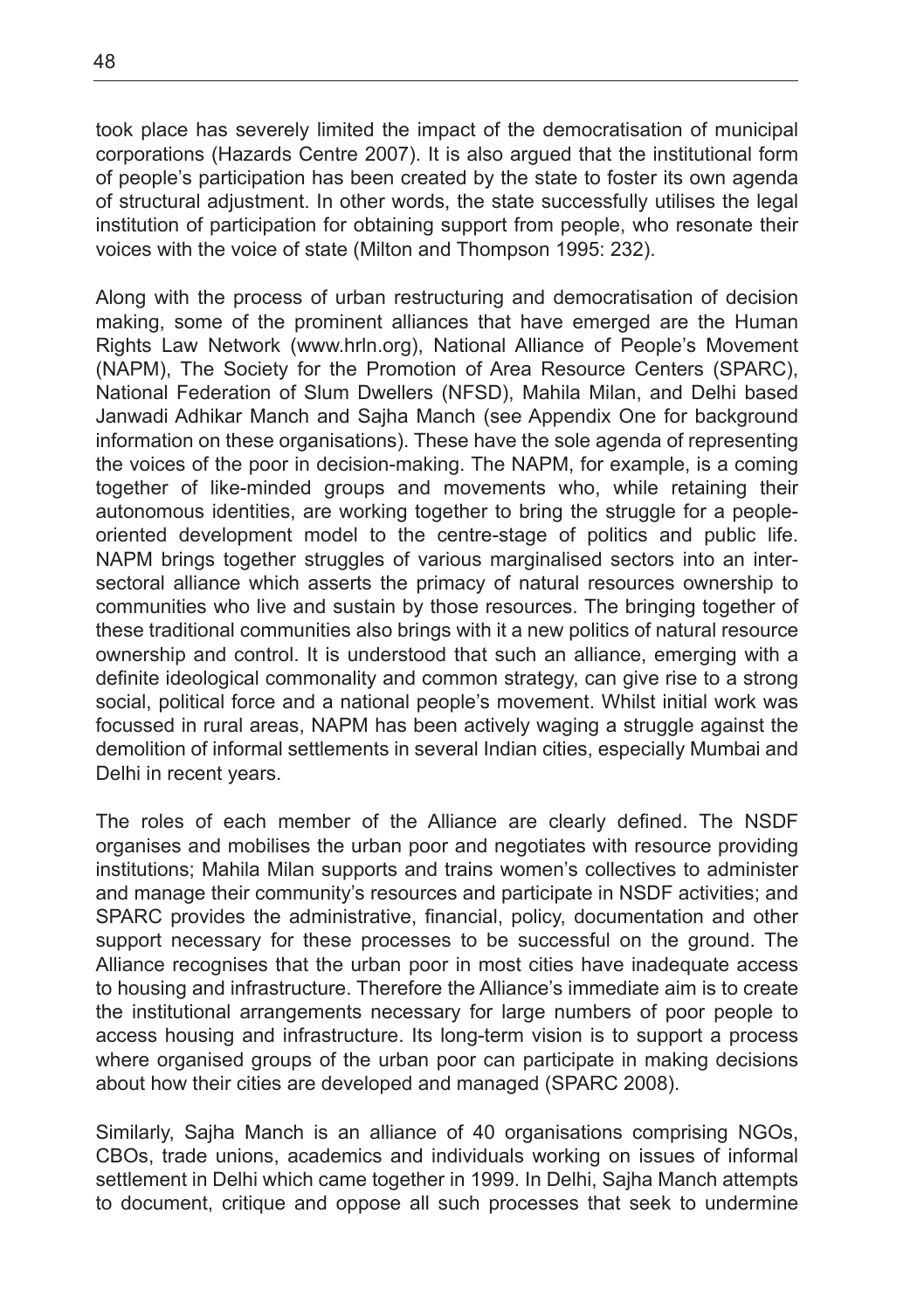the rights of 70 per cent of the city's inhabitants who live on pavements, slums, 'unauthorised' colonies and resettlement colonies, and work in the informal sector. The alliance challenges the dominant judicial and administrative forces that aim to make the city an exclusive 'world-class' space, at the cost of displacing the working poor from their homes and work. The members of the alliance collectively research, campaign and advocate for pro-poor perspectives and practices on urban policy and planning, including issues of land tenure, housing, health, sanitation, water, transport, electricity, environment, education, governance and livelihoods (Hazards Centre 2007).

Thus, we can see that, in recent history, Indian cities have been witness to a number of alliances on a variety of grounds. The most prominent issue has been the shelter of marginalised people mainly residing in the informal settlements. While analysing the emergence of alliances and social movements in the context of Delhi, Kumar argues that there has been change from 'social movements' to 'new social movements', which has been largely the result of certain conditions created by the dynamism of development: (1) newer forms of discontent have evolved; (2) newer subjectivities have emerged which could not be located by established oppositional forces, which also function within dominant discourse parameters, because of their marginal location in the meta-narrative of hegemony and domination; (3) the nature of discontentment as well as work ethics and values have changed whether it is the desperation to earn a living or for material extravagance, thereby necessitating a new form of mobilisation; and (4) newer forms of responses have failed to reciprocate the changes, leaving the masses in a political vacuum (Kumar 2008: 88-89). Thus, these alliances have achieved success in terms of creating an alternative space in society for the marginalised; but they have simultaneously and ironically failed in terms of achieving any longterm adaptive mechanism for incorporating the perspectives of the poor into decision making processes. The extent to which alliances, NGOs, CBOs and other actors are able to prioritise poor people's agendas and shape accompanying policy is not clearly determined. It is through framings and pathways that the STEPs project will investigate this gap.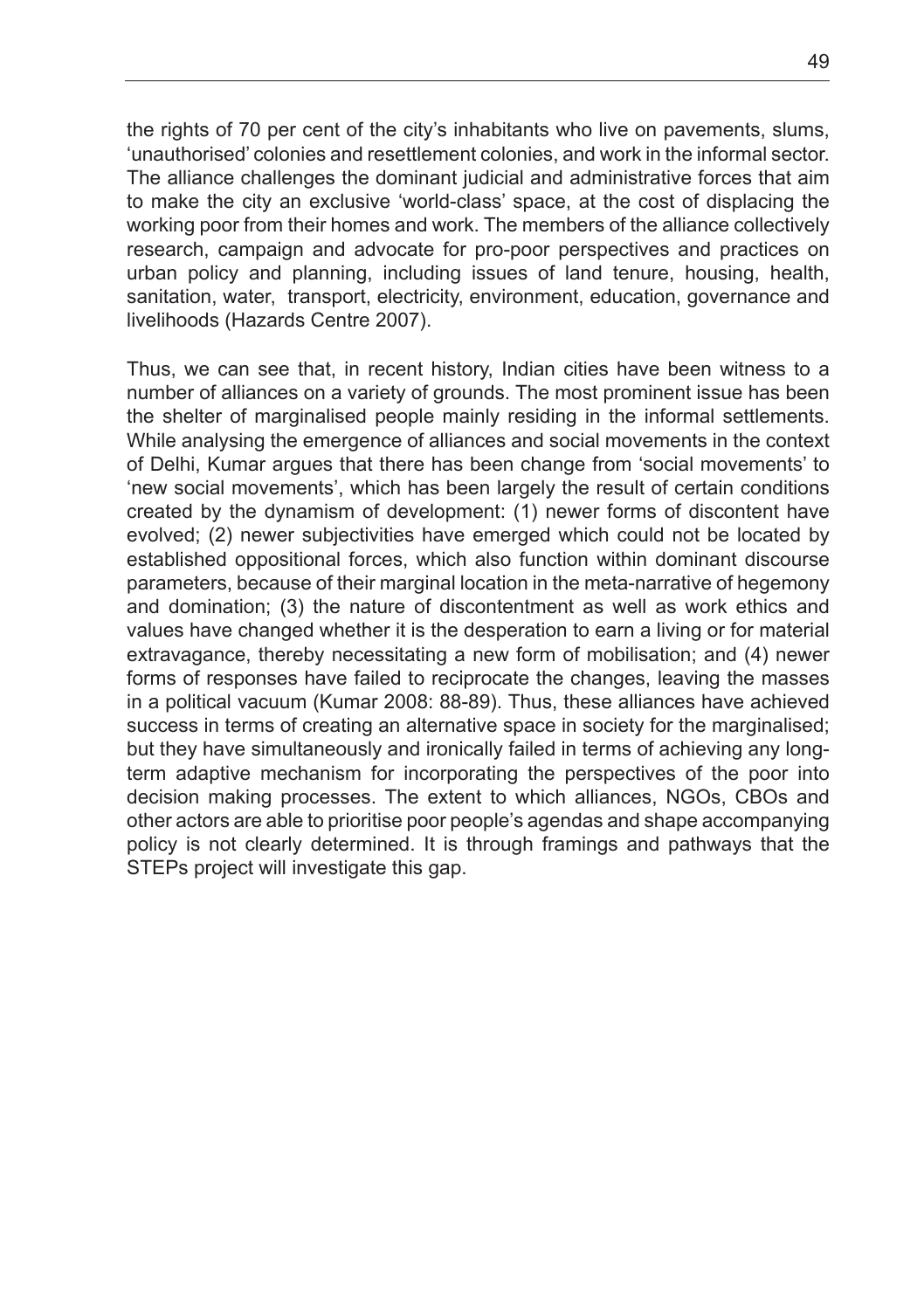### **CONCLUSIONS: PERI-URBAN SUSTAINABILITY**

This paper has shown that environmental degradation, natural resource conflicts, health concerns and social injustice are particularly acute in the peri-urban situation and has explored some of the reasons why this is the case. Failure to address these apparently peripheral issues not only results in a plethora of missed opportunities to benefit from rural-urban synergies (for example in waste management and affordable and nutritious fresh produce) but also fails to address a key flash point in undermining the ability to improve environmental integrity and social equity and poverty in growing cities. However, deeper insight into these peripheries, which are subject to ambiguity, informality and illegality in the context of formal planning processes, can elucidate alternatives to dominant planning and management trajectories.

As we have illustrated in the fields of water, health and agriculture, dominant planning and formal management decisions are often based on particular framings, inadequate information and limited recognition of peri-urban dynamics. Priorities are set largely on the basis of economic growth parameters and under the influence of a limited number of powerful urban interest groups. Service provision to formal housing and industrial developments is prioritised, and management decisions are made on the basis of acquiring resources and controlling known risks to disruption of supply or quality. But alternative plans based on other perspectives, such as practices on the ground, resource conflicts, entitlements, interactions between health-water and agriculture, and the differing impacts of technologies in these diverse and rapidly changing environments are generally ignored. In the meantime, many people who are not served by the formal system adopt informal coping strategies, and these may result in a worsening situation of marginalisation and environmental degradation or may be potential new pathways to Sustainability. The implications of current formal interventions are not well understood, and there is little adaptive capacity to respond to emerging shocks or stresses which will impact on the urban-peri-urban-rural continuum.

It is clear that lessons are to be learnt from the successes and failures of initiatives to engage the poor and to seek social justice in the face of the exclusionary urbanisation process that is occurring in many developing country cities. With the emerging recognition of links between livelihoods, environment and health in peri-urban areas, useful case studies are beginning to emerge here too. But notions of Sustainability are generally missing from peri-urban debates, and in linking with policy and practice, 'pro-poor' initiatives are rarely coupled with 'proenvironment' initiatives. The issue of slum relocation in India is an interesting example of this, where increasing polarisation can be seen. Ultimately, however, this paper argues that it is precisely because of the unclear regulatory status of the peri-urban, its dynamic nature of flows and its heterogeneous and rapidly changing composition, that it is vital to introduce notions of Sustainability – which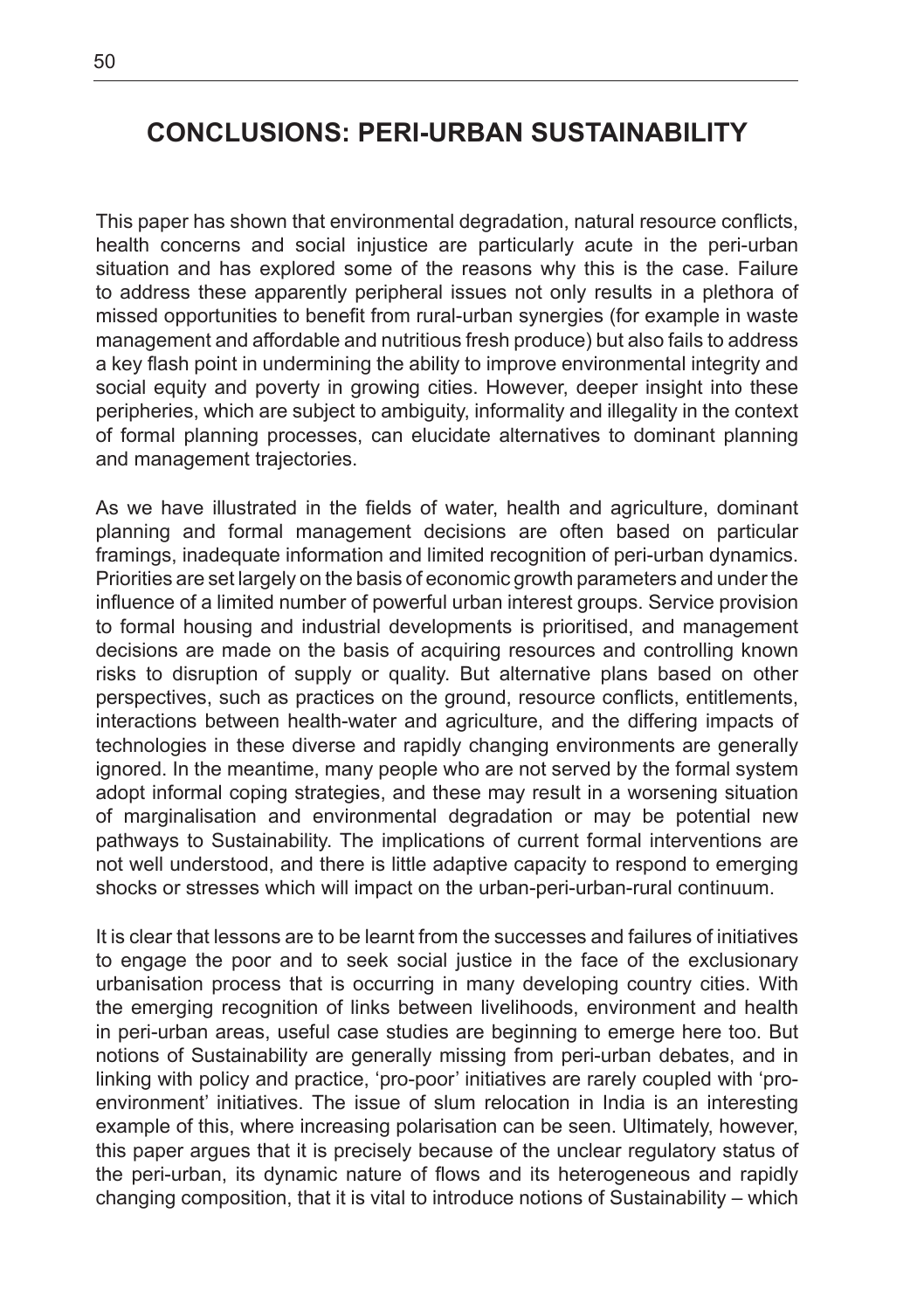seek to address normative concerns of social justice and to ensure environmental continuity. The peri-urban is frequently negatively juxtaposed to both the urban and rural, which receive far more attention from policy makers and development agencies, rather than being considered in terms of its potential to enhance ruralurban synergies and build Sustainability. It is thus necessary to challenge these understandings of the peri-urban through attention to sustaining aspirations to progressive improvements in human wellbeing and environmental integrity.

There is thus a need to build upon and complement previous and ongoing research that seeks to understand the dynamism of the peri-urban interface and its relationships with the wider landscape. However, it is also essential to integrate this with an understanding of the framings, power relations and governance structures; while exploring the dynamic interlinkages between different 'systems'; and to show how these processes collectively determine particular technological interventions and management outcomes for the peri-urban. It follows then that dialogue around these issues can be promoted between diverse actors involved in different aspects of peri-urban management, and in so doing, opportunities for stakeholders to explore alternative decision-making processes and implications of alternative outcomes can be created.

A promising means of approaching this is through empirical studies initially focussed on specific resource management issues of major concern, such as water access or pollution impacts in and around case study cities. These issues affect marginalised communities most severely, but are also of significant concern to other stakeholders. We propose that by using these case studies as an 'entry point' for dialogue, it is possible to begin to reconceptualise the peri-urban and to develop a shared understanding of peri-urban challenges and implications of current actions, not only for the direct benefit of the peri-urban, but for the adjacent cities and rural hinterland. Ultimately this should help to facilitate the development of policy and management approaches that address the needs of poor and marginalised communities, whilst also improving resource management and environmental integrity.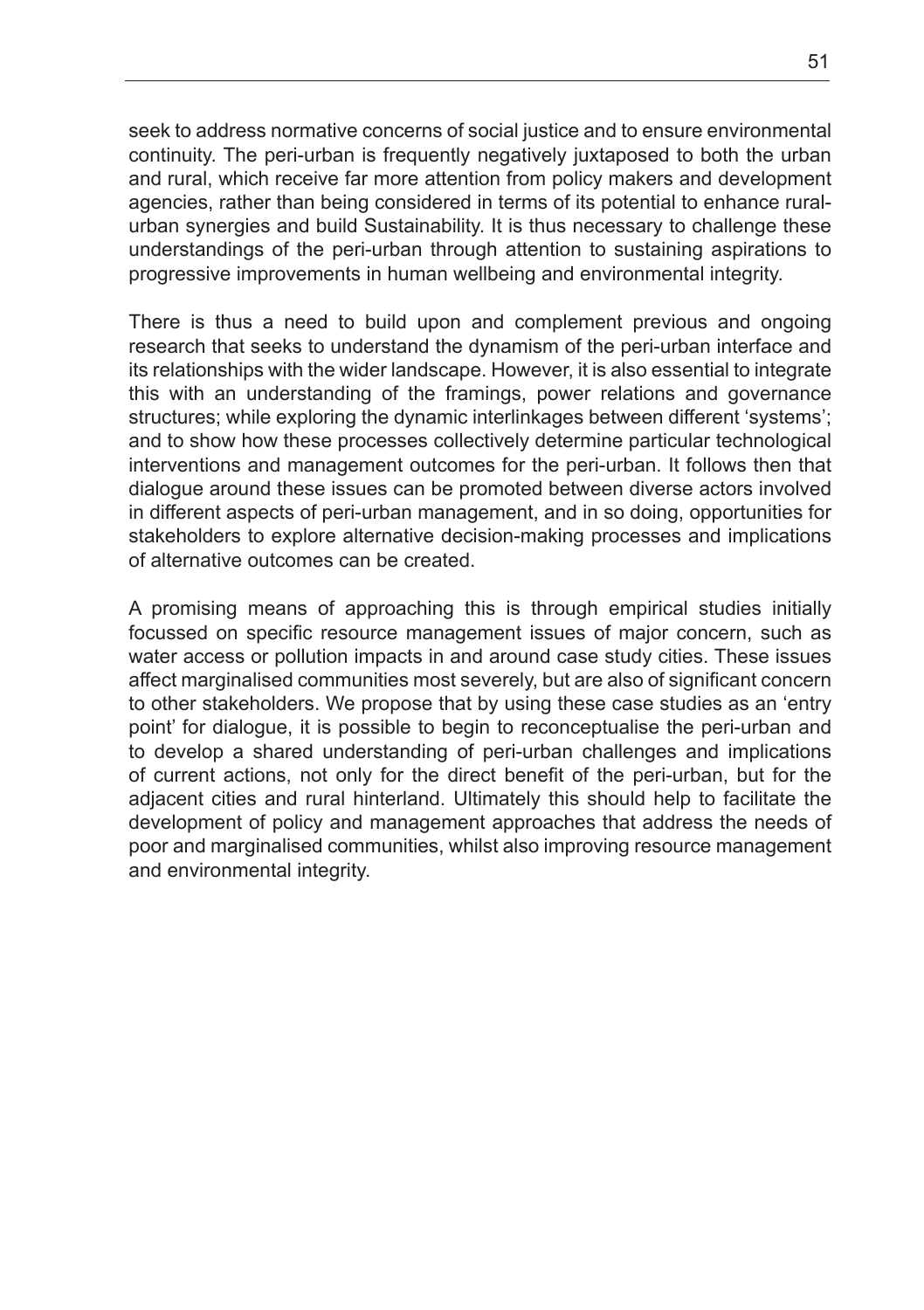### **APPENDIX ONE**

The Human Rights Law Network (HRLN) is a collective of lawyers and social activists dedicated to the use of the legal system to advance human rights, struggle against violations, and ensure access to justice for all. A not-for-profit, non-governmental organisation, HRLN defines rights to include civil and political rights as well as economic, social, cultural and environmental rights. They believe human rights are universal and indivisible, and their realisation is an immediate goal. Starting in 1989 as an informal group of lawyers and social activists, HRLN has evolved into a human rights organisation with an active presence in many states of India. The organisation provides pro bono legal services to those with little or no access to the justice system. It participates in the struggle for rights through its various activities including public interest litigation, advocacy, legal awareness programmes, investigations into violations, publishing 'know your rights' materials, and participating in campaigns. HRLN collaborates with social movements, human rights organisations, and grass-roots development groups to enforce the rights of children, dalits, people with disabilities, farmers, HIV positive people, the homeless, indigenous peoples, prisoners, refugees, religious and sexual minorities, women, and workers, among others. HRLN views the legal system as a limited but crucial instrument for realising human rights. They believe that large scale struggles against human rights violations have to be waged by social and political movements, and that the legal system can play a significant supportive role in these struggles (www.hrln.org).

The National Alliance of People's Movements (NAPM) is a network of over two hundred people's movements in India with a clear ideology against corporate globalisation, religious fundamentalism, discrimination of any kind and struggling for people's right over natural resources, for true internationalism and for a just and egalitarian society. The Organisation has both short term and long term goals. While it plans to turn around the development paradigm in the long run for an equitable, gender just and participatory development, in the short term it aims to bring justice to those groups affected by the present socio – political system and ensure more voice and visibility to their struggles in various national and international forums. It uses mass mobilisation along with advocacy lobbying and networking with likeminded groups to achieve these ends. NAPM in its organisational form tries to integrate not only sections of marginalised communities but also their supporters with individual membership. It attempts to link between the struggling rural masses, urban civil society, labourers, students and intelligentsia. Within its structure, it aims at a democratic functioning and also consensus-based decision making. Sharing of resources and access to relevant governmental and non- governmental resources has been one of the prime features of this network with organisations with more experience and resources helping newer struggles to break new paths (NAPM 2008).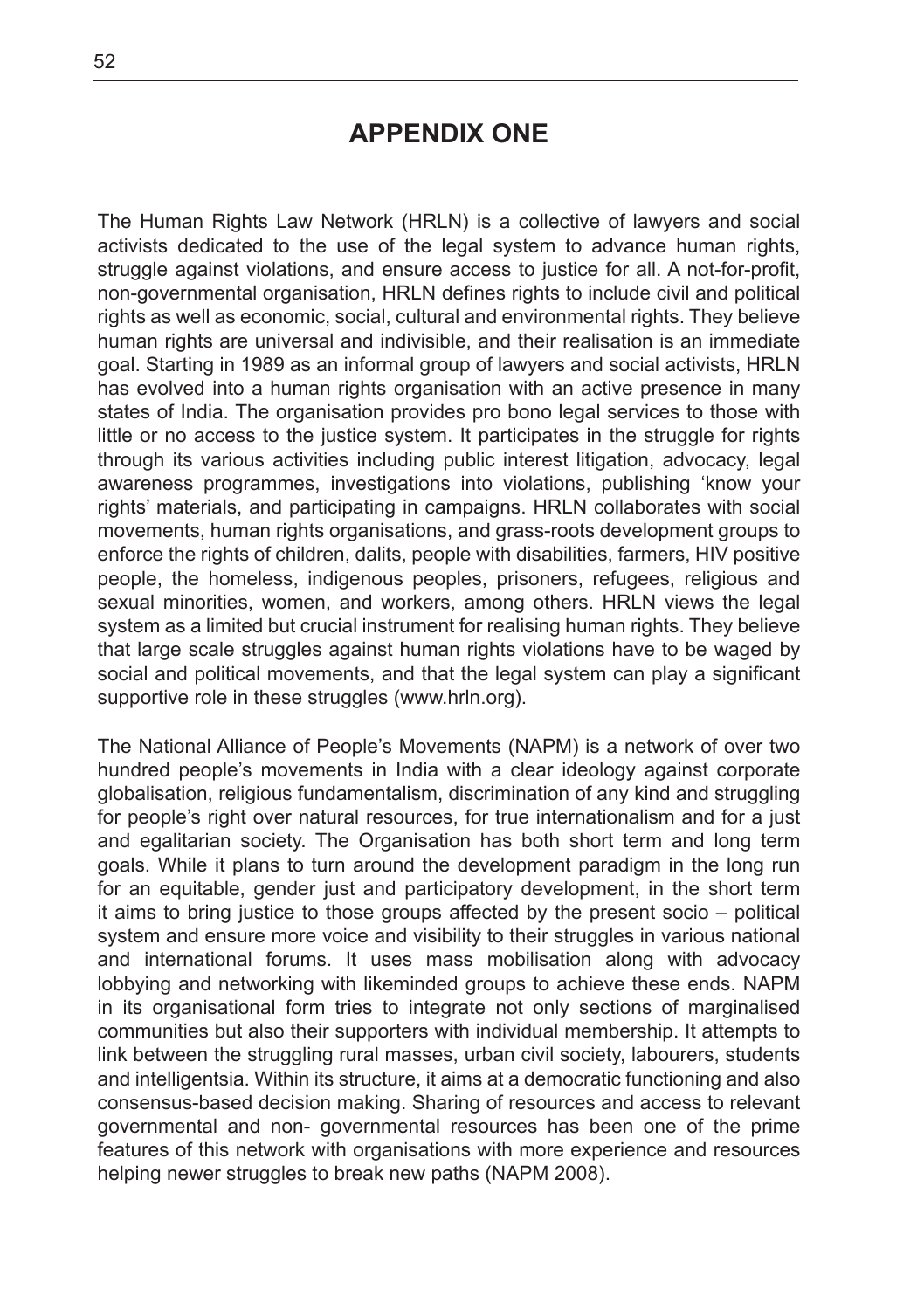The Society for the Promotion of Area Resource Centers (SPARC) is one of the largest Indian NGOs working on housing and infrastructure issues for the urban poor. In 1984, when SPARC was formed, it began working with the most vulnerable and invisible of Mumbai's urban poor - the pavement dwellers. SPARC's philosophy is that 'if we can develop solutions that work for the poorest and most marginalised in the city, then these solutions can be scaled up to work for other groups of the urban poor across the country and internationally'. Since 1986, SPARC has been working in partnership with two community-based organisations: the National Slum Dwellers Federation and Mahila Milan. Together, they are known as the Alliance. Today, the Alliance works in about 70 cities in the country and has networks in about 20 countries internationally (SPARC 2008).

The National Slum Dwellers Federation (NSDF) was founded in the mid 1970s and is a national organisation of community groups and leaders who live in slums/ informal settlements across India. Its main aim is to mobilise the urban poor to come together, articulate their concerns and find solutions to the problems they face. Today the NSDF works with about half a million households in the country.

Mahila Milan means "Women Together" in Hindi and is a decentralised network of poor women's collectives that manage credit and savings activities in their communities. Mahila Milan aims to provide a space for women to take on important decision making roles and be recognised for their critical contributions towards improving the lives of their communities. Mahila Milan was initiated in 1986 when 500 women who lived on Mumbai's pavements organised themselves to successfully prevent the demolitions of their homes. Today, Mahila Milan has given out tens of thousands of loans to poor women all across the country and has collected savings worth several millions of rupees (SPARC 2008).

The Delhi Janwadi Adhikar Manch (DJAM) was formed on 16 December 1996, when various organisations came together to address issues arising from a series of Supreme Court orders relocating polluting industries and cleaning up Delhi. They had two issues before them: (1) the dislocation of thousands of working class families due to the closure of factories, and (2) the demolition of slums and the consequent displacement of those living in them. So far, the DJAM has been engaged in organising protest demonstration at the Supreme Court, Labour Ministry, etc; holding public meetings on the issue in various industrial areas; campaigning against the Supreme Court order through the distribution of thousands of leaflets, cultural programmes and rallies; mobilising opinion in universities, the media and the public at large through literature, discussions and public meetings; joining the struggle of slum dwellers against the ongoing demolition drive (South Asia Forum for Human Rights 2008). However, the DJAM alliance no longer exists, but its associated members continue to work towards resolving the above issues.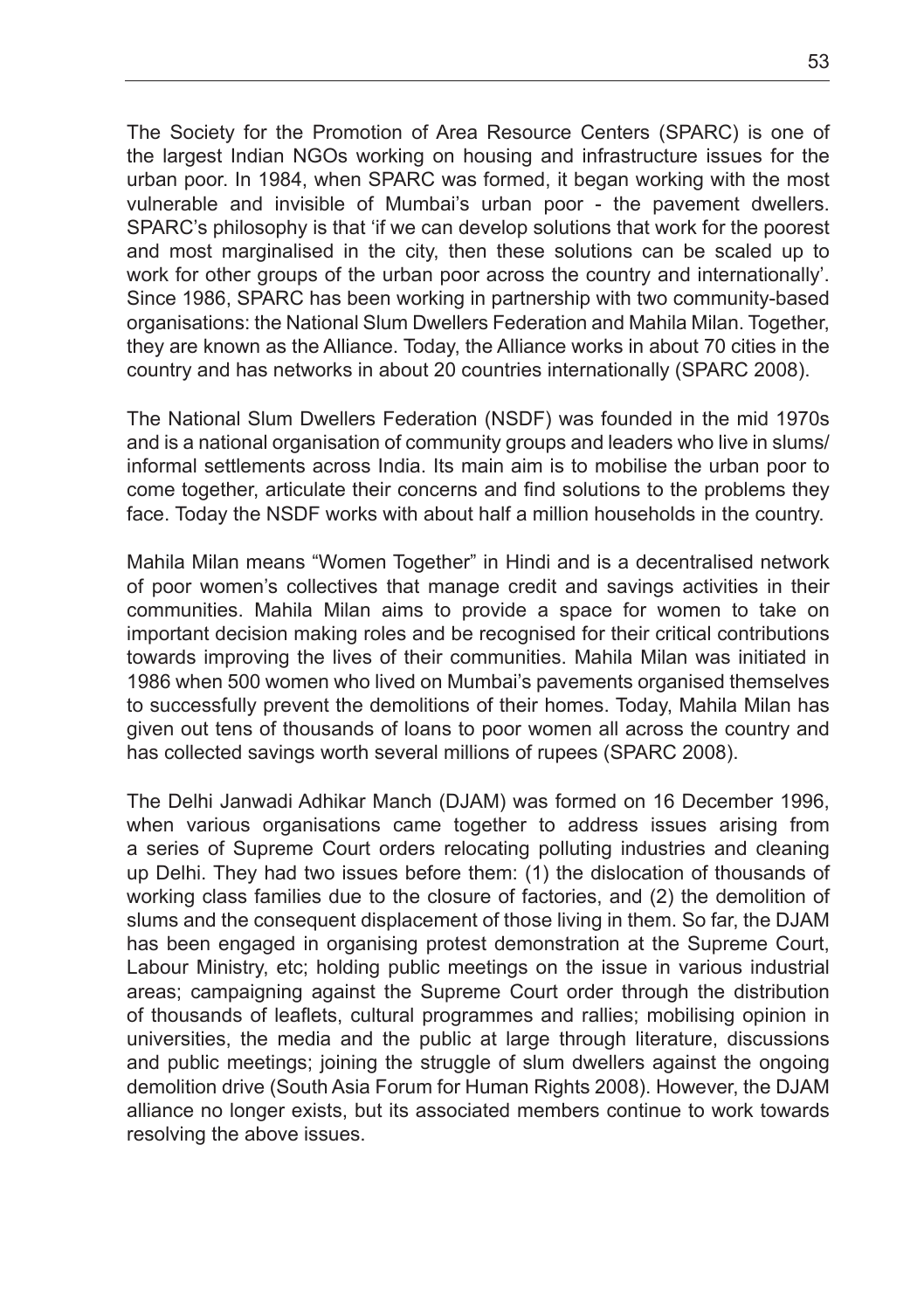# **REFERENCES**

- Agrawal, M., Singh, B., Rajput, M. and Marshall, F. (2003) 'Effect of Air Pollution on Peri-Urban Agriculture: A Case Study', *Environmental Pollution,* 126: 323-329
- Akhtar, S., White, F., Hasan, R., Rozi, S., Younus, M. and Ahmed, F. (2007) 'Hyperendemic Pulmonary Tuberculosis in Peri-urban Areas of Karachi, Pakistan', *BMC Public Health,* 7:70
- Allen, A. (2003) 'Environmental Planning and Management of Peri-urban Interface: Perspective on an Emerging Field', *Environment and Urbanization*, 15.1: 135-148
- Allen, A. and Dávila, J. D. (2002) 'Mind the Gap: Bridging the Rural-urban Divide', *ID21 Insights 45,* Brighton: Institute of Development Studies
- Allen, A., Dávila, J. D. and Hofmann, P. (2006a) *Governance of Water and Sanitation Services for the Peri-urban Poor: A Framework for Understanding and Action in Metropolitan Regions,* Development Planning Unit, London: University College
- Allen, A., Dávila, J. D. and Hofmann, P. (2006b) 'The Peri-urban Water Poor: Citizens or Consumers?' *Environment and Urbanization,* 18.2: 333-351
- Appadurai, A. (2002) 'Deep Democracy: Urban Governmentality and the Horizon of Politics, *Public Culture,* 14.1: 21-47
- Arabindoo, P. (2005) 'Examining the Peri-Urban Interface as a Constructed Primordialism', in Dupont, V. (ed.), *Peri-Urban Dynamics: Population, Habitat and Environment on the Peripheries of Large Indian Metropolises. A Review of Concepts and General Issues,* New Delhi: Centre de Sciences Humaines
- Arabindoo, P. (2006) 'Neighbourhood Transformations in Peri-Urban Chennai', in Dupont, V. and N. Sridharan (ed.), *Peri-Urban Dynamics: Case Studies in Chennai, Hyderabad and Mumbai,* CHS Occasional Paper No. 17, New Delhi: Centre de Sciences Humaines
- Bakker, N., Dubelling, M., Gundel, S., Sabel-Koschella, U. and Zeeuw, de H. (ed.). (2000) *Growing Cities, Growing Food: Urban Agriculture on the Policy Agenda,* Feldafing: DSE
- Banerjee-Guha, S. (2002) 'Shifting Cities: Urban Restructuring in Mumbai', *Economic and Political Weekly,* January 12: 121-127
- Baviskar, A. (2002) 'The Politics of the City', *Seminar,* 516: 40-42
- Baviskar, A. (ed.). (2006) *Waterscapes: The Cultural Politics of a Natural Resource,* Delhi: Permanent Black
- Beaglehole, R., Ebrahim, S., Reddy, S., Voute, J. and Leeder, S. (2007) 'Prevention of Chronic Diseases: A Call to Action', *Lancet,* 22.370(9605): 2152-7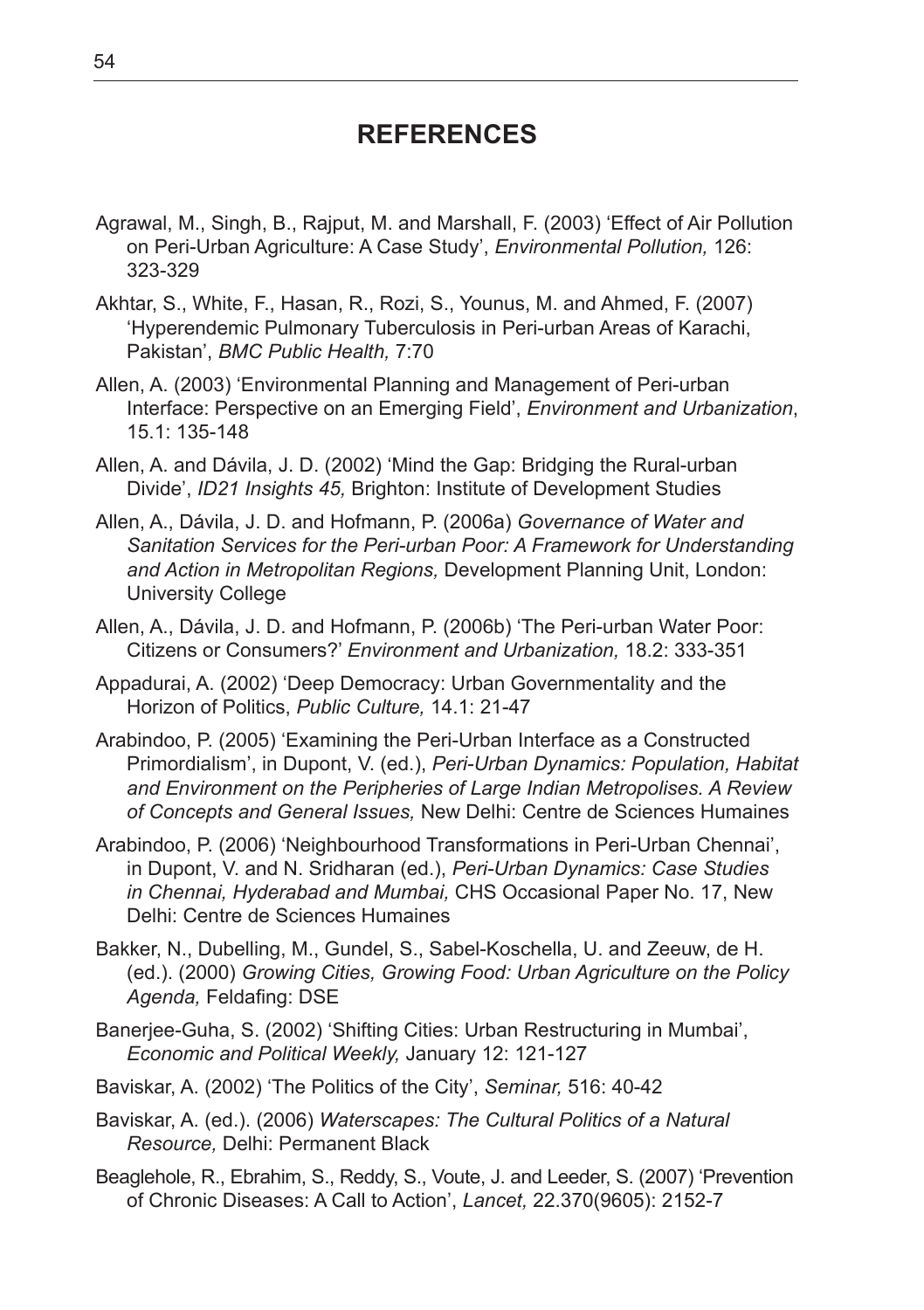- Bhaduri, A. and Nayyar, D. (1996) *The Intelligent Person Guide to Liberalisation,*  New Delhi: Penguin Books India (P) Ltd.
- Birley, M. and Lock, K. (1998) 'Health and Peri-urban Natural Resource Production', *Environment and Urbanization,* 10.1: 89-106
- Black, M. and Hall, A. (2004) 'Pro-Poor Water Governance', in *Water and Poverty: The Themes,* by the Asian Development Bank, Kyoto, Japan: ADB
- Black, M. and Fawcett, B. (2008) *The Last Taboo: Opening the Door on the Global Sanitation Crisis,* London: Earthscan
- Blair, H. (1998) *Spreading Power to the Periphery: A USAID Assessment of Democratic Local Governance,* available at: http://pdf.usaid.gov/pdf\_docs/ PNACA904.pdf , accessed 02 September 2009
- Bloom, G., Standing, H. and Lloyd, R. (2008) 'Markets, Information Asymmetry and Health Care: Towards New Social Contracts', *Social Science and Medicine,* 66.10: 1-12
- Bowyer-Bower, T. (2006) 'The Inevitable Illusiveness of Sustainability in the Peri-urban Interface: The Case of Harare', in *The Peri-urban Interface – Approaches to Sustainable Natural and Human Resource Management,* London and Sterling (VA): Earthscan
- Bradford, A., Brook, R. and Hunshal, C. S. (2003) 'Wastewater Irrigation in Hubli–Dharwad, India: Implications for Health and Livelihoods', *Environment and Urbanization,* 15.2: 157-170
- Briggs, J. (1991) 'The Peri-urban Zone of Dar es Salaam, Tanzania: Recent Trends and Changes in Agricultural Land Use', *Transactions of the Institute of British Geographers,* 16.3: 319-331
- Brook, R. M. and Davila, J. D. (2000) *The Peri-urban Interface: A Tale of Two Cities,* London: University of Wales
- Bunting, S. W. and Lewins, R. (2006) *Urban and Peri-urban Aquaculture Development in Bangladesh and West Bengal,* India, Centre for Environment and Society Occasional Paper 2006-2, Colchester: University of Essex
- Burte, H. and Krishnankutty, M. (2006) 'On the Edge: Planning, Describing and Imagining the Seaside Edge of Mumbai, in Dupont, V. and Sridharan, N. (ed.), *Peri-Urban Dynamics: Case Studies in Chennai, Hyderabad and Mumbai,* CHS Occasional Paper No. 17, New Delhi: Centre de Sciences Humaines
- Butterworth, J., Ducrot, R., Faysse, N. and Janakrajan, S. (2007) *Peri-urban Water Conflicts: Supporting Dialogue and Negotiation,* Technical Paper Series No. 50, Netherland: IRC International Water and Sanitation Centre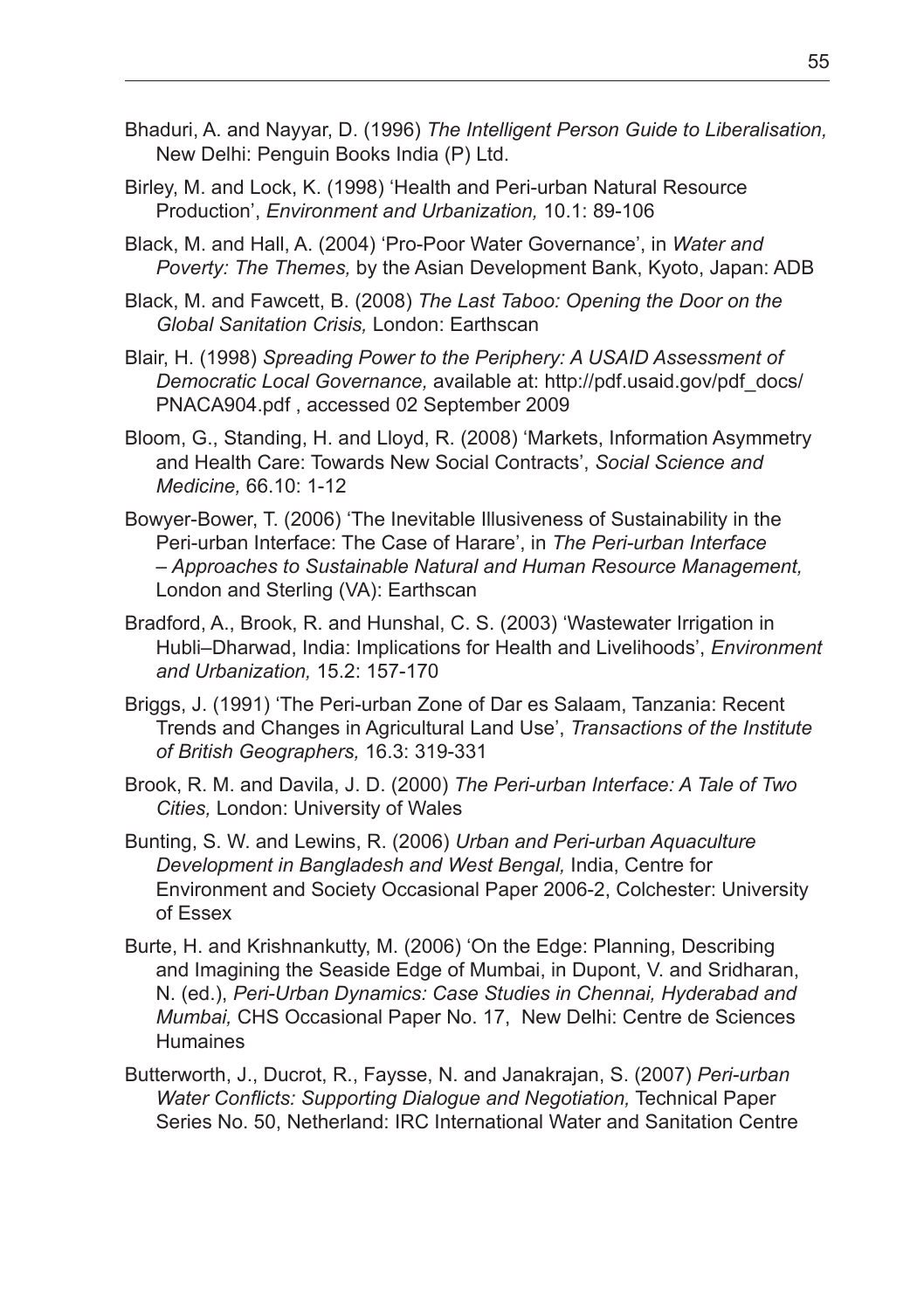- Cadène, P. (2005) 'Dynamics of Peri-Urban Areas: From the French Case to the Developing Countries', in Dupont, V. (ed.), *Peri-Urban Dynamics: Population, Habitat and Environment on the Peripheries of Large Indian Metropolises. A Review of Concepts and General Issues,* New Delhi: Centre de Sciences Humaines
- Cernea, M. M. (1992) 'Re-tooling in Applied Social Investigation for Development Planning: Some Methodological Issues', in Scrimshaw, N. S. and Gary, R. G. (ed.), *RAP: Rapid Assessment Procedures, Qualitative Methodologies for Planning and Evaluation of Health Related Programmes,* Nencel: International Nutrition Foundation for Development Countries
- Chadha, V. K., Suryanarayana, H. V., Krishnamurthy, M. K., Jaganath, P. S. and Shashidhara, A. N. (1997) 'Prevalence of Undernutrition Among Peri-Urban Children and its Influence on the Estimation of Annual Risk of Tuberculosis Infection', *Indian Journal of Tuberculosis,* 44.4: 67-71
- Chatterjee, P. (2003) 'Are Indian Cities Becoming Bourgeois at Last?' in Chanderasekhar, I. and Seel, P. C. (ed.) *Body City - Sitting Contemporary Culture in India,* Delhi: Tulika Books
- Clasen, T., Schmidt, W., Rabie, T., Roberts, I. and Cairncross, S. (2007) 'Interventions to Improve Water Quality for Preventing Diarrhoea: Systematic Review and Meta-analysis' *British Medical Journal,* 334.7597: 782
- Cornwall, A. and Coelho, V. S. (ed.). (2007) *Spaces for Change? The Politics of Citizen Participation in New Democratic Arenas,* London and New York: Zed Books
- Dahiya, B. (2003) 'Peri-urban Environments and Community Driven Development: Chennai, India', *Cities,* 20.5: 341-352
- Davis, M. (2004) 'Planet of Slums', *New Left Review,* 26, March April
- Diamond, L. (2004) *The Imperative of Good, Democratic Governance,*  Washington, DC: Center for International Private Enterprise, available at www.cipe.org/pdf/publications/fs/FS\_Diamond.pdf, accessed 02 September 2009
- Dick, H. W. and Rimmer, P. J. (1998) 'Beyond the Third World City: The New Geography of South East Asia', *Urban Studies,* 35(12): 2303-2321.
- Douglas, I. (2008) 'Environmental Change in Peri-Urban Areas and Human and Ecosystem Health', *Geography Compass,* 2.4: 1095–1137
- Dubash, K. N. (2002) *Tubewell Capitalism: Groundwater Development and Agrarian Change in Gujarat,* Delhi: Oxford University Press
- Dupont, V. (2005) 'Peri-Urban Dynamics: Population, Habitat and Environment on the Peripheries of Large Indian Metropolises: An Introduction', in Dupont, V. (ed.), *Peri-Urban Dynamics: Population, Habitat and Environment on the Peripheries of Large Indian Metropolises.* A Review of Concepts and General Issues, New Delhi: Centre de Sciences Humaines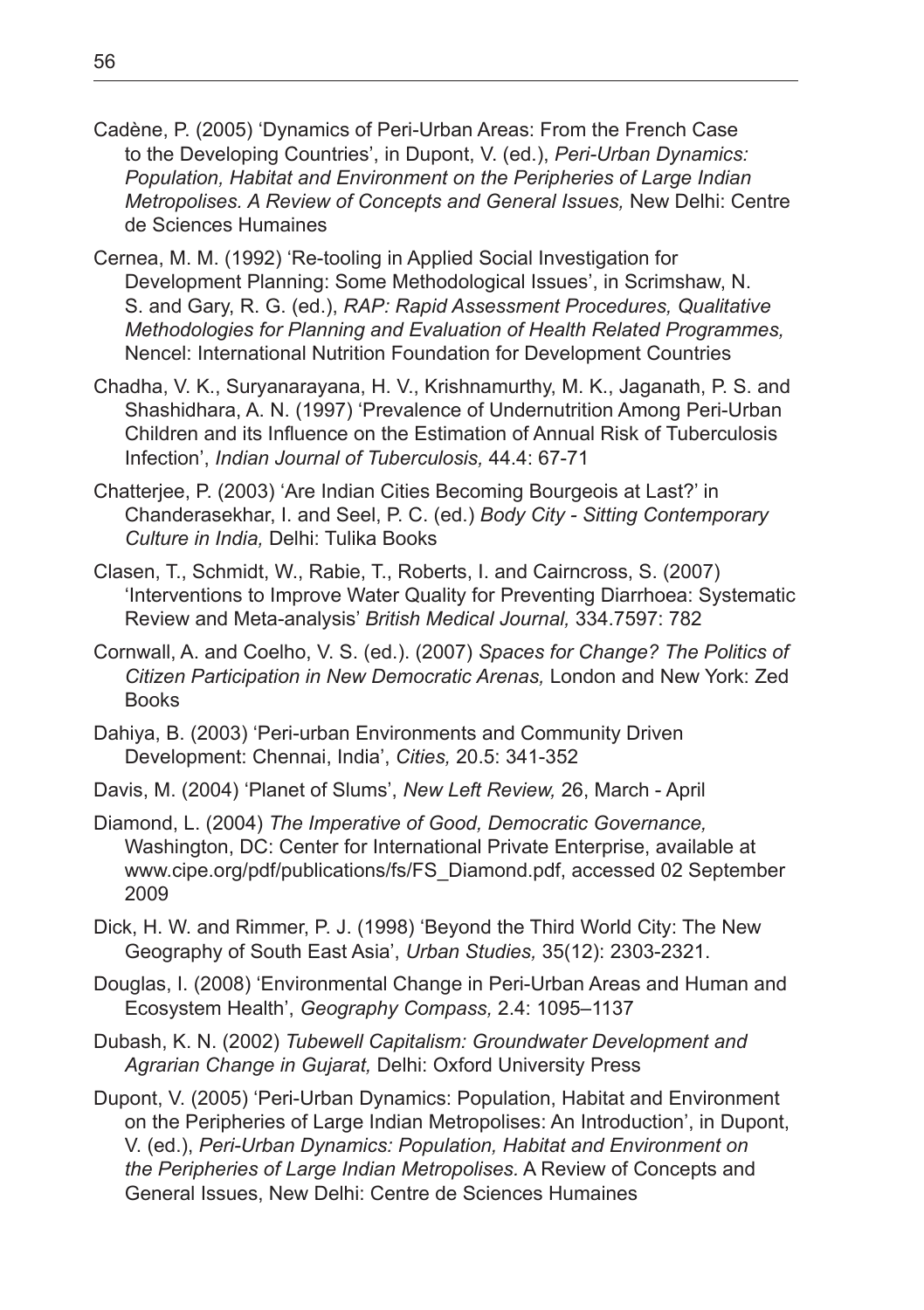- Ebrahim, S. and Smeeth, L. (2005) 'Non-communicable Diseases in Low and Middle-income Countries: A Priority or a Distraction?' *International Journal of Epidemiology,* 34.5: 961-966
- FAO (2007) *Coping with Water Scarcity Challenge of the Twenty-first Century,* available at: http://www.fao.org/nr/water/docs/escarcity.pdf, accessed 02 September 2009
- Ferguson, J. (2007) *'Formalities of Poverty: Thinking about Social Assistance in Neoliberal South Africa',* African Studies Review, 50.2: 71-86
- Fernandes, L. (2004) 'The Politics of Forgetting: Class Politics, State Power and the Restructuring of Urban Space in India', *Urban Studies,* 41.12: 2415-2430
- Friedberg, S. (2001) 'Gardening on the Edge: The Social Conditions of Unsustainability on an African Urban Periphery', *Annals of the Association of American Geographers,* 91.2: 349-369
- Gandy, M. (2006) *Water Sanitation and the Modern City: Colonial and Postcolonial Experiences in Lagos and Mumbai,* Occasional Paper, Human Development Report 2006, UNDP
- Gaventa, J. and Valderrama, C. (1999) 'Participation, Citizenship and Local Governance', background note prepared for workshop on strengthening participation in local governance, Brighton: Institute of Development Studies, June 21-24
- Geissler, W. (2008) *Second Enclosure: The Changing Spaces of Medical Research in 21st Century Kenya,* STEPS Centre Seminar 6 May 2008, SPRU, Brighton: University of Sussex
- Ghosh, R. and Bharati, P. (2005) 'Effect of Working Patterns on Women's Health in Two Ethnic Groups in a Peri-urban Area of Kolkata City, India', *Ecology of Food and Nutrition,* 44.3: 189-206
- Goetz, A. M. and Jenkins, R. (1999) 'Accounts and Accountability: Theoretical Implications of the Right to Information Movement in India', *Third World Quarterly,* 20: 589-608
- Guyer, J. (2004) *Marginal Gains: Monetary Transactions in Atlantic Africa,* Chicago: University of Chicago Press
- Halkatti, M., Purushothaman, S. and Brook, R. (2003) 'Participatory Action Planning in the Peri-Urban Interface: the Twin City Experience, Hubli-Dharwad, India', *Environment and Urbanization,* 15.1: 149-158
- Harvey, D. (1989) 'From Managerialism to Entrepreneuralism: The Transformation in Urban Governance in Late Capitalism', *Goegrafiska Annaler,* Series B, Human Geography, 71.1: 3-17

Hazards Centre (2004) *Yeh Delli Kiski Hai?* New Delhi: Hazards Centre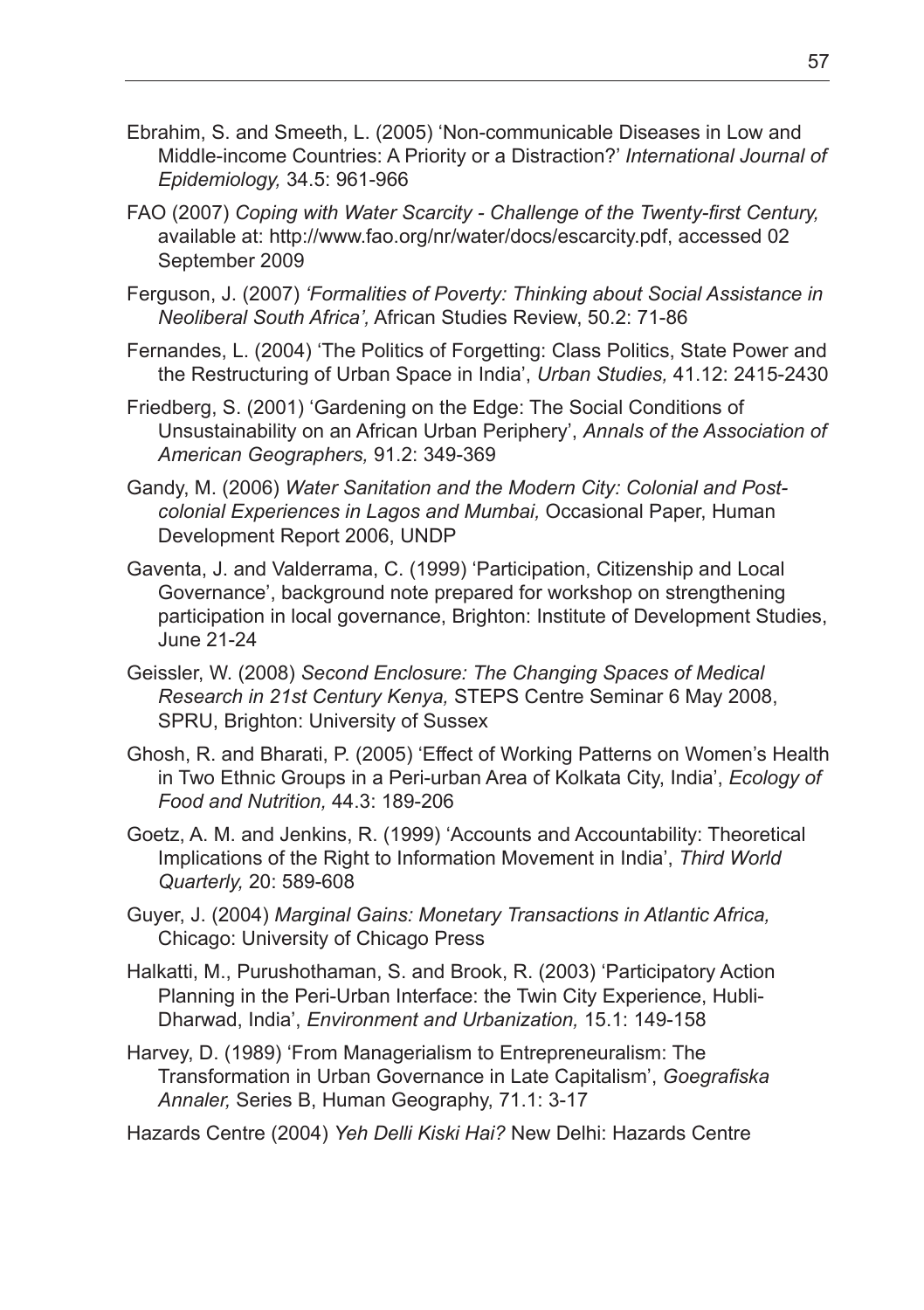- Hazards Centre (2007) *Government by the People by the People by the People: Analysing 74th Constitutional Amendment Act 1992,* New Delhi: Hazards **Centre**
- Heynen, N., Kaika, M. and Swyngedouw, E. (2006), 'Urban Political Ecology: Politicising the Production of Urban Natures' in Heynen, N., Kaika, M. and Swyngedouw, E. (ed.), *In the Nature of Cities: Urban Political Ecology and the Politics of Urban Metabolism,* London: Routledge
- Hofmann, P. (2005) *The challenges of Urban Waste Use as a Means to Enhance the Livelihoods of Peri-urban Poor People,* output from a project funded by the UK Department for International Development (DFID) for the benefit of developing countries, Development Planning Unit: University of London
- Iaquinta, D. L. and Drescher, A. W. (2000) *Defining Peri-urban: Understanding Rural Urban Linkages and Their Connection to Institutional Contexts,*  Partnership Programme of the Food and Agriculture Organization of the United Nations (FAO)
- Jaiswal, A., Singh, V., Ogden, J. A., Porter, J. D. H., Sharma, P. P., Sarin, R., Arora, V. K. and Jain, R. C. (2003) 'Adherence to Tuberculosis Treatment: Lessons from the Urban Setting of Delhi, India', *Tropical Medicine and International Health,* 8.7: 625–633
- Jargowsky, P. A. (2005) 'Comparative Metropolitan Development' in Dupont, V. (ed.), *Peri-Urban Dynamics: Population, Habitat and Environment on the Peripheries of Large Indian Metropolises. A Review of Concepts and General Issues,* New Delhi: Centre de Sciences Humaines
- Kamat, V. R. and Nichter, M. (1998) 'Pharmacies, Self-medication and Pharmaceutical Marketing in Bombay, India', *Social Science & Medicine,* 47:779-794
- Kelly, P. F. (2006) 'The Politics of Urban-rural Relations: Land Use Conversion in the Philippines' in Tacoli, C. (ed.), *Rural-Urban Linkages,* London: Earthscan
- Kennedy, L. (2007) 'Regional Industrial Policies Driving Peri-Urban Dynamics in Hyderabad, India', *Cities,* 24.2: 95-109
- Kielman, K. (2002) 'Theorizing Health in the Context of Transition: The Dynamics of Perceived Morbidity among Women in Peri-Urban Maharashtra, India', *Medical Anthropology,* 21.2: 157-205
- Kielman, K. and Bentley, M. (2003) 'Thresholds of Morbidity among Women in a Peri-urban Community of Maharashtra, India: Conceptual and Methodological Issues', *Journal of Health Psychology,* 8.5: 525 – 538.
- Kumar, R. (2008) 'Globalization and Changing Patterns of Mobilization in Urban India', *Journal of Social, Cultural and Political Protest,* 7.11: 77-96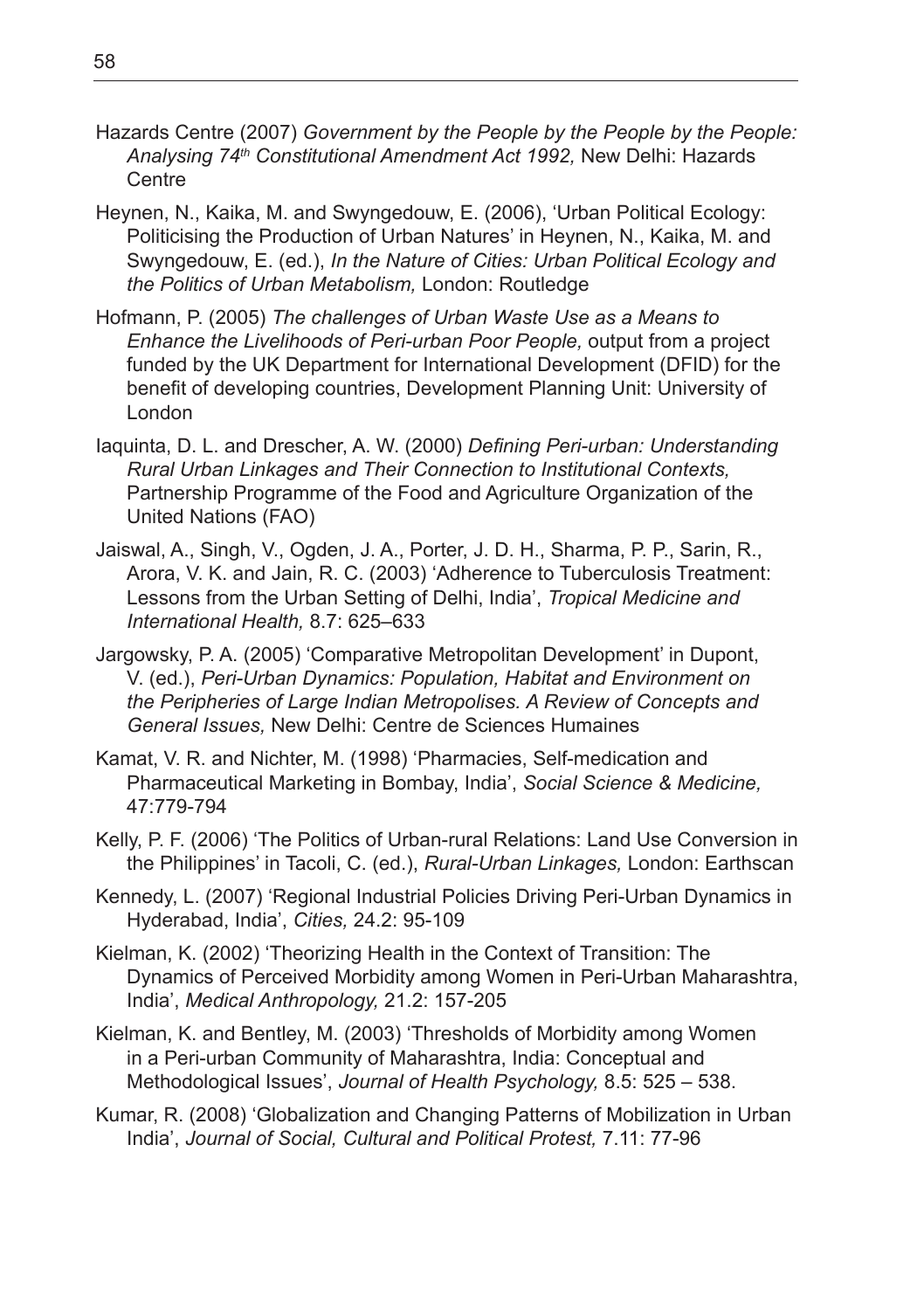- Lama-Rewal, S. T. (2007) 'Neighbourhood Associations and Local Democracy: Delhi Municipal Elections 2007', *Economic and Political Weekly,* November  $24: 51-60$
- Leach, M., Scoones, I. and Stirling, A. (2007) Pathways to Sustainability: *An Overview of the STEPS Centre Approach,* STEPS Approach Paper, Brighton: STEPS Centre
- Leclerc, E. and Bourguignon, C. (2006) 'Defining the Urban Fringe through Population Mobility: The Case of Madhapur and its Information Technology Park (HITEC CITY – HYDERABAD)', in Dupont, V. and N. Sridharan (ed.), *Peri-Urban Dynamics: Case Studies in Chennai, Hyderabad and Mumbai,* CHS Occasional Paper No. 17, New Delhi: Centre de Sciences Humaines
- Lee-smith, D. (2008) 'Urban Food Production in Kampala' in *Healthy City Harvest: Generating Evidence to guide Policy ion Urban Agriculture,* Lima and Peru: CIP/Urban Harvest and Makerere University Press
- Lintelo, D. T., Marshall, F. and Bhupal, D. S. (2002) 'Urban Food: The Role of Urban and Peri-urban Agriculture in India: A Case Study from Delhi', *Food, Nutrition and Agriculture,* 29 FAO: 4-13
- Manor, J. (1997) *The Political Economy of Decentralisation,* World Bank
- Maria, A. (2006) 'The Role of Groundwater in Delhi's Water Supply: Interaction between Formal and Informal Development of the Water System, and Possible Scenarios of Evolution', in Tellam, J. H., Rivett, M. O., Israfilov, R. J. and Herringshaw. L. G. (eds.) *Urban Groundwater Management and Sustainability,* The Netherlands: Springer
- Marshall, F. M., Ashmore, M. R. and Hinchcliffe, F. (1997) *A Hidden Threat to Food Production: Air Pollution and Agriculture in the Developing World,* Gatekeeper Series no. SA73, London: International Institute for Environment and Development
- Marshall, F. M., Bell, J. N. B., Stonehouse, J., Wildig, Z., Agrawal, M., Mukherjee, N., Sen, C., Croxton, S. and Agarwal, R. (2000) 'The Role and Significance of Urban and Peri-urban Agriculture to the Local Community and the Economy' in *The Impacts and Policy Implications of Air Pollution on Agriculture in India,* Department for International Development (DFID), ERP Research Project R6992
- Marshall, F., Poole, N., Bhupal, D. S. and Lintelo, D. (2003) *Enhancing Food Chain Integrity: Food Quality Assurance Mechanisms for Peri-Urban Vegetable Production,* DFID CPHP R7130 Final Technical Report
- Marshall, F. M., Holden, J., Ghose, C., Chisala, B., Kapungwe, E., Volk, J., Agrawal, M., Agarwal, R., Sharma, R. and Sing, R. (2005) *Contaminated Water and Food Safety for the Urgan and Peri-urban Poor: Appropriate Measures for Monitoring and Control from Field Research in India and Zambia, Inception Report,* Department for International Development (DFID), EnKaR Research Project R8160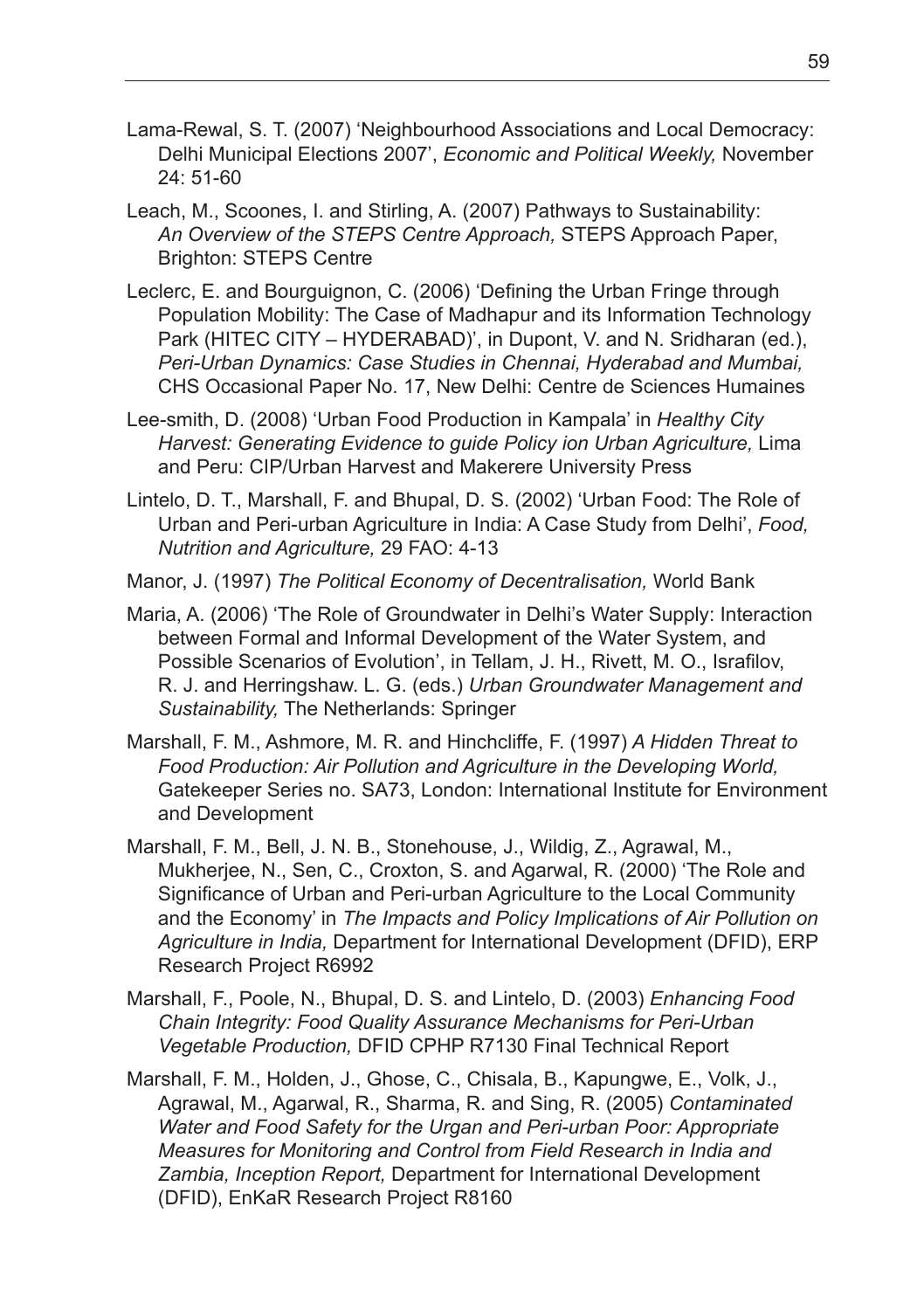- Mcgranahan, G and Kjellen, M. (2006) *Informal Water Vendors and Urban Poor,* Human Settlement Water Paper Series Water 3, London: International Institute of Environment and Development
- McKenzie, D. and I. Ray. (2009) 'Urban Water Supply in India: Status, Reform Options and Possible Lessons', *Water Policy,* 11,4:442-460
- Mehta, L. (2003) 'Struggles Around "Publicness" and the Right to Access: Perspectives from the Water Domain', in Kaul, I. (ed.), *Global Public Goods: Making Globalisation Work for All,* New York: Oxford University Press
- Mehta, L. and Canal, O. M. (2004), *Financing Water for All: Behind the Border Policy Convergence in Water Management,* IDS Working Paper 233, Brighton: Institute of Development Studies
- Mehta, L., Marshall, F., Movik, S., Sterling, A., Shah, E., Smith, A. and Thompson, J. (2007) *Liquid Dynamics: Challenges for Sustainability in Water and Sanitation,* STEPS Working Paper 6, Brighton: STEPS Centre
- Miranda, J. J. and Patel, V. (2005) 'Achieving the Millennium Development Goals: Does Mental Health Play a Role?' *PLoS Med,* 2.10: 291
- Mitchell, T. (1988) *Colonizing Egypt,* New York: Cambridge University Press
- Milton, D. and Thompson, J. (1995), 'Participatory Approaches in Urban Areas: Strengthening Civil Society or Reinforcing the Status quo?' *Environment and Urbanization,* 7.1: 231-250
- Moffat, T. and Finnis, E. (2005) 'Considering Social and Material Resources: The Political Ecology of a Peri-Urban Squatter Community in Nepal', *Habitat International,* 29: 453-468
- Mortimore, M. and Wilson, J. (1965) *Land and People in the Kano Close-Settled Zone,* Occasional Paper No. 1, Department of Geography, Zaria: Ahmadu Bello University
- Mukandala, R. (1998) 'Decentralization and Democratization in Tanzania', in Barkan, J. (ed.), *Five Monographs on Decentralization and Democratization in Sub-Saharan Africa,* Iowa City: University of Iowa
- Narain, V. and Nischal, S. (2007) 'The Peri-Urban Interface in Shahpur Khurd and Karnera, India', *Environment and Urbanization,* 19.1: 261-273
- National Alliance of People's Movement (NAPM) (2008), available at www. narmada.org/resources/NAPM.pdf , accessed on 03 September 2009
- Niemczynowicz, J. (1999) 'Urban Hydrology and Water Management: Present and Future Challenges', *Urban Water,* 1: 1-14
- Ompad, D. C., Galea, S., Caiaffa, W. T. and Vlahov, D. (2007) 'Social Determinants of the Health of Urban Populations: Methodologic Considerations', *Journal of Urban Health,* 84.1: 42-53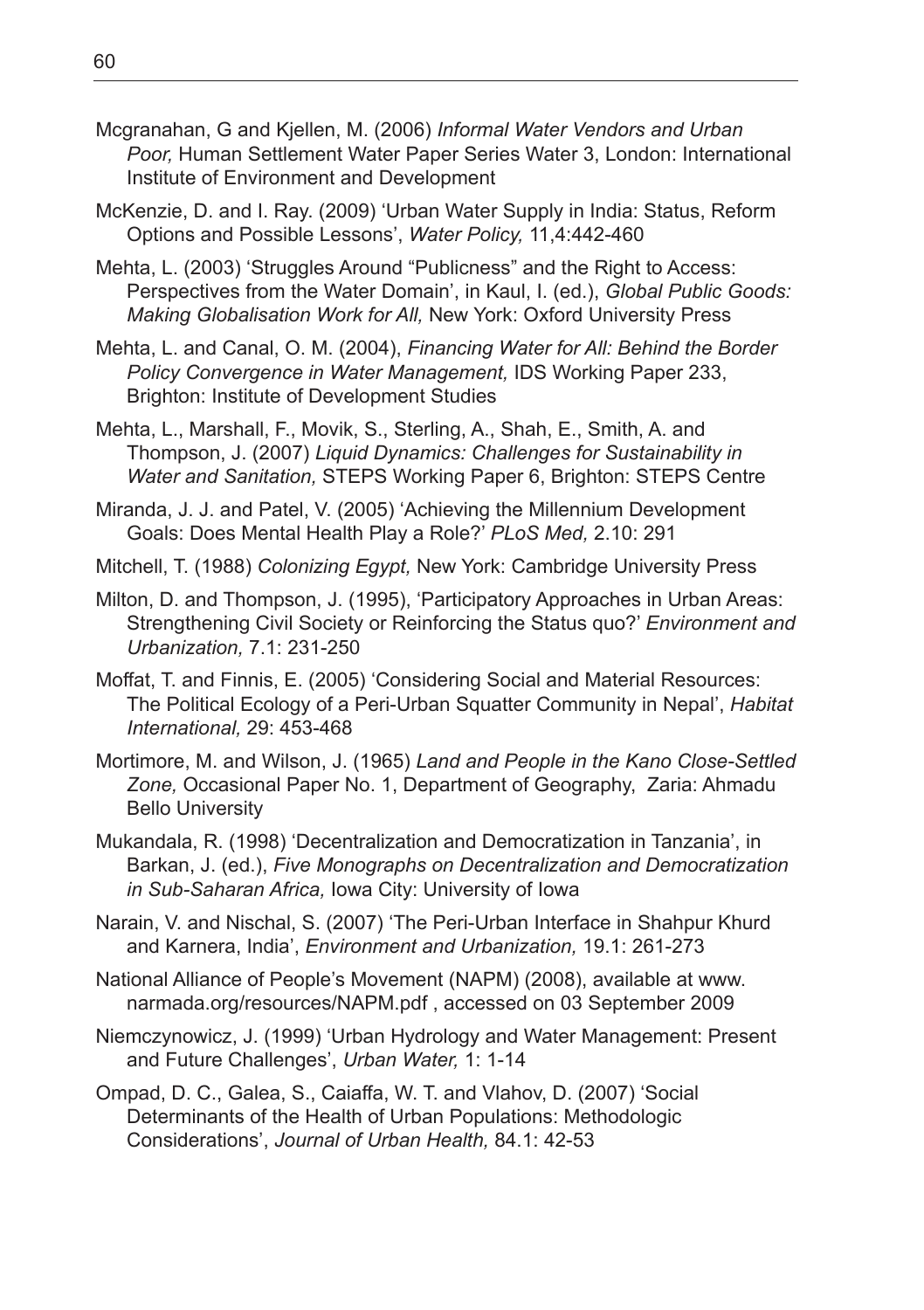- Oxhorn, P. (2001) 'Decentralization, Civil Society, and Democratic Governance', *Decentralization,* no.1, June 2001, Woodrow Wilson International Centre for Scholars, available at: www.wilsoncenter.org/topics/pubs/Decentralization%2 0June%2001.pdf , accessed 03 September 2009
- Palit, A., Sur, D., MitraDhar, K. and Saha, M. R. (2005) 'Asymptomatic Cryptosporidiosis in a Peri-urban Slum Setting in Kolkota, India – a Pilot Study' *Japanese Journal of Infectious Disease,* 58: 110-111
- Patel, V. (2008) 'Political Economy of Water and People's Protests', *Alternative International,* 16 April
- Patnaik, P. (2003) *The Retreat to Unfreedom: Essays on the Emerging World Order,* New Delhi: Tulika Books
- Pinto, S. (2004) 'Development without Institutions: Ersatz Medicine and the Politics of Everyday Life in Rural North India', *Cultural Anthropology,* 19: 337-364
- Pothukuchi, K. and Kaufman, J. (2000) 'The Food Systems: A Stranger to the Planning Field', *American Planning Association Journal,* 66.2: 113-124
- PUPSR-NRSP (Peri-Urban Production Systems Research Natural Resources Systems Programme) (1999) *Literature Review on Peri-Urban Natural Resource Conceptualisation and Management Approaches,* Final Technical Report Project No. R6949, University of Nottingham and University of Liverpool
- Qadeer, I. and Roy, D. (1989) 'Work, Wealth and Health: Sociology of Workers' Health in India', *Social Scientist,* 17.5/6: 45-92
- Ramanathan, U. (2005) 'Demolition Drive', *Economic and Political Weekly,* July 2: 2908-2912
- Ramanathan, U. (2006) 'Creating Dispensable Citizens', *The Hindu,* April 14, New Delhi
- Ratho, R. K., Mishra, B., Kaur, J., Kakkar, N. and Sharma, K. (2005) 'An Outbreak of Dengue Fever in Peri-urban Slums in Chandigarh, India, with Special Reference to Entomological and Climactic Factors', *Indian Journal of Medical Sciences,* 59(12)
- Roberts, B. R. (2005) 'Globalization and Latin American Cities', *International Journal of Urban and Regional Research,* 29 (1): 110-123
- Rohilla, S. K. (2005) 'Defining "Peri-Urban": A Review', in Dupont, V. (ed.) *Peri-Urban Dynamics: Population, Habitat and Environment on the Peripheries of Large Indian Metropolises. A Review of Concepts and General Issues,* New Delhi: Centre de Sciences Humaines
- Roy, A. (2002) *City Requiem, Calcutta: Gender and the Politics of Poverty,* Minneapolis: University of Minnesota Press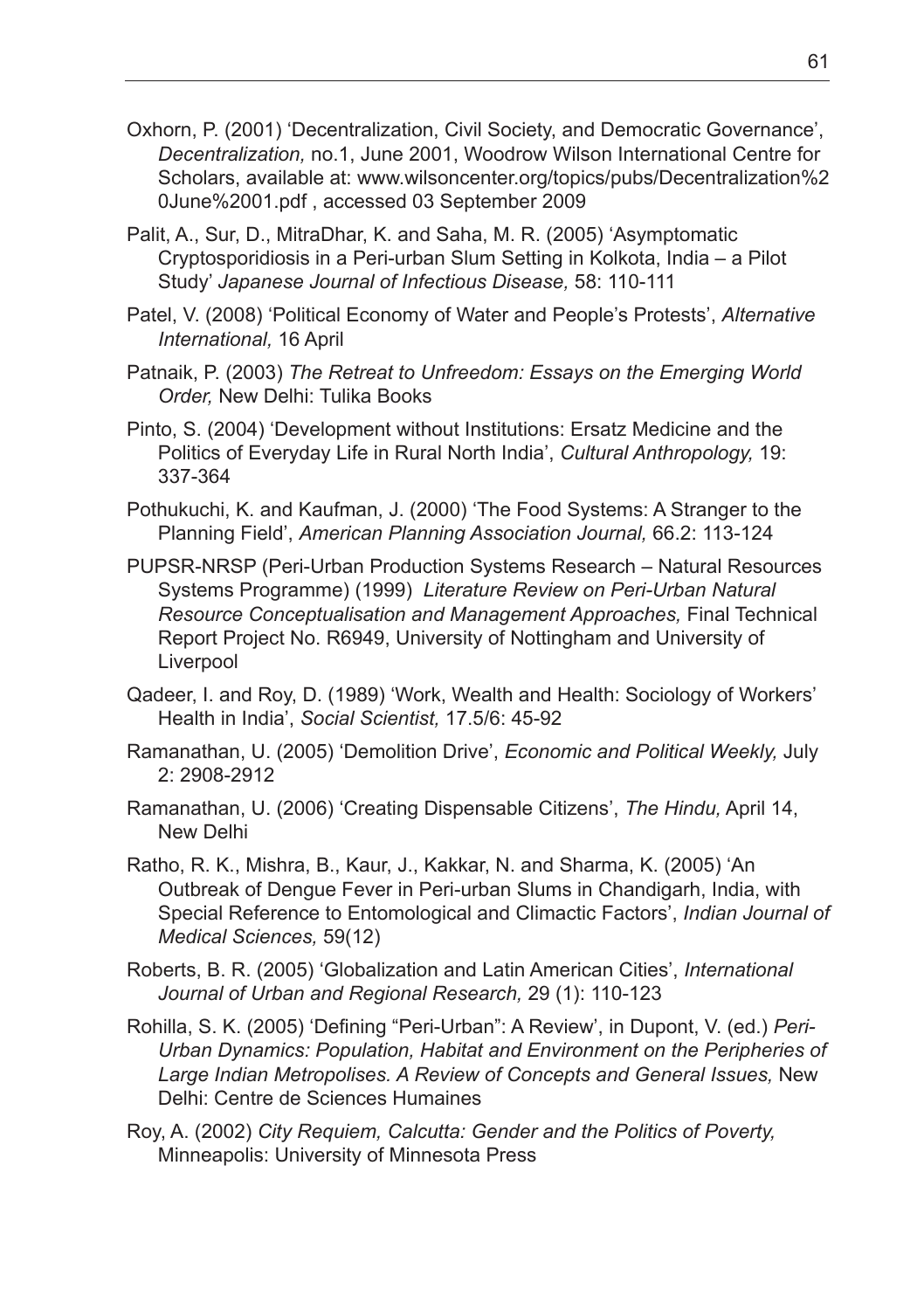- Roy, D. (2004) 'From Home to Estate', *Seminar,* 533: 68-75
- Ruel, M. T., Haddad, H. and Garret, J. L. (1999) 'Some Urban Facts of Life: Implications for Research and Policy', *World Development,* 27.11: 1917- 1938
- Ruet, J., Gambiez, M. and Lacour, E. (2006), 'Private Appropriation of Resource: Impact of Peri-urban Farmers Selling Water to Chennai Metropolitan Water Board', *Cities,* 24.2: 110-121
- Ruet, J., Saravanan, V. S. and Zérah, M. H. (2002) *The Water and Sanitation Scenario in Indian Metropolitan Cities: Resource and Management in Delhi, Calcutta, Chennai, Mumbai,* CSH Occasional Paper No.6, New Delhi: Centre de Sciences Humaines
- Sassen, S. (2002) 'Locating Cities on Global Circuits', *Environment and Urbanization,* 14.1: 13-30
- Satterthwaite, D. (2007) *The Transition to a Predominantly Urban World and its Underpinnings,* Human Settlements Discussion Paper Series, London: IIED
- Satterthwaite, D. McGranahan, G. and Milton, D. (2005) *Communitydriven Development for Water and Sanitation in Urban Areas,* a study commissioned by the Water Supply and Sanitation Collaborative Council (WSSCC), Geneva as an input to the 13th session of the Commission on Sustainable Development, April 2005, New York
- Schönwalder, G. (1997) 'New Democratic Spaces at the Grassroots? Popular Participation in Latin America local Governments', *Development and Change,* 28.4: 753-70
- Scott, J. C. (1998) *Seeing like a State: How Certain Schemes to Improve the Human Condition Have Failed, New Haven:* Yale University Press
- Sharma, R. K., Agrawal, M. and Marshall, F. (2008) 'Heavy Metal (Cu, Zn, Cd and Pb) Contamination of Vegetables in Urban India: A Case Study in Varanasi', *Environmental Pollution,* 154.2: 254-63
- Shatkin, G. (2007) 'Global Cities of the South: Emerging Perspectives on Growth and Inequality', *Cities,* 24(1): 1-15
- Shaw, A. and Satish, M. K. (2007) 'Metropolitan Restructuring in Post-Liberalized India: Separating the Global and the Local', *Cities,* 24.2: 148-163
- Simon, D., MacGregor, D., Nsiah-Gyabaah, K. and Thompson, D. (2003) 'Poverty Elimination, North-South Research Collaboration, and the Politics of Participatory Development', *Development in Practice,* 13.1: 40-56
- Sing, R. and Druijven, P. C. J. (1994) 'Environmental Degradation and its Socioeconomic Implications in the Rural-urban Fringe of Delhi', Project Outline IDPAD 4.1.1, Delhi/Groningen
- Singh, S. and Kumar, M. (2006) 'Heavy Metal Load of Soil, Water and Vegetables in Peri-Urban Delhi', *Environmental Monitoring and Assessment,*  120: 79-91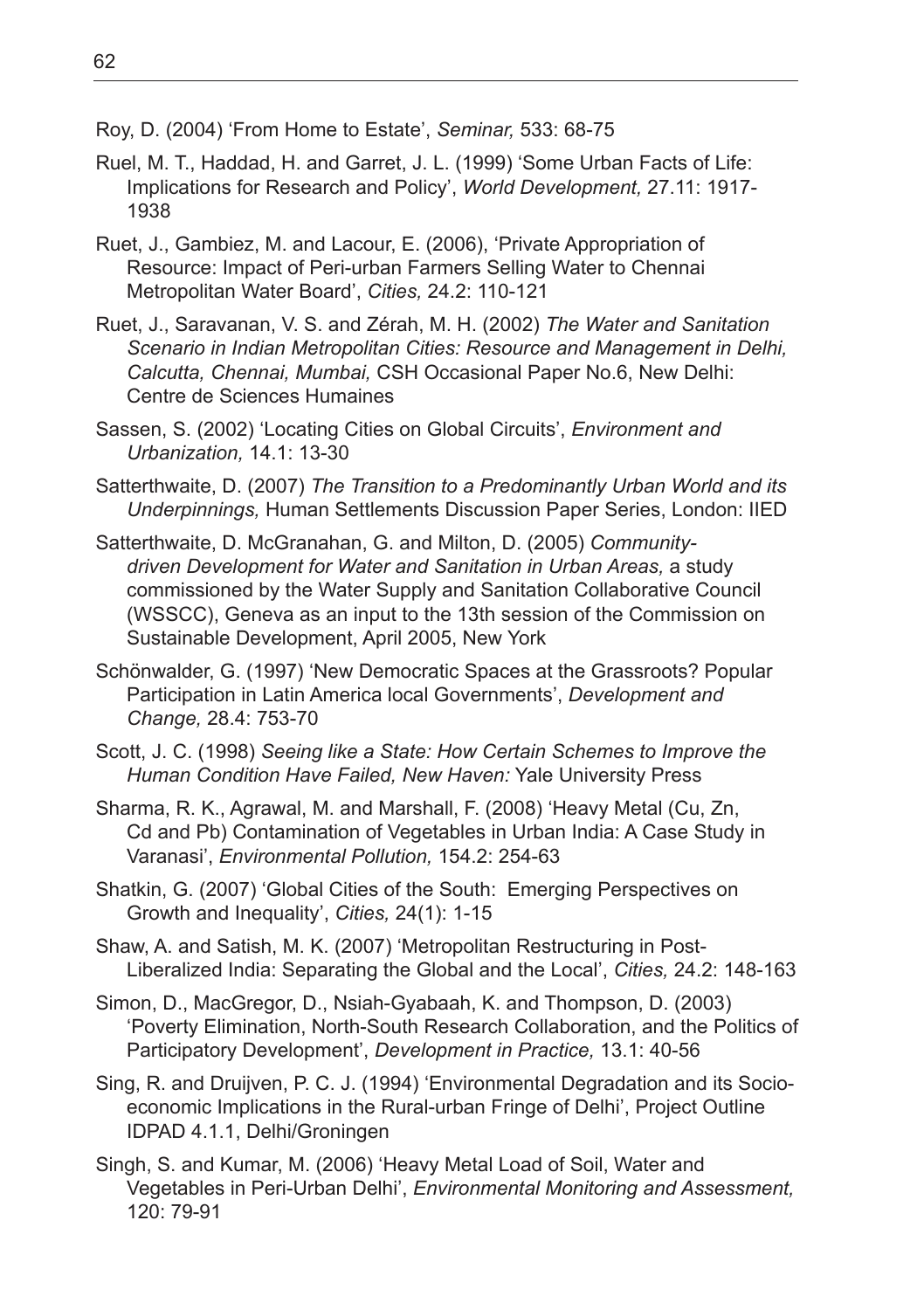- Smart, A. and Smart, J. (2003) 'Urbanization and the Global Perspective', *Annual Review of Anthropology,* 32: 263 – 285
- Smith, N. (2002) 'New Globalism, New Urbanism: Gentrification as Global Urban Strategy', *Antipode,* 34.2: 427-450
- Solo, T. M., Perez, E. and Joyce, S. (1993) *Constraint in Providing Water and Sanitation Services to the Urban Poor,* WASH Technical Report No. 85, Washington DC: U S Agency for International Development
- South Asia Forum for Human Rights (2008) available at www.safhr.org/ docuement\_2.htm, accessed 03 September 2009
- SPARC India (2008) available at www.sparcindia.org/, accessed 03 September 2009
- Stiglitz, J. E. (2002) *Globalisation and its Discontents,* New Delhi: Penguin Books India (P) Ltd.
- Stirling, A., Leach, M., Mehta, L., Scoones, I., Smith, A., Stagl, S. and Thompson, J. (2007) *Empowering Designs: Towards More Progressive Appraisal of Sustainability,* STEPS Working Paper 3, Brighton: STEPS **Centre**
- Storey, D. (2003) 'The Peri-Urban Pacific: From Exclusive to Inclusive Cities', *Asia Pacific Viewpoint,* 44.3: 259-279
- Tacoli, C. (ed.) (2006) *The Earthscan Reader in Rural Urban Linkages,* London: **Earthscan**
- Thong, B. (1995) 'Challenges of Super Induced Development: The Mega-Urban Region of Kuala Lumpur-Klang Valley', in McGee, T. G. and Robinson, I. M. (eds.) *The Mega-Urban Regions of Southeast Asia,* Vancouver: University of British Columbia Press
- Torres, H. and Costa, H. (2007) 'São Paula Peri-Urban Dynamics: Some Social Causes and Environmental Consequences', *Environment and Urbanization,*  19.1: 207-223
- UNFPA (2007) *State of World Population, 2007: Unleashing the Potential of Urban Growth,* United Nations Population Fund, available at www.unfpa.org/ swp/2007/presskit/pdf/sowp2007\_eng.pdf, accessed 01 September 2009
- Unnithan, K. M. (forthcoming) 'Migration, Motherhood and Child Health: Women's Understandings of Mobility, Birth and Urban Poverty in Rajasthan', in Hampshire, K. and Coleman, S. (eds.), *Space, Health and Movement,* Oxford: Berghahn Press
- Verma, G. D. (2003), *Slumming Delhi: Evictions, Endowments and Entitlements,* Talk at India International Centre on 18th January 2003 in the series of preconference activities on 'Revitalizing Delhi' organised by Katha prior to the Katha International Literary Festival 'Deep Stories and Silences', New Delhi